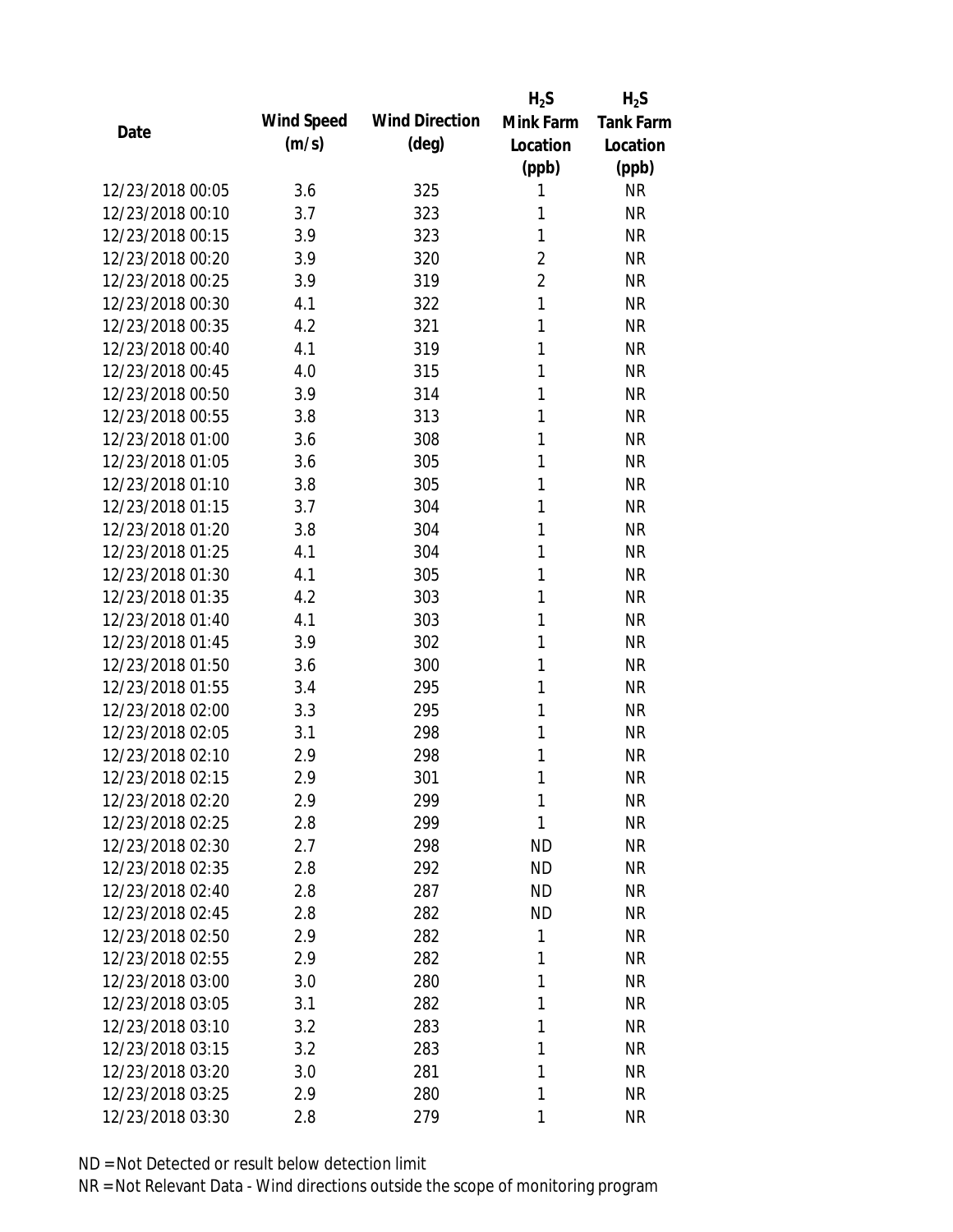|                  |            |                       | $H_2S$    | $H_2S$           |
|------------------|------------|-----------------------|-----------|------------------|
| Date             | Wind Speed | <b>Wind Direction</b> | Mink Farm | <b>Tank Farm</b> |
|                  | (m/s)      | $(\text{deg})$        | Location  | Location         |
|                  |            |                       | (ppb)     | (ppb)            |
| 12/23/2018 03:35 | 2.7        | 276                   | 1         | <b>NR</b>        |
| 12/23/2018 03:40 | 2.6        | 272                   | 1         | 1                |
| 12/23/2018 03:45 | 2.5        | 269                   | 1         | 1                |
| 12/23/2018 03:50 | 2.8        | 273                   | 1         | 1                |
| 12/23/2018 03:55 | 2.7        | 273                   | 1         | 1                |
| 12/23/2018 04:00 | 2.9        | 274                   | 1         | 1                |
| 12/23/2018 04:05 | 3.0        | 274                   | 1         | 1                |
| 12/23/2018 04:10 | 3.1        | 276                   | 1         | <b>NR</b>        |
| 12/23/2018 04:15 | 3.3        | 277                   | 1         | <b>NR</b>        |
| 12/23/2018 04:20 | 3.2        | 272                   | 1         | 1                |
| 12/23/2018 04:25 | 3.4        | 272                   | 1         | 1                |
| 12/23/2018 04:30 | 3.3        | 270                   | 1         | 1                |
| 12/23/2018 04:35 | 3.3        | 269                   | 1         | 1                |
| 12/23/2018 04:40 | 3.2        | 268                   | 1         | 1                |
| 12/23/2018 04:45 | 3.1        | 268                   | 1         | 1                |
| 12/23/2018 04:50 | 3.1        | 268                   | 1         | 1                |
| 12/23/2018 04:55 | 3.0        | 269                   | 1         | 1                |
| 12/23/2018 05:00 | 2.9        | 270                   | 1         | 1                |
| 12/23/2018 05:05 | 2.8        | 270                   | 1         | 1                |
| 12/23/2018 05:10 | 2.7        | 269                   | 1         | 1                |
| 12/23/2018 05:15 | 2.6        | 268                   | 1         | 1                |
| 12/23/2018 05:20 | 2.6        | 268                   | 1         | 1                |
| 12/23/2018 05:25 | 2.6        | 268                   | 1         | 1                |
| 12/23/2018 05:30 | 2.7        | 267                   | 1         | 1                |
| 12/23/2018 05:35 | 2.8        | 266                   | 1         | 1                |
| 12/23/2018 05:40 | 2.8        | 267                   | 1         | 1                |
| 12/23/2018 05:45 | 2.8        | 268                   | 1         | 1                |
| 12/23/2018 05:50 | 2.9        | 267                   | 1         | 1                |
| 12/23/2018 05:55 | 2.9        | 265                   | 1         | 1                |
| 12/23/2018 06:00 | 2.7        | 264                   | 1         | 1                |
| 12/23/2018 06:05 | 2.7        | 263                   | 1         | 1                |
| 12/23/2018 06:10 | 2.8        | 261                   | 1         | 1                |
| 12/23/2018 06:15 | 2.8        | 259                   | 1         | 1                |
| 12/23/2018 06:20 | 2.7        | 258                   | 1         | 1                |
| 12/23/2018 06:25 | 2.7        | 257                   | 1         | 1                |
| 12/23/2018 06:30 | 2.8        | 258                   | 1         | 1                |
| 12/23/2018 06:35 | 2.8        | 259                   | 1         | 1                |
| 12/23/2018 06:40 | 2.7        | 261                   | 1         | 1                |
| 12/23/2018 06:45 | 2.7        | 262                   | 1         | 1                |
| 12/23/2018 06:50 | 2.9        | 262                   | 1         | 1                |
| 12/23/2018 06:55 | 2.9        | 264                   | 1         | 1                |
| 12/23/2018 07:00 | 3.0        | 264                   | 1         | 1                |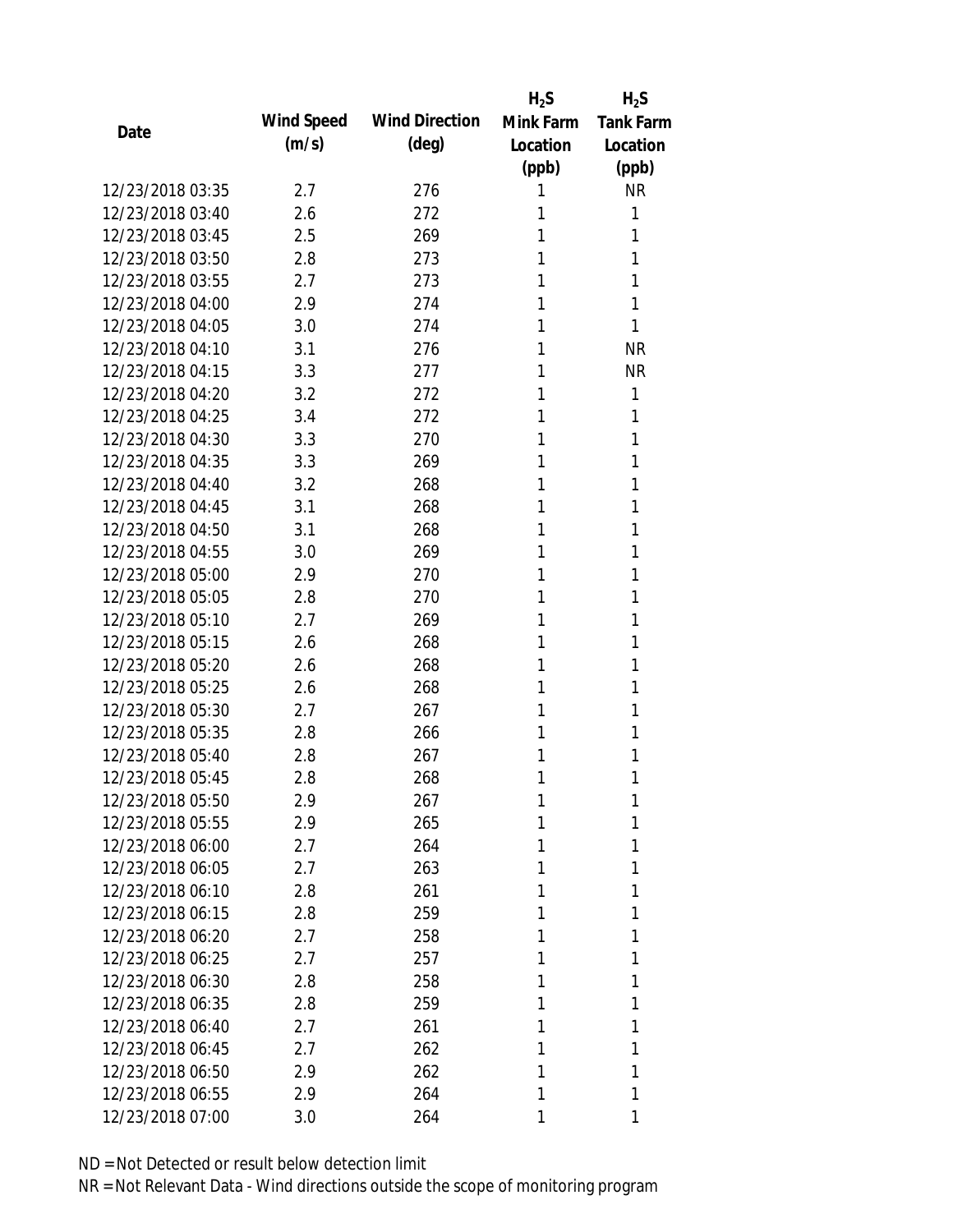|                  |            |                       | $H_2S$    | $H_2S$           |
|------------------|------------|-----------------------|-----------|------------------|
|                  | Wind Speed | <b>Wind Direction</b> | Mink Farm | <b>Tank Farm</b> |
| Date             | (m/s)      | $(\text{deg})$        | Location  | Location         |
|                  |            |                       | (ppb)     | (ppb)            |
| 12/23/2018 07:05 | 3.0        | 267                   | 1         | 1                |
| 12/23/2018 07:10 | 3.1        | 269                   | 1         | 1                |
| 12/23/2018 07:15 | 3.2        | 271                   | 1         | 1                |
| 12/23/2018 07:20 | 3.4        | 273                   | 1         | 1                |
| 12/23/2018 07:25 | 3.4        | 274                   | 1         | 1                |
| 12/23/2018 07:30 | 3.5        | 275                   | 1         | 1                |
| 12/23/2018 07:35 | 3.6        | 273                   | 1         | $\overline{2}$   |
| 12/23/2018 07:40 | 3.6        | 272                   | 1         | 1                |
| 12/23/2018 07:45 | 3.6        | 271                   | 1         | 1                |
| 12/23/2018 07:50 | 3.4        | 271                   | 1         | 1                |
| 12/23/2018 07:55 | 3.3        | 271                   | 1         | 1                |
| 12/23/2018 08:00 | 3.2        | 269                   | 1         | 1                |
| 12/23/2018 08:05 | 3.2        | 269                   | 1         | 1                |
| 12/23/2018 08:10 | 3.2        | 269                   | 1         | 1                |
| 12/23/2018 08:15 | 3.1        | 268                   | 1         | 1                |
| 12/23/2018 08:20 | 3.1        | 267                   | 1         | 1                |
| 12/23/2018 08:25 | 3.2        | 266                   | 1         | 1                |
| 12/23/2018 08:30 | 3.2        | 264                   | 1         | 1                |
| 12/23/2018 08:35 | 3.0        | 263                   | 1         | 1                |
| 12/23/2018 08:40 | 3.0        | 261                   | 1         | 1                |
| 12/23/2018 08:45 | 3.1        | 259                   | 1         | 1                |
| 12/23/2018 08:50 | 3.2        | 259                   | 1         | $\overline{2}$   |
| 12/23/2018 08:55 | 3.1        | 259                   | 1         | $\overline{2}$   |
| 12/23/2018 09:00 | 2.9        | 262                   | 1         | 1                |
| 12/23/2018 09:05 | 2.9        | 263                   | 1         | 1                |
| 12/23/2018 09:10 | 2.9        | 263                   | 1         | 1                |
| 12/23/2018 09:15 | 2.9        | 262                   | 1         | 1                |
| 12/23/2018 09:20 | 2.8        | 262                   | 1         | 1                |
| 12/23/2018 09:25 | 2.7        | 259                   | 1         | 1                |
| 12/23/2018 09:30 | 2.7        | 257                   | 1         | 1                |
| 12/23/2018 09:35 | 2.8        | 254                   | 1         | <b>ND</b>        |
| 12/23/2018 09:40 | 2.8        | 254                   | 1         | 1                |
| 12/23/2018 09:45 | 2.9        | 254                   | 1         | 1                |
| 12/23/2018 09:50 | 3.0        | 252                   | 1         | 1                |
| 12/23/2018 09:55 | 3.1        | 251                   | 1         | 1                |
| 12/23/2018 10:00 | 3.1        | 252                   | 1         | 1                |
| 12/23/2018 10:05 | 3.2        | 254                   | 1         | 1                |
| 12/23/2018 10:10 | 3.2        | 257                   | 1         | 1                |
| 12/23/2018 10:15 | 3.3        | 257                   | 1         | 1                |
| 12/23/2018 10:20 | 3.3        | 261                   | 1         | 1                |
| 12/23/2018 10:25 | 3.3        | 264                   | 1         | 1                |
| 12/23/2018 10:30 | 3.5        | 264                   | 1         | 1                |
|                  |            |                       |           |                  |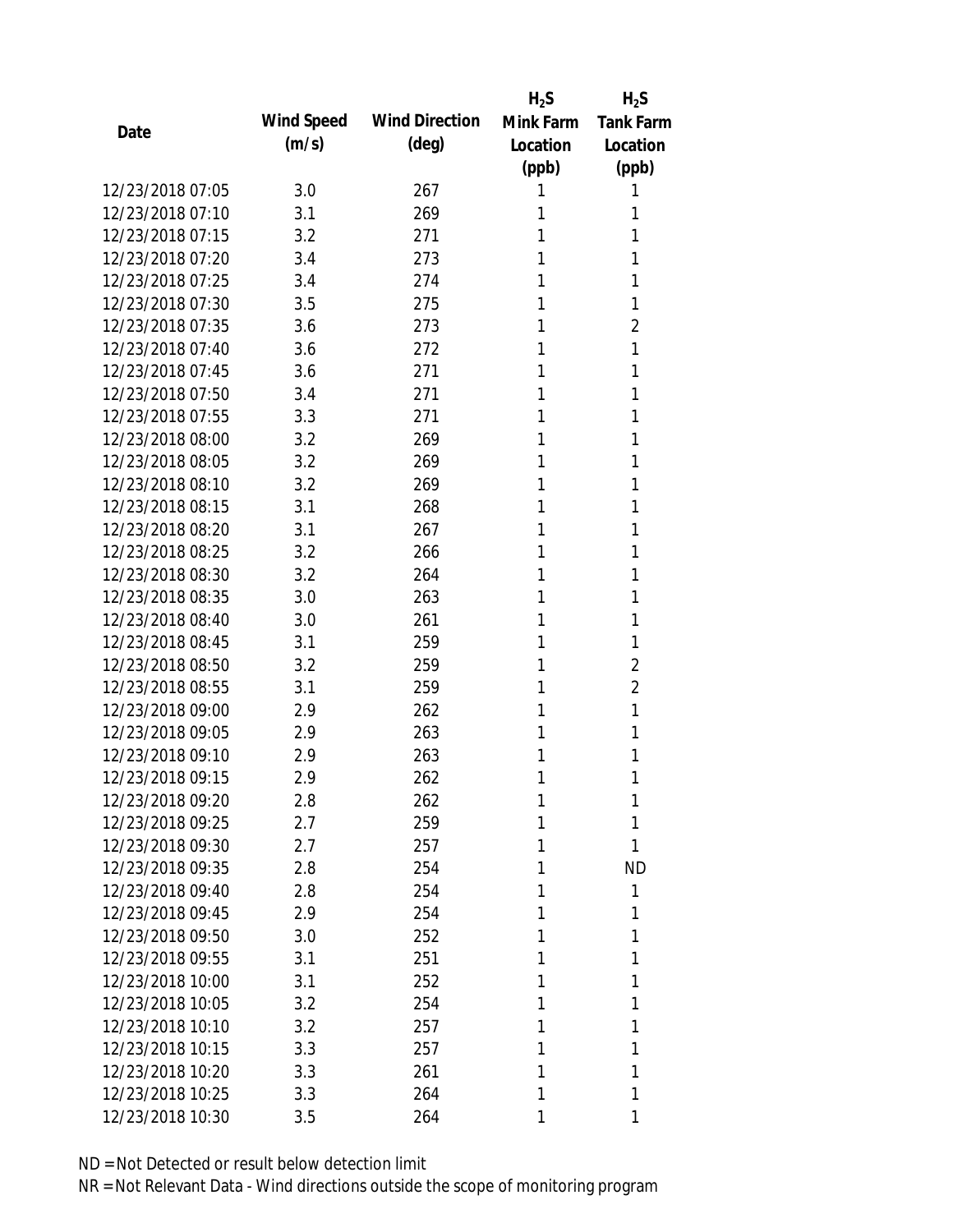|                  |            |                       | $H_2S$         | $H_2S$           |
|------------------|------------|-----------------------|----------------|------------------|
| Date             | Wind Speed | <b>Wind Direction</b> | Mink Farm      | <b>Tank Farm</b> |
|                  | (m/s)      | $(\text{deg})$        | Location       | Location         |
|                  |            |                       | (ppb)          | (ppb)            |
| 12/23/2018 10:35 | 3.7        | 263                   | 1              | 1                |
| 12/23/2018 10:40 | 3.8        | 262                   | 1              | 1                |
| 12/23/2018 10:45 | 3.9        | 262                   | 1              | 1                |
| 12/23/2018 10:50 | 3.9        | 263                   | <b>ND</b>      | 1                |
| 12/23/2018 10:55 | 3.9        | 264                   | <b>ND</b>      | 1                |
| 12/23/2018 11:00 | 3.9        | 263                   | <b>ND</b>      | 1                |
| 12/23/2018 11:05 | 3.8        | 262                   | <b>ND</b>      | 1                |
| 12/23/2018 11:10 | 3.9        | 260                   | <b>ND</b>      | 1                |
| 12/23/2018 11:15 | 4.0        | 258                   | <b>ND</b>      | 1                |
| 12/23/2018 11:20 | 4.0        | 255                   | <b>ND</b>      | 1                |
| 12/23/2018 11:25 | 4.2        | 252                   | <b>ND</b>      | 1                |
| 12/23/2018 11:30 | 4.3        | 252                   | <b>ND</b>      | 1                |
| 12/23/2018 11:35 | 4.1        | 251                   | <b>ND</b>      | 1                |
| 12/23/2018 11:40 | 4.1        | 251                   | <b>ND</b>      | 1                |
| 12/23/2018 11:45 | 4.3        | 250                   | 1              | 1                |
| 12/23/2018 11:50 | 4.4        | 250                   | 1              | 1                |
| 12/23/2018 11:55 | 4.4        | 250                   | 1              | 1                |
| 12/23/2018 12:00 | 4.4        | 250                   | 1              | 1                |
| 12/23/2018 12:05 | 4.5        | 250                   | 1              | 1                |
| 12/23/2018 12:10 | 4.3        | 251                   | 1              | 1                |
| 12/23/2018 12:15 | 4.2        | 253                   | 1              | 1                |
| 12/23/2018 12:20 | 3.9        | 254                   | 1              | 1                |
| 12/23/2018 12:25 | 4.0        | 255                   | 1              | 1                |
| 12/23/2018 12:30 | 3.9        | 257                   | 1              | 1                |
| 12/23/2018 12:35 | 3.9        | 261                   | 1              | 1                |
| 12/23/2018 12:40 | 3.9        | 263                   | 1              | 1                |
| 12/23/2018 12:45 | 3.9        | 267                   | 1              | 1                |
| 12/23/2018 12:50 | 4.1        | 266                   | 1              | 1                |
| 12/23/2018 12:55 | 4.0        | 270                   | 1              | 1                |
| 12/23/2018 13:00 | 4.2        | 270                   | 1              | 1                |
| 12/23/2018 13:05 | 4.2        | 271                   | 1              | <b>ND</b>        |
| 12/23/2018 13:10 | 4.2        | 275                   | 1              | $\mathbf{1}$     |
| 12/23/2018 13:15 | 4.2        | 278                   | 1              | <b>NR</b>        |
| 12/23/2018 13:20 | 4.1        | 281                   | 2              | <b>NR</b>        |
| 12/23/2018 13:25 | 4.1        | 280                   | $\overline{2}$ | <b>NR</b>        |
| 12/23/2018 13:30 | 3.9        | 281                   | 1              | <b>NR</b>        |
| 12/23/2018 13:35 | 3.8        | 281                   | 1              | <b>NR</b>        |
| 12/23/2018 13:40 | 3.8        | 279                   | 1              | <b>NR</b>        |
| 12/23/2018 13:45 | 3.6        | 278                   | 1              | <b>NR</b>        |
| 12/23/2018 13:50 | 3.7        | 280                   | 1              | <b>NR</b>        |
| 12/23/2018 13:55 | 3.9        | 281                   | 1              | <b>NR</b>        |
| 12/23/2018 14:00 | 4.0        | 285                   | <b>ND</b>      | <b>NR</b>        |
|                  |            |                       |                |                  |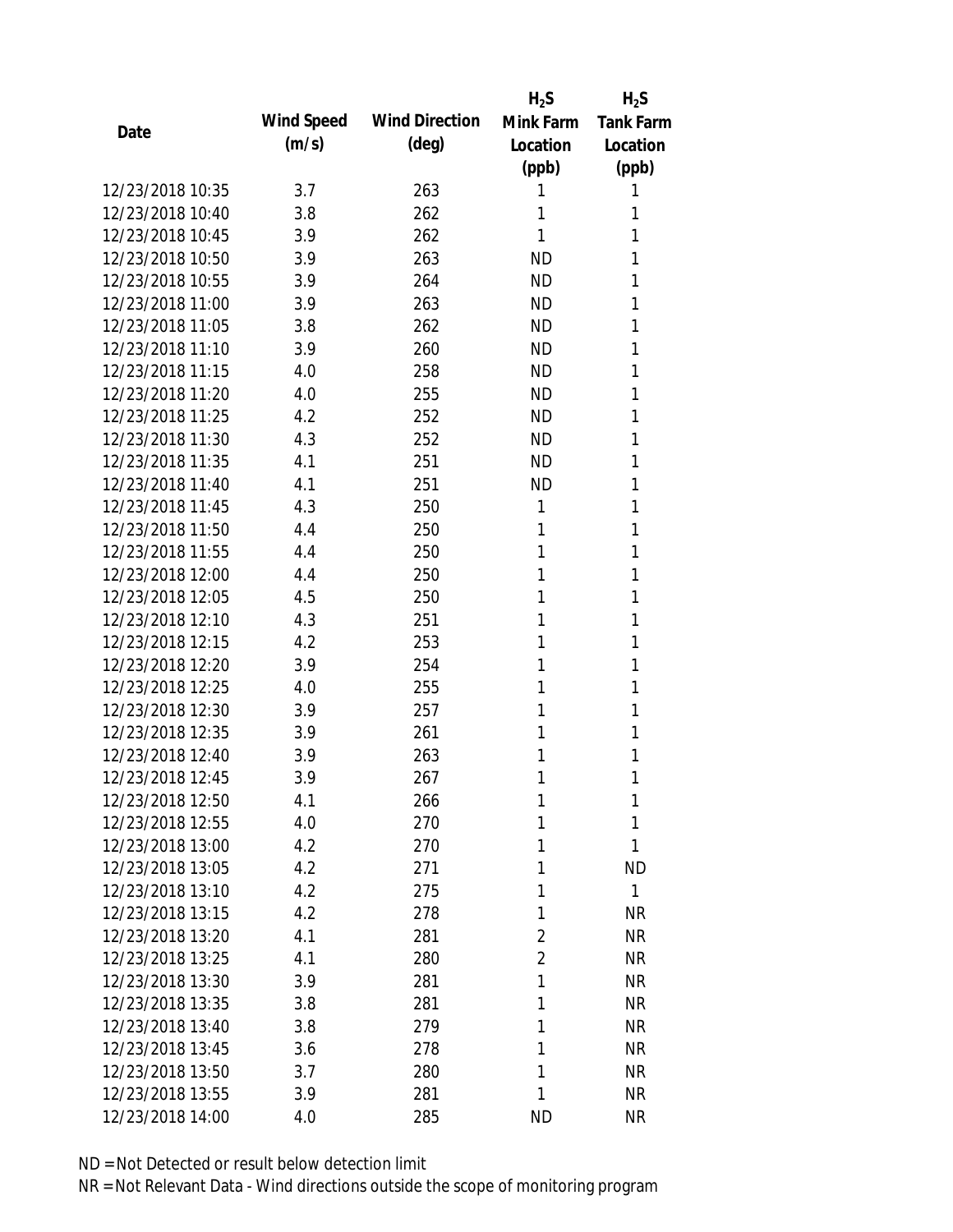|                  |            |                       | $H_2S$         | $H_2S$           |
|------------------|------------|-----------------------|----------------|------------------|
| Date             | Wind Speed | <b>Wind Direction</b> | Mink Farm      | <b>Tank Farm</b> |
|                  | (m/s)      | $(\text{deg})$        | Location       | Location         |
|                  |            |                       | (ppb)          | (ppb)            |
| 12/23/2018 14:05 | 4.1        | 286                   | <b>ND</b>      | <b>NR</b>        |
| 12/23/2018 14:10 | 4.1        | 283                   | 1              | <b>NR</b>        |
| 12/23/2018 14:15 | 4.2        | 280                   | 1              | <b>NR</b>        |
| 12/23/2018 14:20 | 4.2        | 278                   | 1              | <b>NR</b>        |
| 12/23/2018 14:25 | 4.1        | 278                   | 1              | <b>NR</b>        |
| 12/23/2018 14:30 | 4.1        | 278                   | 1              | <b>NR</b>        |
| 12/23/2018 14:35 | 4.1        | 277                   | 2              | <b>NR</b>        |
| 12/23/2018 14:40 | 4.1        | 279                   | $\overline{2}$ | <b>NR</b>        |
| 12/23/2018 14:45 | 4.2        | 281                   | $\overline{2}$ | <b>NR</b>        |
| 12/23/2018 14:50 | 4.2        | 284                   | $\overline{2}$ | <b>NR</b>        |
| 12/23/2018 14:55 | 4.4        | 286                   | $\mathbf{1}$   | <b>NR</b>        |
| 12/23/2018 15:00 | 4.4        | 287                   | 2              | <b>NR</b>        |
| 12/23/2018 15:05 | 4.4        | 290                   | $\mathbf{1}$   | <b>NR</b>        |
| 12/23/2018 15:10 | 4.7        | 294                   | 1              | <b>NR</b>        |
| 12/23/2018 15:15 | 4.7        | 296                   | 1              | <b>NR</b>        |
| 12/23/2018 15:20 | 4.8        | 293                   | 1              | <b>NR</b>        |
| 12/23/2018 15:25 | 4.8        | 295                   | 1              | <b>NR</b>        |
| 12/23/2018 15:30 | 4.9        | 294                   | 1              | <b>NR</b>        |
| 12/23/2018 15:35 | 4.9        | 292                   | 1              | <b>NR</b>        |
| 12/23/2018 15:40 | 4.7        | 291                   | 1              | <b>NR</b>        |
| 12/23/2018 15:45 | 4.8        | 290                   | 1              | <b>NR</b>        |
| 12/23/2018 15:50 | 4.5        | 291                   | 1              | <b>NR</b>        |
| 12/23/2018 15:55 | 4.3        | 289                   | 1              | <b>NR</b>        |
| 12/23/2018 16:00 | 4.1        | 290                   | 1              | <b>NR</b>        |
| 12/23/2018 16:05 | 4.0        | 293                   | 1              | <b>NR</b>        |
| 12/23/2018 16:10 | 4.0        | 293                   | 1              | <b>NR</b>        |
| 12/23/2018 16:15 | 4.3        | 296                   | 1              | <b>NR</b>        |
| 12/23/2018 16:20 | 4.3        | 297                   | 1              | <b>NR</b>        |
| 12/23/2018 16:25 | 4.3        | 294                   | 1              | <b>NR</b>        |
| 12/23/2018 16:30 | 4.3        | 289                   | 1              | <b>NR</b>        |
| 12/23/2018 16:35 | 4.4        | 284                   | 1              | <b>NR</b>        |
| 12/23/2018 16:40 | 4.3        | 280                   | 1              | <b>NR</b>        |
| 12/23/2018 16:45 | 4.0        | 276                   | 1              | <b>NR</b>        |
| 12/23/2018 16:50 | 3.8        | 276                   | 1              | <b>NR</b>        |
| 12/23/2018 16:55 | 3.8        | 277                   | 1              | <b>NR</b>        |
| 12/23/2018 17:00 | 3.9        | 279                   | 1              | <b>NR</b>        |
| 12/23/2018 17:05 | 3.8        | 279                   | 1              | <b>NR</b>        |
| 12/23/2018 17:10 | 4.0        | 278                   | 1              | <b>NR</b>        |
| 12/23/2018 17:15 | 4.1        | 277                   | 1              | <b>NR</b>        |
| 12/23/2018 17:20 | 4.3        | 277                   | 1              | <b>NR</b>        |
| 12/23/2018 17:25 | 4.3        | 275                   | 1              | 1                |
| 12/23/2018 17:30 | 4.2        | 273                   | 1              | 1                |
|                  |            |                       |                |                  |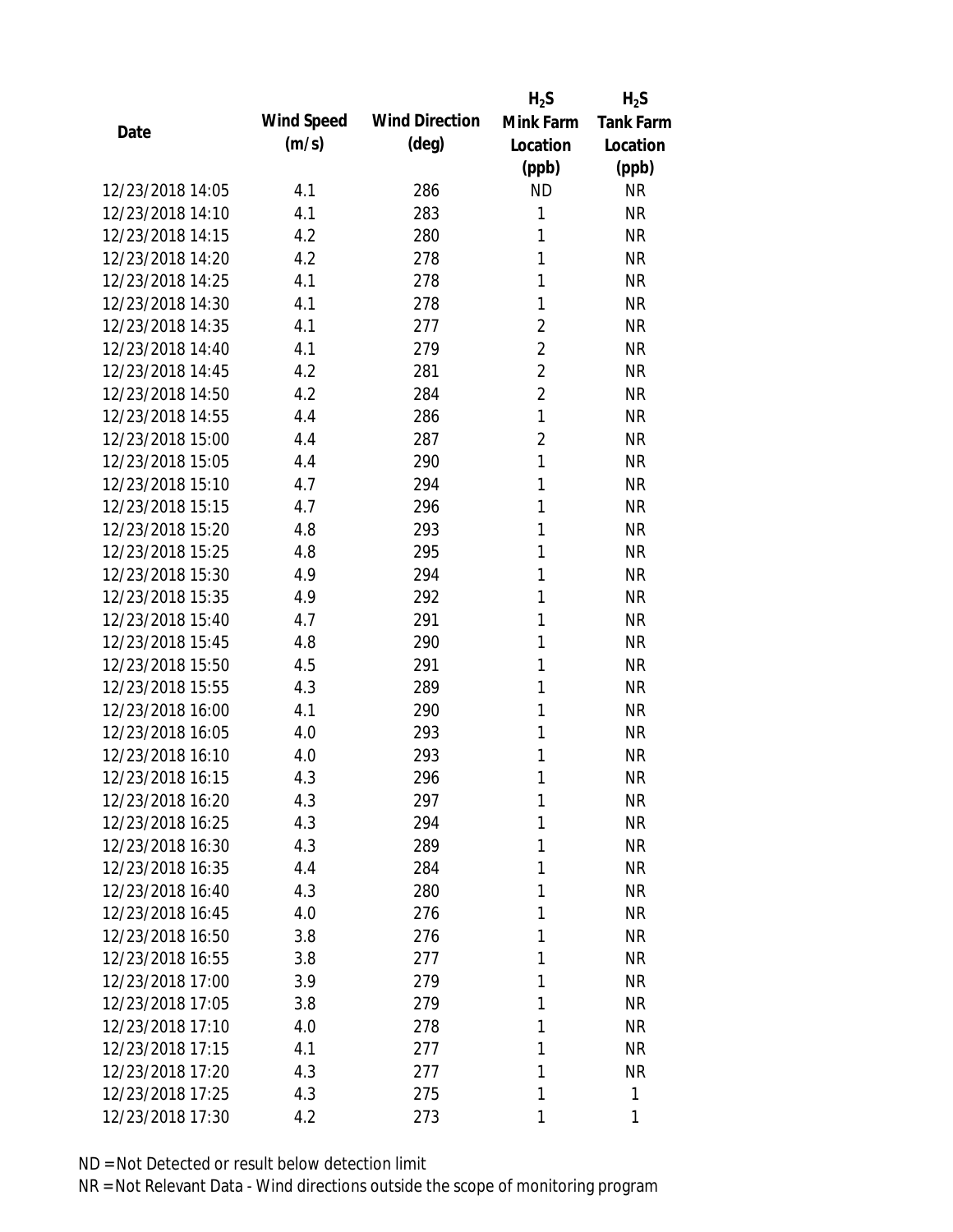|                  |            |                       | $H_2S$    | $H_2S$           |
|------------------|------------|-----------------------|-----------|------------------|
|                  | Wind Speed | <b>Wind Direction</b> | Mink Farm | <b>Tank Farm</b> |
| Date             | (m/s)      | $(\text{deg})$        | Location  | Location         |
|                  |            |                       | (ppb)     | (ppb)            |
| 12/23/2018 17:35 | 4.2        | 271                   | 1         | 2                |
| 12/23/2018 17:40 | 4.2        | 268                   | 1         | 1                |
| 12/23/2018 17:45 | 4.1        | 265                   | 1         | 1                |
| 12/23/2018 17:50 | 4.1        | 263                   | 1         | $\overline{2}$   |
| 12/23/2018 17:55 | 4.2        | 261                   | 1         | 1                |
| 12/23/2018 18:00 | 4.2        | 259                   | 1         | 2                |
| 12/23/2018 18:05 | 4.2        | 258                   | 1         | 1                |
| 12/23/2018 18:10 | 4.1        | 259                   | 1         | 1                |
| 12/23/2018 18:15 | 4.1        | 258                   | 1         | $\overline{2}$   |
| 12/23/2018 18:20 | 4.1        | 256                   | 1         | 1                |
| 12/23/2018 18:25 | 4.2        | 255                   | 1         | 1                |
| 12/23/2018 18:30 | 4.4        | 254                   | 1         | 1                |
| 12/23/2018 18:35 | 4.6        | 254                   | 1         | 1                |
| 12/23/2018 18:40 | 4.8        | 252                   | 1         | 1                |
| 12/23/2018 18:45 | 5.0        | 251                   | 1         | 1                |
| 12/23/2018 18:50 | 5.1        | 251                   | <b>ND</b> | 1                |
| 12/23/2018 18:55 | 5.1        | 252                   | <b>ND</b> | 1                |
| 12/23/2018 19:00 | 5.0        | 252                   | <b>ND</b> | 1                |
| 12/23/2018 19:05 | 5.2        | 251                   | 1         | 1                |
| 12/23/2018 19:10 | 5.3        | 252                   | <b>ND</b> | 1                |
| 12/23/2018 19:15 | 5.3        | 252                   | 1         | 1                |
| 12/23/2018 19:20 | 5.3        | 254                   | 1         | 1                |
| 12/23/2018 19:25 | 5.3        | 254                   | 1         | 1                |
| 12/23/2018 19:30 | 5.4        | 256                   | 1         | 1                |
| 12/23/2018 19:35 | 5.2        | 258                   | 1         | 1                |
| 12/23/2018 19:40 | 5.1        | 259                   | 1         | 1                |
| 12/23/2018 19:45 | 5.1        | 260                   | 1         | 1                |
| 12/23/2018 19:50 | 5.0        | 260                   | 1         | 1                |
| 12/23/2018 19:55 | 5.1        | 259                   | 1         | 1                |
| 12/23/2018 20:00 | 5.2        | 259                   | 1         | 1                |
| 12/23/2018 20:05 | 5.2        | 259                   | 1         | 1                |
| 12/23/2018 20:10 | 5.3        | 259                   | 1         | 1                |
| 12/23/2018 20:15 | 5.2        | 260                   | 1         | 1                |
| 12/23/2018 20:20 | 5.3        | 261                   | 1         | 1                |
| 12/23/2018 20:25 | 5.3        | 262                   | 1         | 1                |
| 12/23/2018 20:30 | 5.3        | 263                   | 1         | 1                |
| 12/23/2018 20:35 | 5.6        | 264                   | 1         | 1                |
| 12/23/2018 20:40 | 5.4        | 266                   | 1         | 1                |
| 12/23/2018 20:45 | 5.4        | 265                   | 1         | 1                |
| 12/23/2018 20:50 | 5.2        | 267                   | 1         | 1                |
| 12/23/2018 20:55 | 5.0        | 268                   | 1         | 1                |
| 12/23/2018 21:00 | 5.0        | 269                   | 2         | 1                |
|                  |            |                       |           |                  |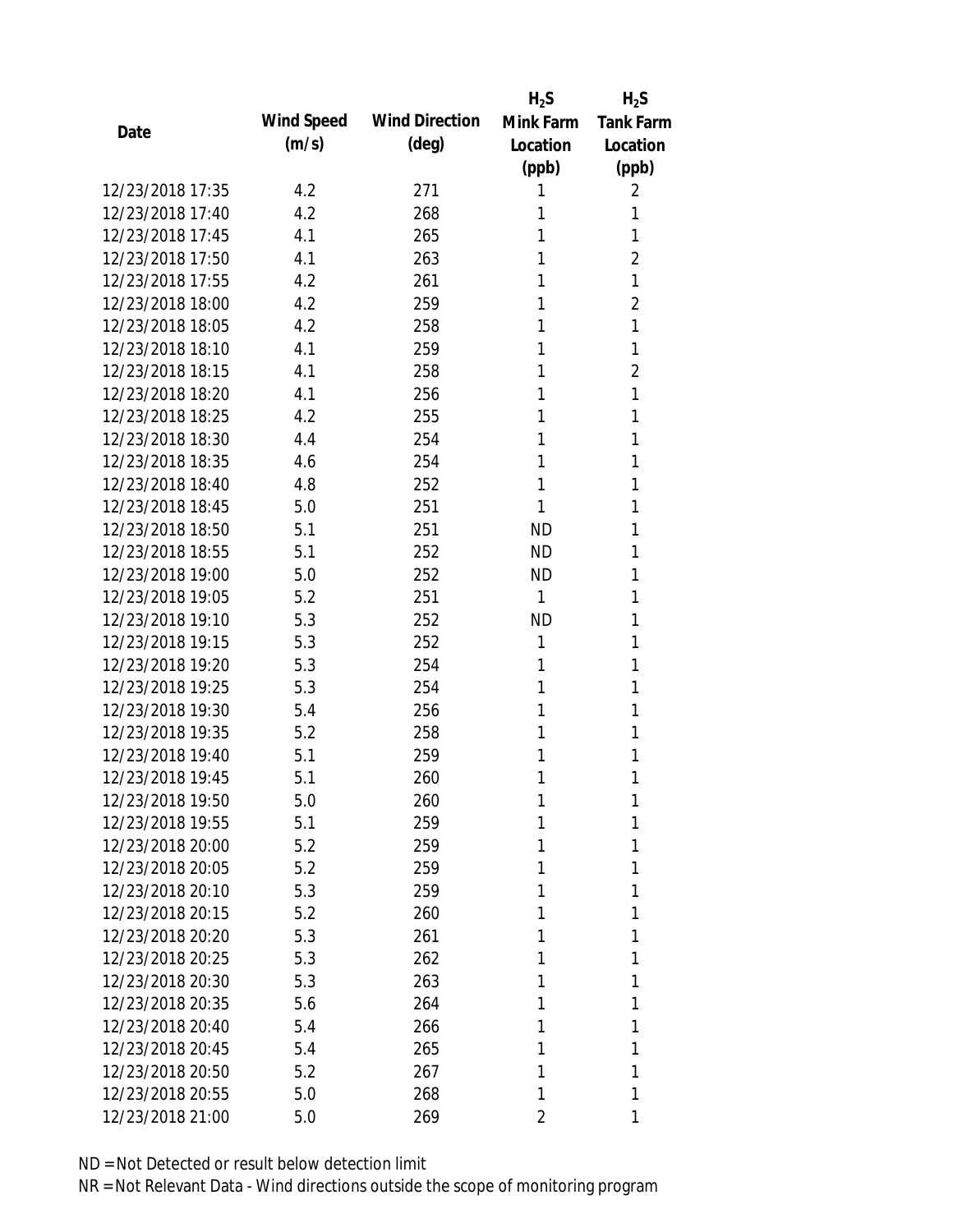|                  |            |                       | $H_2S$         | $H_2S$           |
|------------------|------------|-----------------------|----------------|------------------|
| Date             | Wind Speed | <b>Wind Direction</b> | Mink Farm      | <b>Tank Farm</b> |
|                  | (m/s)      | $(\text{deg})$        | Location       | Location         |
|                  |            |                       | (ppb)          | (ppb)            |
| 12/23/2018 21:05 | 4.9        | 270                   | 2              | 1                |
| 12/23/2018 21:10 | 5.2        | 272                   | 1              | 1                |
| 12/23/2018 21:15 | 5.2        | 274                   | 1              | 1                |
| 12/23/2018 21:20 | 5.5        | 275                   | 1              | 1                |
| 12/23/2018 21:25 | 5.8        | 277                   | 1              | <b>NR</b>        |
| 12/23/2018 21:30 | 6.1        | 281                   | 1              | <b>NR</b>        |
| 12/23/2018 21:35 | 6.0        | 281                   | 1              | <b>NR</b>        |
| 12/23/2018 21:40 | 6.1        | 281                   | 1              | <b>NR</b>        |
| 12/23/2018 21:45 | 6.2        | 282                   | 1              | <b>NR</b>        |
| 12/23/2018 21:50 | 6.2        | 282                   | 1              | <b>NR</b>        |
| 12/23/2018 21:55 | 6.1        | 282                   | 1              | <b>NR</b>        |
| 12/23/2018 22:00 | 6.0        | 280                   | 1              | <b>NR</b>        |
| 12/23/2018 22:05 | 6.2        | 281                   | 1              | <b>NR</b>        |
| 12/23/2018 22:10 | 6.1        | 282                   | 1              | <b>NR</b>        |
| 12/23/2018 22:15 | 6.5        | 284                   | 1              | <b>NR</b>        |
| 12/23/2018 22:20 | 6.6        | 285                   | $\overline{2}$ | <b>NR</b>        |
| 12/23/2018 22:25 | 6.7        | 287                   | 1              | <b>NR</b>        |
| 12/23/2018 22:30 | 6.8        | 289                   | $\overline{2}$ | <b>NR</b>        |
| 12/23/2018 22:35 | 6.8        | 292                   | $\overline{2}$ | <b>NR</b>        |
| 12/23/2018 22:40 | 6.8        | 293                   | $\overline{2}$ | <b>NR</b>        |
| 12/23/2018 22:45 | 6.7        | 293                   | $\overline{2}$ | <b>NR</b>        |
| 12/23/2018 22:50 | 6.7        | 292                   | 1              | <b>NR</b>        |
| 12/23/2018 22:55 | 6.5        | 293                   | $\overline{2}$ | <b>NR</b>        |
| 12/23/2018 23:00 | 6.3        | 294                   | $\mathbf{1}$   | <b>NR</b>        |
| 12/23/2018 23:05 | 6.3        | 293                   | 1              | <b>NR</b>        |
| 12/23/2018 23:10 | 6.4        | 294                   | 1              | <b>NR</b>        |
| 12/23/2018 23:15 | 6.1        | 295                   | 1              | <b>NR</b>        |
| 12/23/2018 23:20 | 6.1        | 297                   | $\overline{2}$ | <b>NR</b>        |
| 12/23/2018 23:25 | 6.1        | 298                   | 1              | <b>NR</b>        |
| 12/23/2018 23:30 | 5.9        | 297                   | $\overline{2}$ | <b>NR</b>        |
| 12/23/2018 23:35 | 5.5        | 297                   | $\overline{2}$ | <b>NR</b>        |
| 12/23/2018 23:40 | 5.4        | 295                   | $\overline{2}$ | <b>NR</b>        |
| 12/23/2018 23:45 | 5.5        | 295                   | 1              | <b>NR</b>        |
| 12/23/2018 23:50 | 5.6        | 294                   | 1              | <b>NR</b>        |
| 12/23/2018 23:55 | 5.7        | 293                   | 1              | <b>NR</b>        |
| 12/23/2018 24:00 | 6.0        | 292                   | 1              | <b>NR</b>        |
| 12/24/2018 00:05 | 6.7        | 292                   | 1              | <b>NR</b>        |
| 12/24/2018 00:10 | 6.9        | 292                   | 1              | <b>NR</b>        |
| 12/24/2018 00:15 | 6.8        | 293                   | 1              | <b>NR</b>        |
| 12/24/2018 00:20 | 6.9        | 293                   | 1              | <b>NR</b>        |
| 12/24/2018 00:25 | 7.1        | 292                   | 1              | <b>NR</b>        |
| 12/24/2018 00:30 | 6.8        | 293                   | 1              | <b>NR</b>        |
|                  |            |                       |                |                  |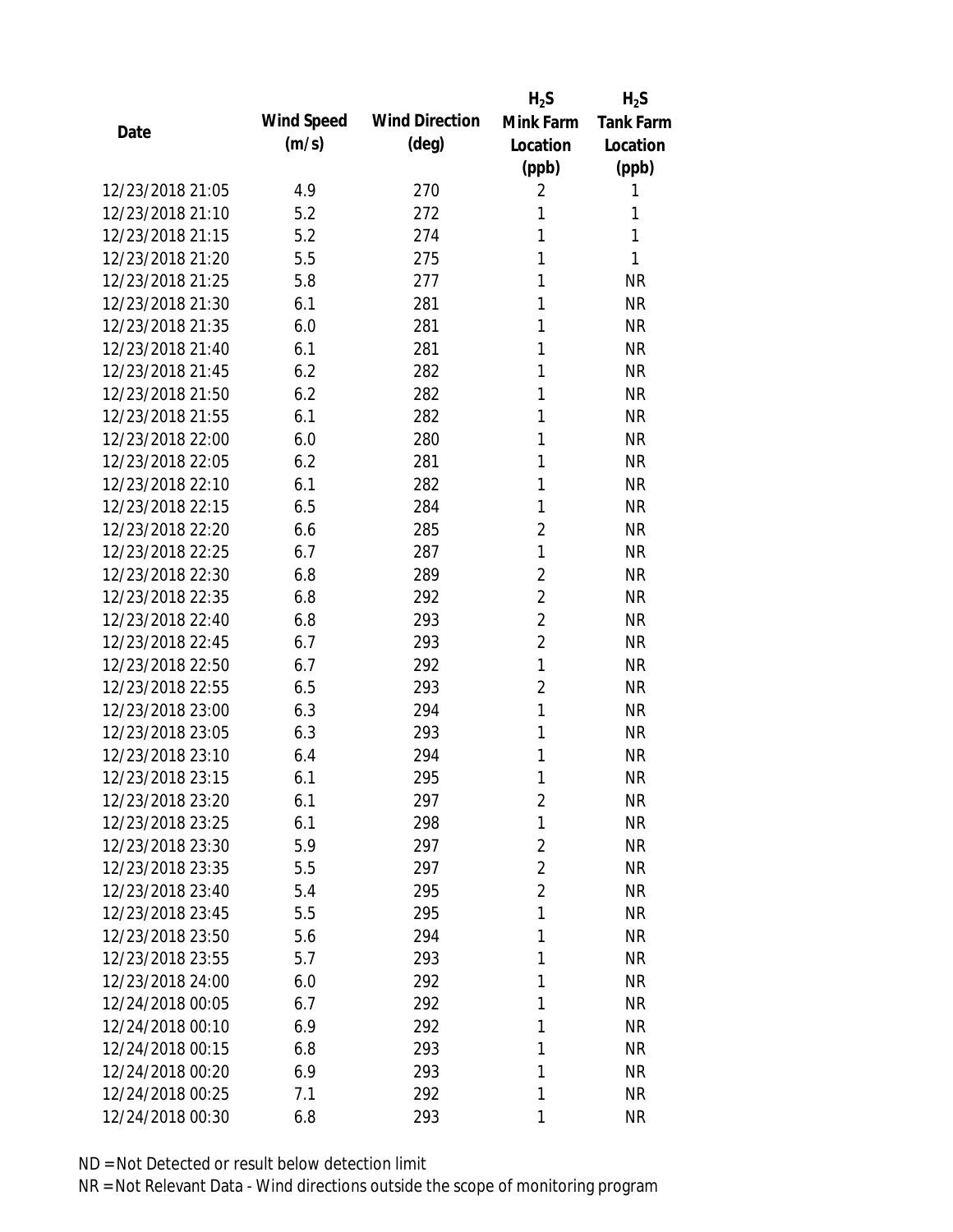|                  |            |                       | $H_2S$    | $H_2S$           |
|------------------|------------|-----------------------|-----------|------------------|
| Date             | Wind Speed | <b>Wind Direction</b> | Mink Farm | <b>Tank Farm</b> |
|                  | (m/s)      | $(\text{deg})$        | Location  | Location         |
|                  |            |                       | (ppb)     | (ppb)            |
| 12/24/2018 00:35 | 6.4        | 293                   | 1         | <b>NR</b>        |
| 12/24/2018 00:40 | 6.1        | 294                   | 1         | <b>NR</b>        |
| 12/24/2018 00:45 | 5.7        | 296                   | 1         | <b>NR</b>        |
| 12/24/2018 00:50 | 5.2        | 298                   | 1         | <b>NR</b>        |
| 12/24/2018 00:55 | 4.9        | 299                   | 1         | <b>NR</b>        |
| 12/24/2018 01:00 | 4.5        | 299                   | 1         | <b>NR</b>        |
| 12/24/2018 01:05 | 4.2        | 297                   | 1         | <b>NR</b>        |
| 12/24/2018 01:10 | 3.9        | 294                   | 1         | <b>NR</b>        |
| 12/24/2018 01:15 | 3.9        | 289                   | 1         | <b>NR</b>        |
| 12/24/2018 01:20 | 3.7        | 284                   | <b>ND</b> | <b>NR</b>        |
| 12/24/2018 01:25 | 3.4        | 279                   | <b>ND</b> | <b>NR</b>        |
| 12/24/2018 01:30 | 3.4        | 275                   | 1         | 1                |
| 12/24/2018 01:35 | 3.4        | 273                   | <b>ND</b> | 1                |
| 12/24/2018 01:40 | 3.3        | 271                   | <b>ND</b> | 1                |
| 12/24/2018 01:45 | 3.3        | 269                   | 1         | 1                |
| 12/24/2018 01:50 | 3.3        | 268                   | 1         | <b>ND</b>        |
| 12/24/2018 01:55 | 3.3        | 267                   | 1         | 1                |
| 12/24/2018 02:00 | 3.4        | 267                   | 1         | 1                |
| 12/24/2018 02:05 | 3.5        | 267                   | 1         | 1                |
| 12/24/2018 02:10 | 3.8        | 267                   | 1         | 1                |
| 12/24/2018 02:15 | 4.0        | 269                   | 1         | 1                |
| 12/24/2018 02:20 | 4.2        | 271                   | 1         | 1                |
| 12/24/2018 02:25 | 4.4        | 273                   | 1         | 1                |
| 12/24/2018 02:30 | 4.5        | 274                   | 1         | 1                |
| 12/24/2018 02:35 | 4.7        | 275                   | 1         | 1                |
| 12/24/2018 02:40 | 4.7        | 277                   | 1         | <b>NR</b>        |
| 12/24/2018 02:45 | 4.6        | 277                   | 1         | <b>NR</b>        |
| 12/24/2018 02:50 | 4.6        | 278                   | 1         | <b>NR</b>        |
| 12/24/2018 02:55 | 4.6        | 278                   | 1         | <b>NR</b>        |
| 12/24/2018 03:00 | 4.6        | 279                   | 1         | <b>NR</b>        |
| 12/24/2018 03:05 | 4.5        | 280                   | 1         | <b>NR</b>        |
| 12/24/2018 03:10 | 4.7        | 282                   | 1         | <b>NR</b>        |
| 12/24/2018 03:15 | 4.9        | 283                   | 1         | <b>NR</b>        |
| 12/24/2018 03:20 | 4.9        | 283                   | 1         | <b>NR</b>        |
| 12/24/2018 03:25 | 4.9        | 283                   | 1         | <b>NR</b>        |
| 12/24/2018 03:30 | 4.8        | 283                   | 1         | <b>NR</b>        |
| 12/24/2018 03:35 | 4.7        | 281                   | 1         | <b>NR</b>        |
| 12/24/2018 03:40 | 4.4        | 278                   | 1         | <b>NR</b>        |
| 12/24/2018 03:45 | 4.2        | 277                   | 1         | <b>NR</b>        |
| 12/24/2018 03:50 | 4.2        | 276                   | 1         | <b>NR</b>        |
| 12/24/2018 03:55 | 4.1        | 277                   | 1         | <b>NR</b>        |
| 12/24/2018 04:00 | 4.1        | 277                   | 1         | <b>NR</b>        |
|                  |            |                       |           |                  |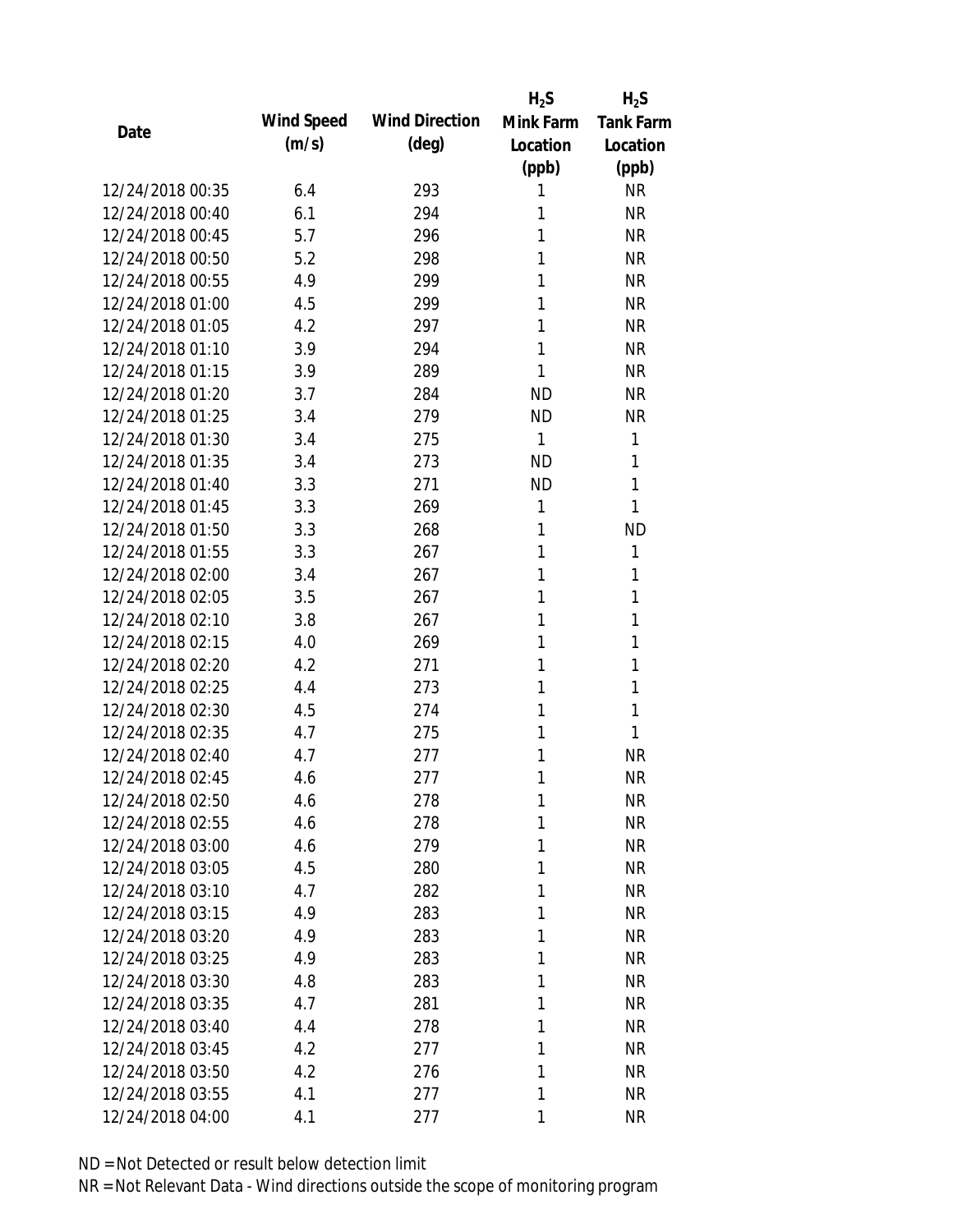|                  |            |                       | $H_2S$         | $H_2S$           |
|------------------|------------|-----------------------|----------------|------------------|
| Date             | Wind Speed | <b>Wind Direction</b> | Mink Farm      | <b>Tank Farm</b> |
|                  | (m/s)      | $(\text{deg})$        | Location       | Location         |
|                  |            |                       | (ppb)          | (ppb)            |
| 12/24/2018 04:05 | 4.2        | 277                   | 1              | <b>NR</b>        |
| 12/24/2018 04:10 | 4.3        | 278                   | 1              | <b>NR</b>        |
| 12/24/2018 04:15 | 4.1        | 278                   | 1              | <b>NR</b>        |
| 12/24/2018 04:20 | 4.0        | 277                   | 1              | <b>NR</b>        |
| 12/24/2018 04:25 | 4.0        | 276                   | $\overline{2}$ | <b>NR</b>        |
| 12/24/2018 04:30 | 3.9        | 274                   | 1              | 1                |
| 12/24/2018 04:35 | 3.9        | 273                   | 1              | 1                |
| 12/24/2018 04:40 | 3.8        | 272                   | 1              | 1                |
| 12/24/2018 04:45 | 4.0        | 271                   | 1              | 1                |
| 12/24/2018 04:50 | 4.1        | 271                   | 1              | 1                |
| 12/24/2018 04:55 | 4.0        | 271                   | 1              | 1                |
| 12/24/2018 05:00 | 4.1        | 273                   | 1              | 1                |
| 12/24/2018 05:05 | 4.1        | 272                   | 1              | 1                |
| 12/24/2018 05:10 | 4.1        | 271                   | 1              | 1                |
| 12/24/2018 05:15 | 4.0        | 271                   | 1              | 1                |
| 12/24/2018 05:20 | 4.0        | 271                   | 1              | 1                |
| 12/24/2018 05:25 | 4.0        | 270                   | 1              | 1                |
| 12/24/2018 05:30 | 4.0        | 268                   | 1              | 1                |
| 12/24/2018 05:35 | 4.0        | 267                   | 1              | 1                |
| 12/24/2018 05:40 | 4.0        | 267                   | 1              | 1                |
| 12/24/2018 05:45 | 4.0        | 265                   | 1              | 1                |
| 12/24/2018 05:50 | 4.0        | 262                   | 1              | 1                |
| 12/24/2018 05:55 | 3.8        | 259                   | 1              | 1                |
| 12/24/2018 06:00 | 3.9        | 258                   | 1              | 1                |
| 12/24/2018 06:05 | 3.7        | 258                   | 1              | 1                |
| 12/24/2018 06:10 | 3.7        | 258                   | 1              | 1                |
| 12/24/2018 06:15 | 3.6        | 259                   | 1              | 1                |
| 12/24/2018 06:20 | 3.5        | 261                   | 1              | 1                |
| 12/24/2018 06:25 | 3.6        | 262                   | 1              | 2                |
| 12/24/2018 06:30 | 3.6        | 262                   | 1              | $\overline{2}$   |
| 12/24/2018 06:35 | 3.7        | 262                   | 1              | 1                |
| 12/24/2018 06:40 | 3.7        | 263                   | 1              | $\overline{2}$   |
| 12/24/2018 06:45 | 3.7        | 264                   | 1              | $\overline{2}$   |
| 12/24/2018 06:50 | 3.6        | 266                   | 1              | $\overline{2}$   |
| 12/24/2018 06:55 | 3.6        | 268                   | 1              | $\overline{2}$   |
| 12/24/2018 07:00 | 3.5        | 270                   | 1              | $\overline{2}$   |
| 12/24/2018 07:05 | 3.3        | 272                   | 1              | 1                |
| 12/24/2018 07:10 | 3.3        | 273                   | 1              | 1                |
| 12/24/2018 07:15 | 3.2        | 273                   | 1              | 1                |
| 12/24/2018 07:20 | 3.1        | 273                   | 1              | 1                |
| 12/24/2018 07:25 | 2.9        | 271                   | 1              | 1                |
| 12/24/2018 07:30 | 2.9        | 270                   | 1              | 1                |
|                  |            |                       |                |                  |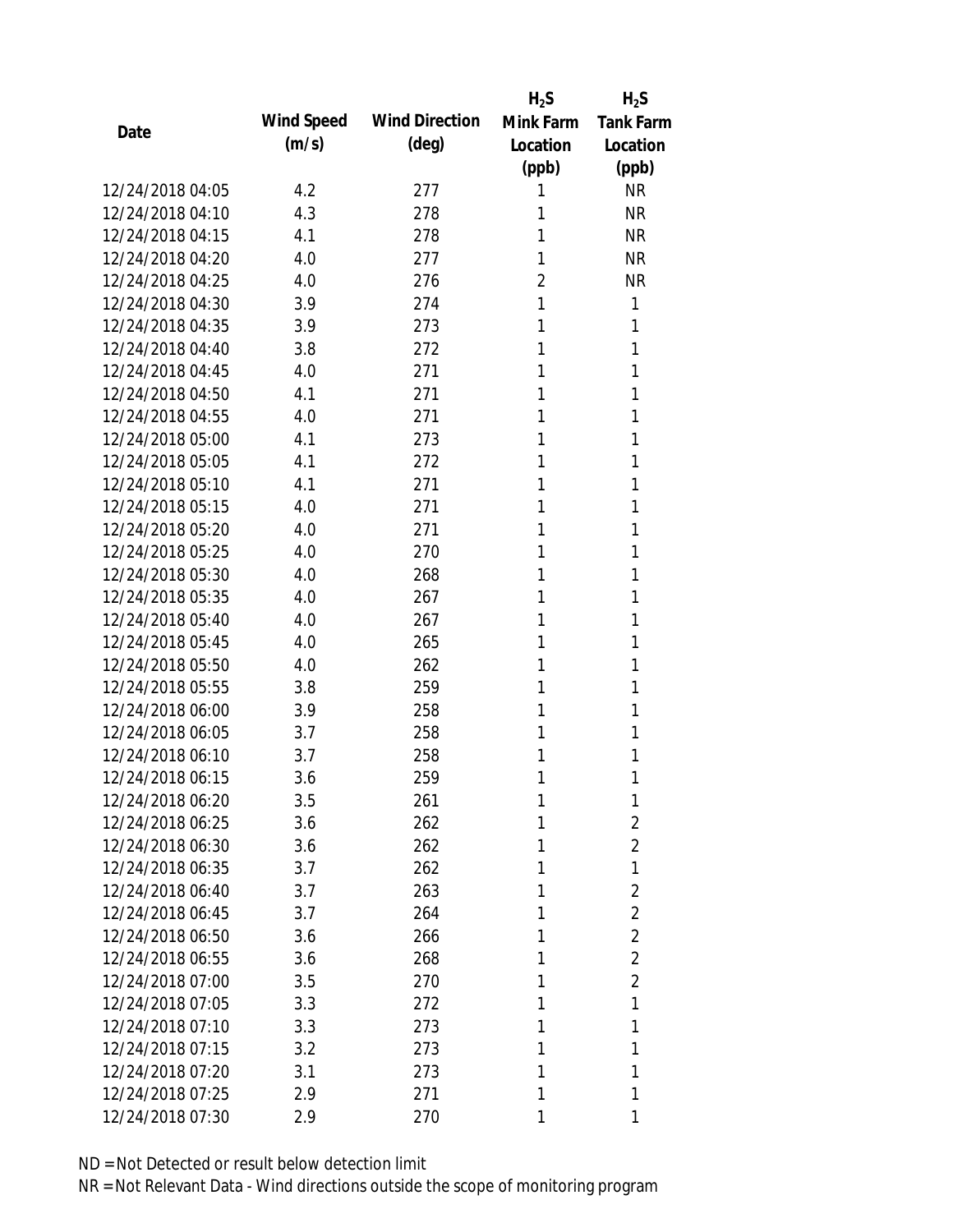|                  |            |                       | $H_2S$    | $H_2S$           |
|------------------|------------|-----------------------|-----------|------------------|
| Date             | Wind Speed | <b>Wind Direction</b> | Mink Farm | <b>Tank Farm</b> |
|                  | (m/s)      | $(\text{deg})$        | Location  | Location         |
|                  |            |                       | (ppb)     | (ppb)            |
| 12/24/2018 07:35 | 3.0        | 268                   | 1         | 1                |
| 12/24/2018 07:40 | 3.0        | 267                   | 1         | 1                |
| 12/24/2018 07:45 | 2.8        | 267                   | 1         | 1                |
| 12/24/2018 07:50 | 2.8        | 265                   | 1         | 1                |
| 12/24/2018 07:55 | 3.0        | 263                   | 1         | 1                |
| 12/24/2018 08:00 | 2.8        | 262                   | 1         | 1                |
| 12/24/2018 08:05 | 2.9        | 262                   | 1         | 1                |
| 12/24/2018 08:10 | 2.8        | 261                   | 1         | 1                |
| 12/24/2018 08:15 | 2.8        | 260                   | 1         | $\overline{2}$   |
| 12/24/2018 08:20 | 2.8        | 260                   | 1         | $\overline{2}$   |
| 12/24/2018 08:25 | 2.6        | 261                   | 1         | $\overline{2}$   |
| 12/24/2018 08:30 | 2.6        | 263                   | 1         | $\overline{2}$   |
| 12/24/2018 08:35 | 2.6        | 263                   | 1         | 1                |
| 12/24/2018 08:40 | 2.6        | 264                   | 1         | 1                |
| 12/24/2018 08:45 | 2.6        | 266                   | 1         | $\overline{2}$   |
| 12/24/2018 08:50 | 2.6        | 267                   | 1         | 1                |
| 12/24/2018 08:55 | 2.7        | 267                   | 1         | 1                |
| 12/24/2018 09:00 | 2.7        | 268                   | 1         | 1                |
| 12/24/2018 09:05 | 2.7        | 268                   | 1         | 1                |
| 12/24/2018 09:10 | 2.7        | 268                   | 1         | 1                |
| 12/24/2018 09:15 | 2.7        | 268                   | 1         | 1                |
| 12/24/2018 09:20 | 2.7        | 268                   | 1         | 1                |
| 12/24/2018 09:25 | 2.6        | 268                   | 1         | 1                |
| 12/24/2018 09:30 | 2.5        | 269                   | 1         | 1                |
| 12/24/2018 09:35 | 2.6        | 271                   | 1         | 1                |
| 12/24/2018 09:40 | 2.6        | 272                   | 1         | 1                |
| 12/24/2018 09:45 | 2.6        | 273                   | 1         | 1                |
| 12/24/2018 09:50 | 2.7        | 273                   | 1         | 1                |
| 12/24/2018 09:55 | 2.8        | 272                   | 1         | 1                |
| 12/24/2018 10:00 | 2.9        | 271                   | 1         | 1                |
| 12/24/2018 10:05 | 2.9        | 271                   | 1         | 1                |
| 12/24/2018 10:10 | 2.8        | 270                   | 1         | 1                |
| 12/24/2018 10:15 | 2.8        | 269                   | 1         | 1                |
| 12/24/2018 10:20 | 2.8        | 269                   | 1         | 1                |
| 12/24/2018 10:25 | 2.7        | 269                   | 1         | 1                |
| 12/24/2018 10:30 | 2.6        | 269                   | 1         | 1                |
| 12/24/2018 10:35 | 2.6        | 268                   | 1         | 1                |
| 12/24/2018 10:40 | 2.7        | 268                   | 1         | 1                |
| 12/24/2018 10:45 | 2.8        | 268                   | 1         | 1                |
| 12/24/2018 10:50 | 2.7        | 269                   | 1         | 1                |
| 12/24/2018 10:55 | 2.7        | 269                   | 1         | 1                |
|                  |            |                       |           |                  |
| 12/24/2018 11:00 | 2.7        | 272                   | 1         | 1                |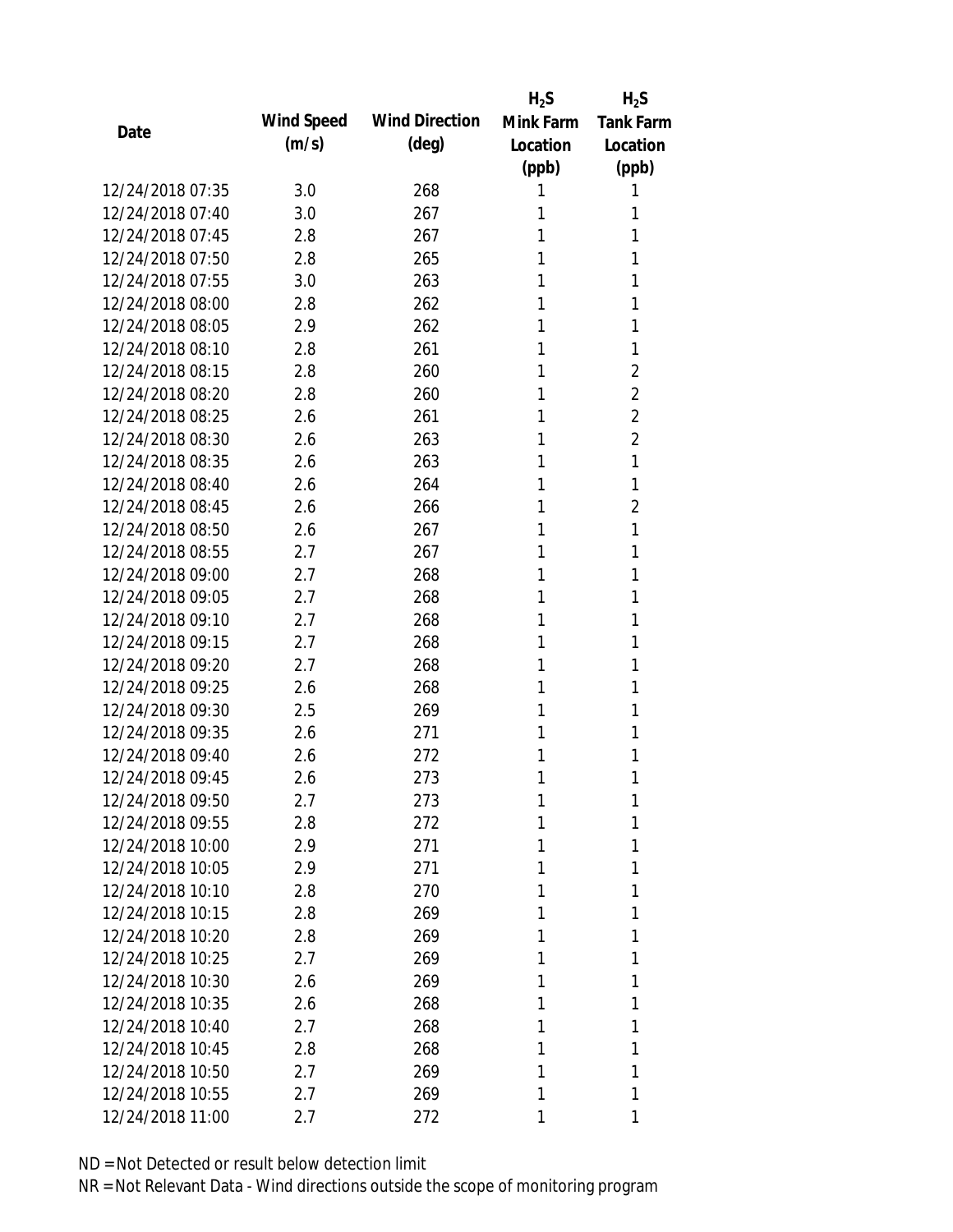|                  |            |                       | $H_2S$    | $H_2S$           |
|------------------|------------|-----------------------|-----------|------------------|
| Date             | Wind Speed | <b>Wind Direction</b> | Mink Farm | <b>Tank Farm</b> |
|                  | (m/s)      | $(\text{deg})$        | Location  | Location         |
|                  |            |                       | (ppb)     | (ppb)            |
| 12/24/2018 11:05 | 2.8        | 274                   | 1         | 1                |
| 12/24/2018 11:10 | 2.7        | 278                   | 1         | <b>NR</b>        |
| 12/24/2018 11:15 | 2.7        | 280                   | 1         | <b>NR</b>        |
| 12/24/2018 11:20 | 2.8        | 283                   | 1         | <b>NR</b>        |
| 12/24/2018 11:25 | 2.9        | 286                   | 1         | <b>NR</b>        |
| 12/24/2018 11:30 | 2.9        | 283                   | 1         | <b>NR</b>        |
| 12/24/2018 11:35 | 2.8        | 281                   | 1         | <b>NR</b>        |
| 12/24/2018 11:40 | 2.8        | 278                   | 1         | <b>NR</b>        |
| 12/24/2018 11:45 | 2.9        | 280                   | 1         | <b>NR</b>        |
| 12/24/2018 11:50 | 3.0        | 282                   | 1         | <b>NR</b>        |
| 12/24/2018 11:55 | 2.7        | 279                   | 1         | <b>NR</b>        |
| 12/24/2018 12:00 | 2.8        | 282                   | 1         | <b>NR</b>        |
| 12/24/2018 12:05 | 2.9        | 280                   | 1         | <b>NR</b>        |
| 12/24/2018 12:10 | 3.0        | 282                   | 1         | <b>NR</b>        |
| 12/24/2018 12:15 | 2.9        | 282                   | 1         | <b>NR</b>        |
| 12/24/2018 12:20 | 3.0        | 282                   | 1         | <b>NR</b>        |
| 12/24/2018 12:25 | 3.1        | 284                   | 1         | <b>NR</b>        |
| 12/24/2018 12:30 | 3.3        | 286                   | 1         | <b>NR</b>        |
| 12/24/2018 12:35 | 3.4        | 292                   | 1         | <b>NR</b>        |
| 12/24/2018 12:40 | 3.4        | 293                   | 1         | <b>NR</b>        |
| 12/24/2018 12:45 | 3.4        | 292                   | 1         | <b>NR</b>        |
| 12/24/2018 12:50 | 3.3        | 285                   | 1         | <b>NR</b>        |
| 12/24/2018 12:55 | 3.3        | 282                   | 1         | <b>NR</b>        |
| 12/24/2018 13:00 | 3.3        | 275                   | 1         | 1                |
| 12/24/2018 13:05 | 3.2        | 271                   | 1         | 1                |
| 12/24/2018 13:10 | 3.2        | 270                   | 1         | 1                |
| 12/24/2018 13:15 | 3.3        | 273                   | 1         | 1                |
| 12/24/2018 13:20 | 3.5        | 279                   | 1         | <b>NR</b>        |
| 12/24/2018 13:25 | 3.6        | 283                   | 1         | <b>NR</b>        |
| 12/24/2018 13:30 | 3.6        | 285                   | 1         | <b>NR</b>        |
| 12/24/2018 13:35 | 3.7        | 281                   | 1         | <b>NR</b>        |
| 12/24/2018 13:40 | 3.6        | 278                   | 1         | NR               |
| 12/24/2018 13:45 | 3.5        | 272                   | 1         | 1                |
| 12/24/2018 13:50 | 3.3        | 272                   | 1         | 1                |
| 12/24/2018 13:55 | 3.3        | 270                   | 1         | 1                |
| 12/24/2018 14:00 | 3.2        | 270                   | 1         | 1                |
| 12/24/2018 14:05 | 3.0        | 274                   | 1         | 1                |
| 12/24/2018 14:10 | 3.2        | 278                   | 1         | <b>NR</b>        |
| 12/24/2018 14:15 | 3.2        | 279                   | 1         | <b>NR</b>        |
| 12/24/2018 14:20 | 3.3        | 276                   | 1         | NR               |
| 12/24/2018 14:25 | 3.5        | 278                   | 1         | <b>NR</b>        |
| 12/24/2018 14:30 | 3.6        | 278                   | 1         | <b>NR</b>        |
|                  |            |                       |           |                  |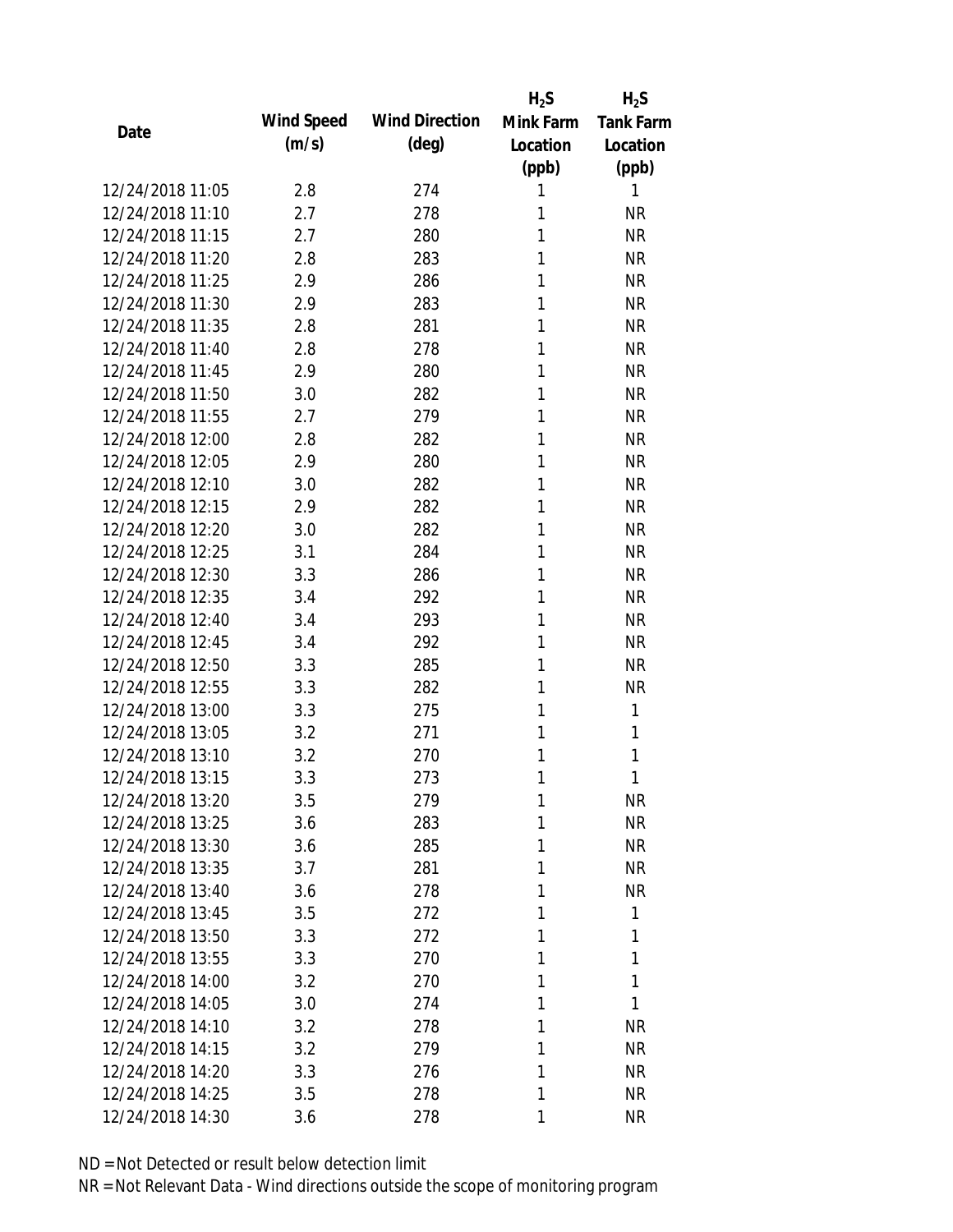|                  |            |                       | $H_2S$    | $H_2S$           |
|------------------|------------|-----------------------|-----------|------------------|
| Date             | Wind Speed | <b>Wind Direction</b> | Mink Farm | <b>Tank Farm</b> |
|                  | (m/s)      | $(\text{deg})$        | Location  | Location         |
|                  |            |                       | (ppb)     | (ppb)            |
| 12/24/2018 14:35 | 3.7        | 274                   | 1         | 1                |
| 12/24/2018 14:40 | 3.5        | 267                   | 1         | 1                |
| 12/24/2018 14:45 | 3.5        | 268                   | 1         | 1                |
| 12/24/2018 14:50 | 3.4        | 264                   | 1         | 1                |
| 12/24/2018 14:55 | 3.2        | 260                   | 1         | 1                |
| 12/24/2018 15:00 | 3.1        | 251                   | 1         | 1                |
| 12/24/2018 15:05 | 2.9        | 255                   | <b>ND</b> | 1                |
| 12/24/2018 15:10 | 2.8        | 260                   | 1         | 1                |
| 12/24/2018 15:15 | 2.8        | 257                   | 1         | 1                |
| 12/24/2018 15:20 | 2.7        | 259                   | 1         | 1                |
| 12/24/2018 15:25 | 2.6        | 258                   | 1         | 1                |
| 12/24/2018 15:30 | 2.6        | 261                   | 1         | 1                |
| 12/24/2018 15:35 | 2.6        | 259                   | 1         | 1                |
| 12/24/2018 15:40 | 2.8        | 258                   | 1         | 1                |
| 12/24/2018 15:45 | 2.7        | 260                   | 1         | 1                |
| 12/24/2018 15:50 | 2.7        | 259                   | 1         | 1                |
| 12/24/2018 15:55 | 2.8        | 261                   | 1         | 1                |
| 12/24/2018 16:00 | 2.8        | 265                   | 1         | 1                |
| 12/24/2018 16:05 | 2.9        | 269                   | 1         | 1                |
| 12/24/2018 16:10 | 2.7        | 269                   | 1         | 1                |
| 12/24/2018 16:15 | 2.6        | 268                   | 1         | 1                |
| 12/24/2018 16:20 | 2.6        | 269                   | 1         | 1                |
| 12/24/2018 16:25 | 2.4        | 270                   | 1         | 1                |
| 12/24/2018 16:30 | 2.3        | 267                   | 1         | 1                |
| 12/24/2018 16:35 | 2.2        | 263                   | 1         | 1                |
| 12/24/2018 16:40 | 2.1        | 260                   | 1         | 1                |
| 12/24/2018 16:45 | 2.0        | 259                   | 1         | 1                |
| 12/24/2018 16:50 | 2.0        | 255                   | 1         | 1                |
| 12/24/2018 16:55 | 2.0        | 246                   | 1         | 1                |
| 12/24/2018 17:00 | 1.9        | 244                   | 1         | 1                |
| 12/24/2018 17:05 | 1.8        | 243                   | 1         | 1                |
| 12/24/2018 17:10 | 1.8        | 242                   | 1         | 1                |
| 12/24/2018 17:15 | 1.8        | 239                   | 1         | 1                |
| 12/24/2018 17:20 | 1.6        | 236                   | 1         | 1                |
| 12/24/2018 17:25 | 1.6        | 230                   | 1         | 1                |
| 12/24/2018 17:30 | 1.6        | 223                   | <b>NR</b> | 1                |
| 12/24/2018 17:35 | 1.6        | 216                   | <b>NR</b> | 1                |
| 12/24/2018 17:40 | 1.6        | 210                   | <b>NR</b> | 1                |
| 12/24/2018 17:45 | 1.4        | 203                   | NR        | 1                |
| 12/24/2018 17:50 | 1.3        | 201                   | <b>NR</b> | 1                |
| 12/24/2018 17:55 | 1.2        | 206                   | <b>NR</b> | 1                |
| 12/24/2018 18:00 | 1.2        | 210                   | <b>NR</b> | 1                |
|                  |            |                       |           |                  |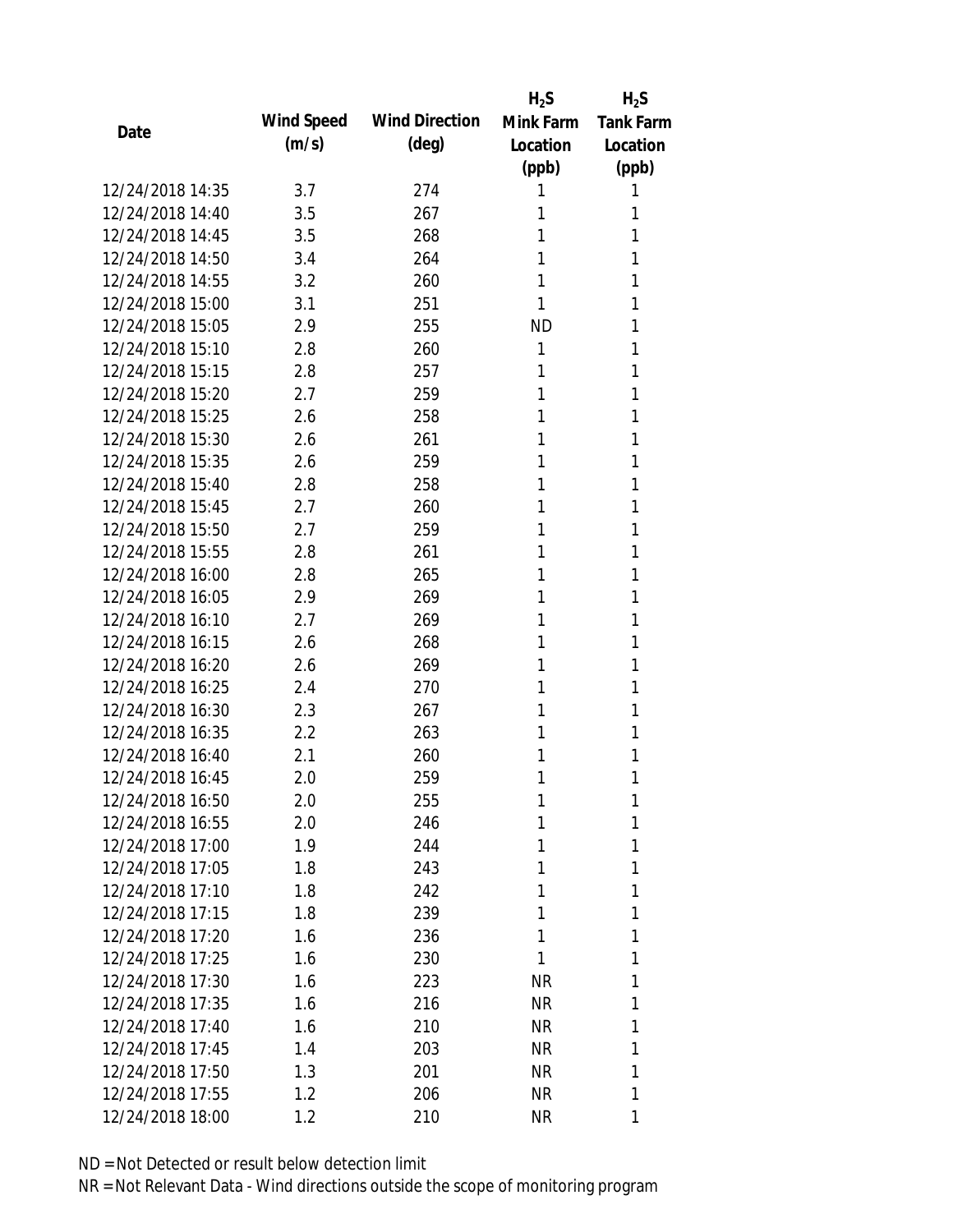|                  |            |                       | $H_2S$    | $H_2S$           |
|------------------|------------|-----------------------|-----------|------------------|
| Date             | Wind Speed | <b>Wind Direction</b> | Mink Farm | <b>Tank Farm</b> |
|                  | (m/s)      | $(\text{deg})$        | Location  | Location         |
|                  |            |                       | (ppb)     | (ppb)            |
| 12/24/2018 18:05 | 1.2        | 204                   | <b>NR</b> | 1                |
| 12/24/2018 18:10 | 1.1        | 200                   | <b>NR</b> | 1                |
| 12/24/2018 18:15 | 1.2        | 202                   | <b>NR</b> | 1                |
| 12/24/2018 18:20 | 1.3        | 199                   | <b>NR</b> | 1                |
| 12/24/2018 18:25 | 1.3        | 201                   | <b>NR</b> | 1                |
| 12/24/2018 18:30 | 1.2        | 200                   | <b>NR</b> | 1                |
| 12/24/2018 18:35 | 1.0        | 205                   | <b>NR</b> | 1                |
| 12/24/2018 18:40 | 0.8        | 204                   | <b>NR</b> | 1                |
| 12/24/2018 18:45 | 0.7        | 203                   | <b>NR</b> | 1                |
| 12/24/2018 18:50 | 0.6        | 190                   | <b>NR</b> | 1                |
| 12/24/2018 18:55 | 0.6        | 168                   | <b>NR</b> | <b>NR</b>        |
| 12/24/2018 19:00 | 0.4        | 150                   | <b>NR</b> | <b>NR</b>        |
| 12/24/2018 19:05 | 0.4        | 146                   | <b>NR</b> | <b>NR</b>        |
| 12/24/2018 19:10 | 0.5        | 129                   | <b>NR</b> | <b>NR</b>        |
| 12/24/2018 19:15 | 0.7        | 124                   | <b>NR</b> | <b>NR</b>        |
| 12/24/2018 19:20 | 0.8        | 125                   | <b>NR</b> | <b>NR</b>        |
| 12/24/2018 19:25 | 0.9        | 123                   | <b>NR</b> | <b>NR</b>        |
| 12/24/2018 19:30 | 1.2        | 121                   | <b>NR</b> | <b>NR</b>        |
| 12/24/2018 19:35 | 1.5        | 120                   | <b>NR</b> | <b>NR</b>        |
| 12/24/2018 19:40 | 1.6        | 120                   | <b>NR</b> | <b>NR</b>        |
| 12/24/2018 19:45 | 1.5        | 119                   | <b>NR</b> | <b>NR</b>        |
| 12/24/2018 19:50 | 1.7        | 115                   | <b>NR</b> | <b>NR</b>        |
| 12/24/2018 19:55 | 1.7        | 115                   | <b>NR</b> | <b>NR</b>        |
| 12/24/2018 20:00 | 1.8        | 117                   | <b>NR</b> | <b>NR</b>        |
| 12/24/2018 20:05 | 1.8        | 119                   | <b>NR</b> | <b>NR</b>        |
| 12/24/2018 20:10 | 1.9        | 121                   | <b>NR</b> | <b>NR</b>        |
| 12/24/2018 20:15 | 2.0        | 122                   | <b>NR</b> | <b>NR</b>        |
| 12/24/2018 20:20 | 2.0        | 125                   | <b>NR</b> | <b>NR</b>        |
| 12/24/2018 20:25 | 2.1        | 128                   | <b>NR</b> | <b>NR</b>        |
| 12/24/2018 20:30 | 2.2        | 130                   | <b>NR</b> | <b>NR</b>        |
| 12/24/2018 20:35 | 2.3        | 133                   | <b>NR</b> | <b>NR</b>        |
| 12/24/2018 20:40 | 2.4        | 135                   | <b>NR</b> | <b>NR</b>        |
| 12/24/2018 20:45 | 2.4        | 136                   | <b>NR</b> | <b>NR</b>        |
| 12/24/2018 20:50 | 2.4        | 133                   | <b>NR</b> | <b>NR</b>        |
| 12/24/2018 20:55 | 2.4        | 130                   | <b>NR</b> | <b>NR</b>        |
| 12/24/2018 21:00 | 2.2        | 127                   | <b>NR</b> | <b>NR</b>        |
| 12/24/2018 21:05 | 2.1        | 120                   | <b>NR</b> | <b>NR</b>        |
| 12/24/2018 21:10 | 1.9        | 109                   | <b>NR</b> | <b>NR</b>        |
| 12/24/2018 21:15 | 1.8        | 104                   | <b>NR</b> | <b>NR</b>        |
| 12/24/2018 21:20 | 1.8        | 106                   | <b>NR</b> | <b>NR</b>        |
| 12/24/2018 21:25 | 1.9        | 107                   | <b>NR</b> | <b>NR</b>        |
| 12/24/2018 21:30 | 1.9        | 109                   | <b>NR</b> | <b>NR</b>        |
|                  |            |                       |           |                  |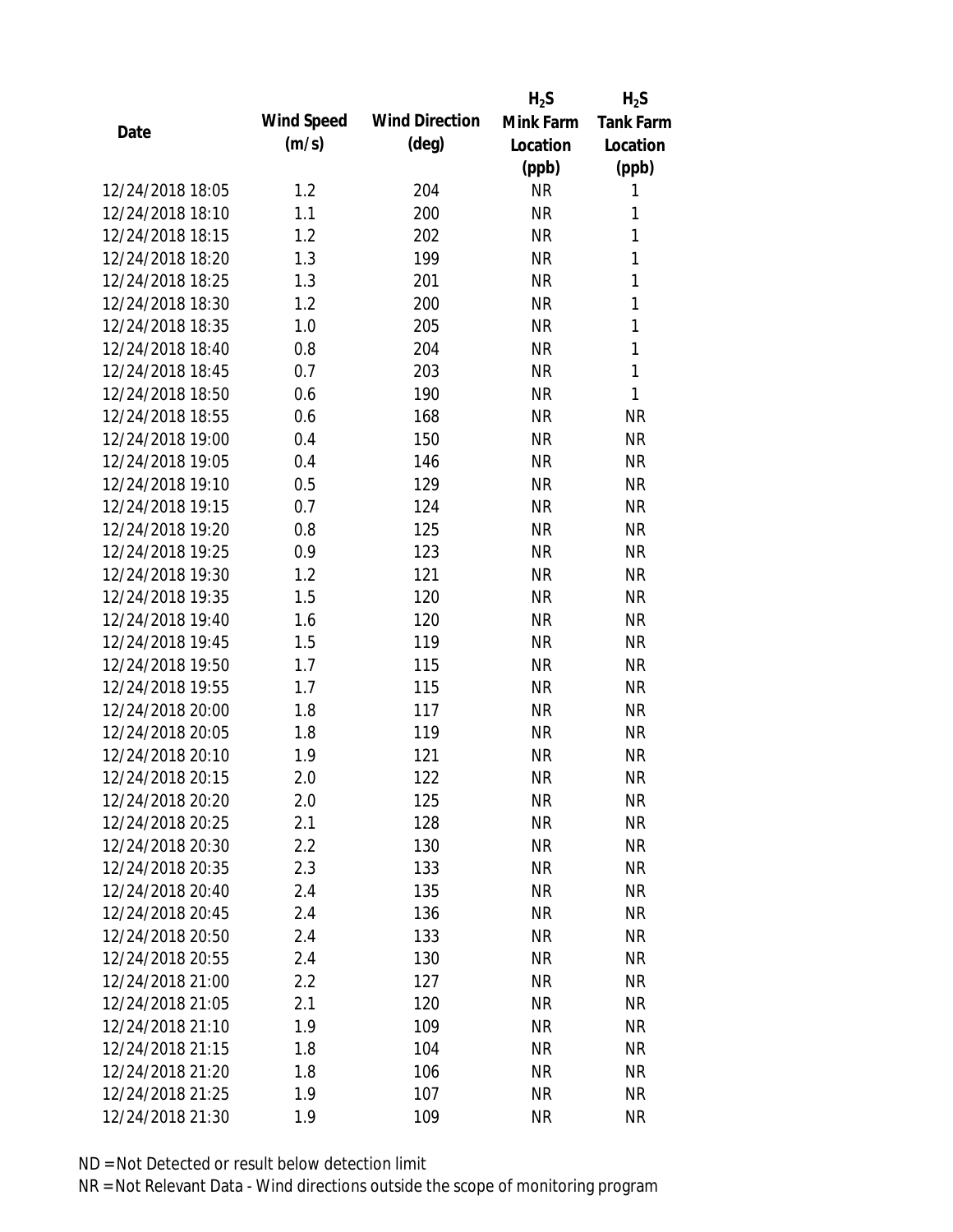|                  |            |                       | $H_2S$    | $H_2S$           |
|------------------|------------|-----------------------|-----------|------------------|
|                  | Wind Speed | <b>Wind Direction</b> | Mink Farm | <b>Tank Farm</b> |
| Date             | (m/s)      | $(\text{deg})$        | Location  | Location         |
|                  |            |                       | (ppb)     | (ppb)            |
| 12/24/2018 21:35 | 2.0        | 114                   | <b>NR</b> | <b>NR</b>        |
| 12/24/2018 21:40 | 2.2        | 122                   | <b>NR</b> | <b>NR</b>        |
| 12/24/2018 21:45 | 2.2        | 126                   | <b>NR</b> | <b>NR</b>        |
| 12/24/2018 21:50 | 2.2        | 125                   | <b>NR</b> | <b>NR</b>        |
| 12/24/2018 21:55 | 2.2        | 122                   | <b>NR</b> | <b>NR</b>        |
| 12/24/2018 22:00 | 2.2        | 119                   | <b>NR</b> | <b>NR</b>        |
| 12/24/2018 22:05 | 2.2        | 117                   | <b>NR</b> | <b>NR</b>        |
| 12/24/2018 22:10 | 2.2        | 118                   | <b>NR</b> | <b>NR</b>        |
| 12/24/2018 22:15 | 2.2        | 118                   | <b>NR</b> | <b>NR</b>        |
| 12/24/2018 22:20 | 2.3        | 119                   | <b>NR</b> | <b>NR</b>        |
| 12/24/2018 22:25 | 2.4        | 123                   | <b>NR</b> | <b>NR</b>        |
| 12/24/2018 22:30 | 2.4        | 128                   | <b>NR</b> | <b>NR</b>        |
| 12/24/2018 22:35 | 2.5        | 131                   | <b>NR</b> | <b>NR</b>        |
| 12/24/2018 22:40 | 2.5        | 132                   | <b>NR</b> | <b>NR</b>        |
| 12/24/2018 22:45 | 2.6        | 134                   | <b>NR</b> | <b>NR</b>        |
| 12/24/2018 22:50 | 2.7        | 133                   | <b>NR</b> | <b>NR</b>        |
| 12/24/2018 22:55 | 2.7        | 131                   | <b>NR</b> | <b>NR</b>        |
| 12/24/2018 23:00 | 2.8        | 129                   | <b>NR</b> | <b>NR</b>        |
| 12/24/2018 23:05 | 2.8        | 125                   | <b>NR</b> | <b>NR</b>        |
| 12/24/2018 23:10 | 2.8        | 123                   | <b>NR</b> | <b>NR</b>        |
| 12/24/2018 23:15 | 2.8        | 119                   | <b>NR</b> | <b>NR</b>        |
| 12/24/2018 23:20 | 2.7        | 115                   | <b>NR</b> | <b>NR</b>        |
| 12/24/2018 23:25 | 2.6        | 111                   | <b>NR</b> | <b>NR</b>        |
| 12/24/2018 23:30 | 2.5        | 110                   | <b>NR</b> | <b>NR</b>        |
| 12/24/2018 23:35 | 2.5        | 109                   | <b>NR</b> | <b>NR</b>        |
| 12/24/2018 23:40 | 2.5        | 109                   | <b>NR</b> | <b>NR</b>        |
| 12/24/2018 23:45 | 2.6        | 109                   | <b>NR</b> | <b>NR</b>        |
| 12/24/2018 23:50 | 2.8        | 110                   | <b>NR</b> | <b>NR</b>        |
| 12/24/2018 23:55 | 3.0        | 113                   | <b>NR</b> | <b>NR</b>        |
| 12/24/2018 24:00 | 3.1        | 114                   | <b>NR</b> | <b>NR</b>        |
| 12/25/2018 00:05 | 3.2        | 115                   | <b>NR</b> | <b>NR</b>        |
| 12/25/2018 00:10 | 3.3        | 116                   | <b>NR</b> | <b>NR</b>        |
| 12/25/2018 00:15 | 3.2        | 117                   | <b>NR</b> | <b>NR</b>        |
| 12/25/2018 00:20 | 3.2        | 117                   | <b>NR</b> | <b>NR</b>        |
| 12/25/2018 00:25 | 3.1        | 118                   | <b>NR</b> | <b>NR</b>        |
| 12/25/2018 00:30 | 3.0        | 119                   | <b>NR</b> | <b>NR</b>        |
| 12/25/2018 00:35 | 3.0        | 119                   | <b>NR</b> | <b>NR</b>        |
| 12/25/2018 00:40 | 2.9        | 120                   | <b>NR</b> | <b>NR</b>        |
| 12/25/2018 00:45 | 2.9        | 119                   | <b>NR</b> | <b>NR</b>        |
| 12/25/2018 00:50 | 2.9        | 119                   | <b>NR</b> | <b>NR</b>        |
| 12/25/2018 00:55 | 2.8        | 119                   | <b>NR</b> | <b>NR</b>        |
| 12/25/2018 01:00 | 2.8        | 118                   | <b>NR</b> | <b>NR</b>        |
|                  |            |                       |           |                  |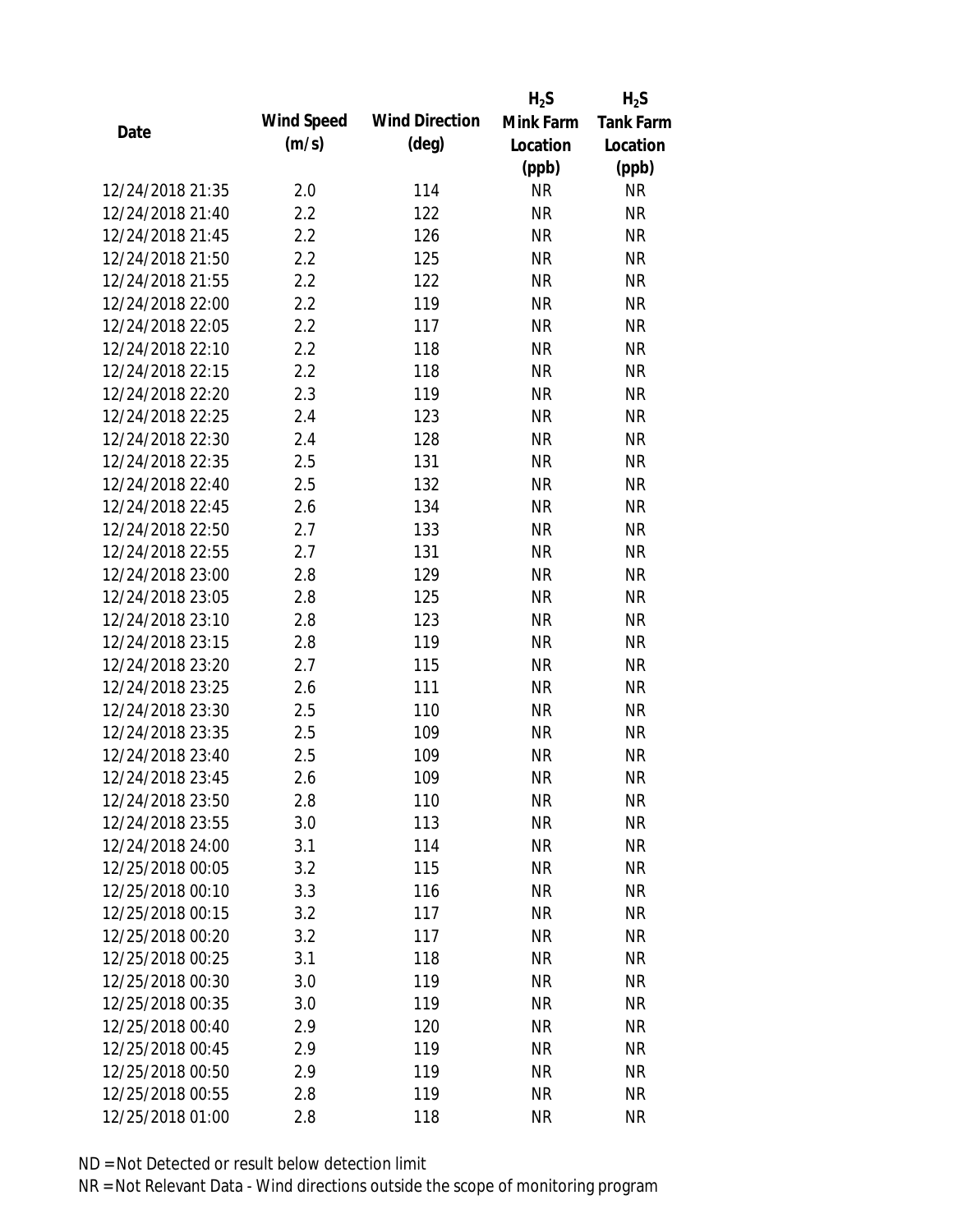|                  |            |                       | $H_2S$    | $H_2S$           |
|------------------|------------|-----------------------|-----------|------------------|
|                  | Wind Speed | <b>Wind Direction</b> | Mink Farm | <b>Tank Farm</b> |
| Date             | (m/s)      | $(\text{deg})$        | Location  | Location         |
|                  |            |                       | (ppb)     | (ppb)            |
| 12/25/2018 01:05 | 2.8        | 117                   | <b>NR</b> | <b>NR</b>        |
| 12/25/2018 01:10 | 2.8        | 116                   | <b>NR</b> | <b>NR</b>        |
| 12/25/2018 01:15 | 2.8        | 115                   | <b>NR</b> | <b>NR</b>        |
| 12/25/2018 01:20 | 2.7        | 115                   | <b>NR</b> | <b>NR</b>        |
| 12/25/2018 01:25 | 2.7        | 114                   | <b>NR</b> | <b>NR</b>        |
| 12/25/2018 01:30 | 2.7        | 114                   | <b>NR</b> | <b>NR</b>        |
| 12/25/2018 01:35 | 2.6        | 113                   | <b>NR</b> | <b>NR</b>        |
| 12/25/2018 01:40 | 2.5        | 112                   | <b>NR</b> | <b>NR</b>        |
| 12/25/2018 01:45 | 2.5        | 110                   | <b>NR</b> | <b>NR</b>        |
| 12/25/2018 01:50 | 2.4        | 108                   | <b>NR</b> | <b>NR</b>        |
| 12/25/2018 01:55 | 2.4        | 105                   | <b>NR</b> | <b>NR</b>        |
| 12/25/2018 02:00 | 2.3        | 101                   | <b>NR</b> | <b>NR</b>        |
| 12/25/2018 02:05 | 2.2        | 98                    | <b>NR</b> | <b>NR</b>        |
| 12/25/2018 02:10 | 2.2        | 94                    | <b>NR</b> | <b>NR</b>        |
| 12/25/2018 02:15 | 2.3        | 92                    | <b>NR</b> | <b>NR</b>        |
| 12/25/2018 02:20 | 2.3        | 92                    | <b>NR</b> | <b>NR</b>        |
| 12/25/2018 02:25 | 2.3        | 94                    | <b>NR</b> | <b>NR</b>        |
| 12/25/2018 02:30 | 2.3        | 95                    | <b>NR</b> | <b>NR</b>        |
| 12/25/2018 02:35 | 2.2        | 97                    | <b>NR</b> | <b>NR</b>        |
| 12/25/2018 02:40 | 2.2        | 100                   | <b>NR</b> | <b>NR</b>        |
| 12/25/2018 02:45 | 2.2        | 103                   | <b>NR</b> | <b>NR</b>        |
| 12/25/2018 02:50 | 2.1        | 103                   | <b>NR</b> | <b>NR</b>        |
| 12/25/2018 02:55 | 2.1        | 103                   | <b>NR</b> | <b>NR</b>        |
| 12/25/2018 03:00 | 2.2        | 105                   | <b>NR</b> | <b>NR</b>        |
| 12/25/2018 03:05 | 2.2        | 105                   | <b>NR</b> | <b>NR</b>        |
| 12/25/2018 03:10 | 2.2        | 107                   | <b>NR</b> | <b>NR</b>        |
| 12/25/2018 03:15 | 2.4        | 108                   | <b>NR</b> | <b>NR</b>        |
| 12/25/2018 03:20 | 2.5        | 109                   | <b>NR</b> | <b>NR</b>        |
| 12/25/2018 03:25 | 2.5        | 109                   | <b>NR</b> | <b>NR</b>        |
| 12/25/2018 03:30 | 2.5        | 109                   | <b>NR</b> | <b>NR</b>        |
| 12/25/2018 03:35 | 2.6        | 110                   | <b>NR</b> | <b>NR</b>        |
| 12/25/2018 03:40 | 2.6        | 110                   | <b>NR</b> | <b>NR</b>        |
| 12/25/2018 03:45 | 2.5        | 111                   | <b>NR</b> | <b>NR</b>        |
| 12/25/2018 03:50 | 2.5        | 111                   | <b>NR</b> | <b>NR</b>        |
| 12/25/2018 03:55 | 2.6        | 113                   | <b>NR</b> | <b>NR</b>        |
| 12/25/2018 04:00 | 2.6        | 114                   | <b>NR</b> | <b>NR</b>        |
| 12/25/2018 04:05 | 2.5        | 112                   | <b>NR</b> | <b>NR</b>        |
| 12/25/2018 04:10 | 2.3        | 107                   | <b>NR</b> | <b>NR</b>        |
| 12/25/2018 04:15 | 2.2        | 103                   | <b>NR</b> | <b>NR</b>        |
| 12/25/2018 04:20 | 2.0        | 101                   | <b>NR</b> | <b>NR</b>        |
| 12/25/2018 04:25 | 1.8        | 98                    | <b>NR</b> | <b>NR</b>        |
| 12/25/2018 04:30 | 1.7        | 97                    | <b>NR</b> | <b>NR</b>        |
|                  |            |                       |           |                  |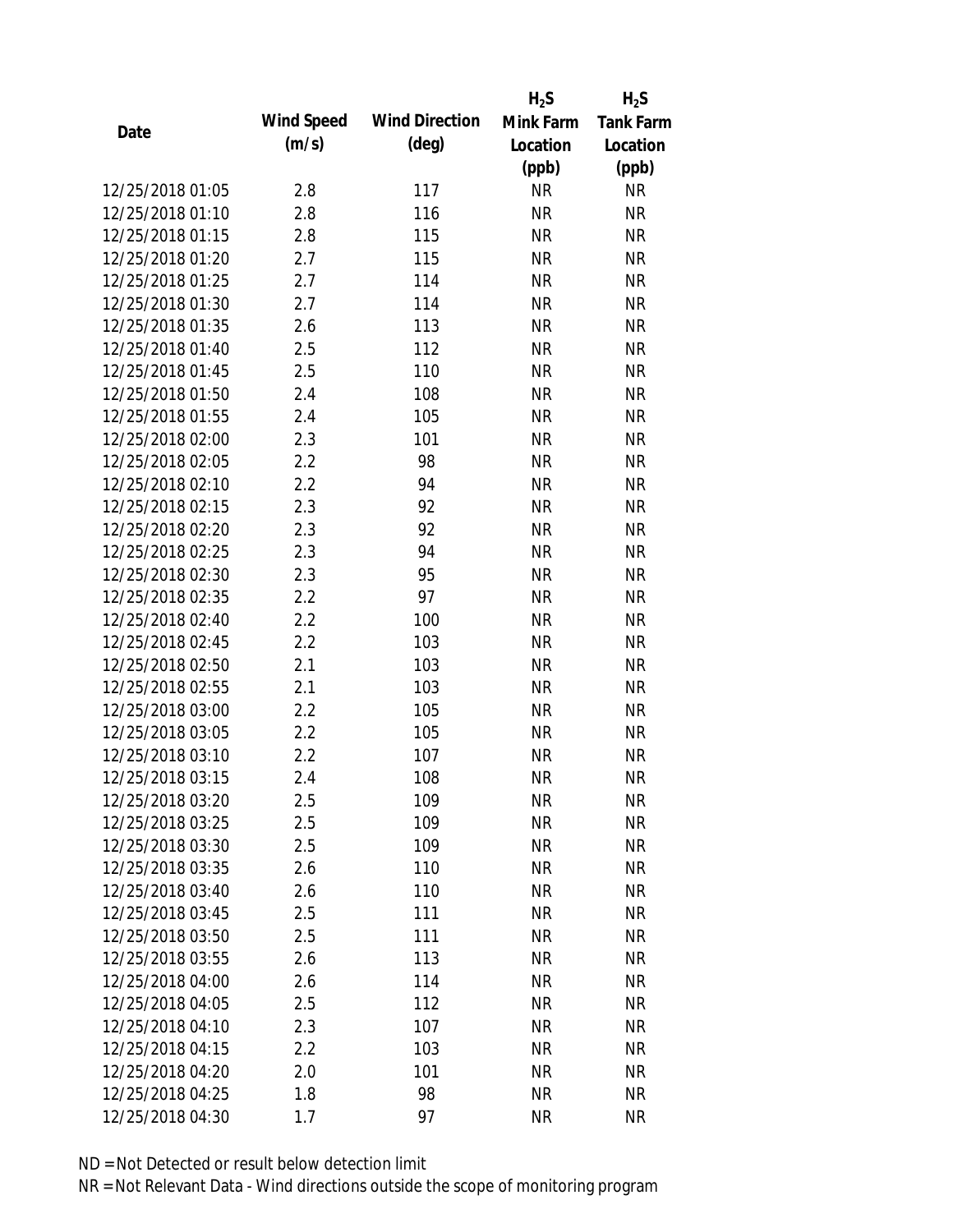|                  |            |                       | $H_2S$    | $H_2S$           |
|------------------|------------|-----------------------|-----------|------------------|
| Date             | Wind Speed | <b>Wind Direction</b> | Mink Farm | <b>Tank Farm</b> |
|                  | (m/s)      | $(\text{deg})$        | Location  | Location         |
|                  |            |                       | (ppb)     | (ppb)            |
| 12/25/2018 04:35 | 1.8        | 101                   | <b>NR</b> | NR               |
| 12/25/2018 04:40 | 1.9        | 107                   | <b>NR</b> | <b>NR</b>        |
| 12/25/2018 04:45 | 2.0        | 112                   | <b>NR</b> | <b>NR</b>        |
| 12/25/2018 04:50 | 2.1        | 118                   | <b>NR</b> | <b>NR</b>        |
| 12/25/2018 04:55 | 2.4        | 126                   | <b>NR</b> | <b>NR</b>        |
| 12/25/2018 05:00 | 2.6        | 133                   | <b>NR</b> | <b>NR</b>        |
| 12/25/2018 05:05 | 2.8        | 139                   | <b>NR</b> | <b>NR</b>        |
| 12/25/2018 05:10 | 3.2        | 146                   | <b>NR</b> | <b>NR</b>        |
| 12/25/2018 05:15 | 3.5        | 154                   | <b>NR</b> | <b>NR</b>        |
| 12/25/2018 05:20 | 3.5        | 158                   | <b>NR</b> | <b>NR</b>        |
| 12/25/2018 05:25 | 3.4        | 157                   | <b>NR</b> | <b>NR</b>        |
| 12/25/2018 05:30 | 3.2        | 154                   | <b>NR</b> | <b>NR</b>        |
| 12/25/2018 05:35 | 2.8        | 145                   | <b>NR</b> | <b>NR</b>        |
| 12/25/2018 05:40 | 2.5        | 127                   | <b>NR</b> | <b>NR</b>        |
| 12/25/2018 05:45 | 2.3        | 111                   | <b>NR</b> | <b>NR</b>        |
| 12/25/2018 05:50 | 2.2        | 98                    | <b>NR</b> | <b>NR</b>        |
| 12/25/2018 05:55 | 2.1        | 89                    | <b>NR</b> | <b>NR</b>        |
| 12/25/2018 06:00 | 2.1        | 83                    | <b>NR</b> | <b>NR</b>        |
| 12/25/2018 06:05 | 2.3        | 84                    | <b>NR</b> | <b>NR</b>        |
| 12/25/2018 06:10 | 2.2        | 90                    | <b>NR</b> | <b>NR</b>        |
| 12/25/2018 06:15 | 2.2        | 101                   | <b>NR</b> | <b>NR</b>        |
| 12/25/2018 06:20 | 2.4        | 112                   | <b>NR</b> | <b>NR</b>        |
| 12/25/2018 06:25 | 2.6        | 123                   | <b>NR</b> | <b>NR</b>        |
| 12/25/2018 06:30 | 2.8        | 132                   | <b>NR</b> | <b>NR</b>        |
| 12/25/2018 06:35 | 2.9        | 142                   | <b>NR</b> | <b>NR</b>        |
| 12/25/2018 06:40 | 3.2        | 148                   | <b>NR</b> | <b>NR</b>        |
| 12/25/2018 06:45 | 3.3        | 145                   | <b>NR</b> | <b>NR</b>        |
| 12/25/2018 06:50 | 3.2        | 142                   | <b>NR</b> | <b>NR</b>        |
| 12/25/2018 06:55 | 3.2        | 142                   | <b>NR</b> | <b>NR</b>        |
| 12/25/2018 07:00 | 3.2        | 142                   | <b>NR</b> | <b>NR</b>        |
| 12/25/2018 07:05 | 3.2        | 143                   | <b>NR</b> | <b>NR</b>        |
| 12/25/2018 07:10 | 3.1        | 144                   | <b>NR</b> | <b>NR</b>        |
| 12/25/2018 07:15 | 3.0        | 146                   | <b>NR</b> | <b>NR</b>        |
| 12/25/2018 07:20 | 3.1        | 148                   | <b>NR</b> | <b>NR</b>        |
| 12/25/2018 07:25 | 3.1        | 148                   | <b>NR</b> | <b>NR</b>        |
| 12/25/2018 07:30 | 3.2        | 148                   | <b>NR</b> | <b>NR</b>        |
| 12/25/2018 07:35 | 3.3        | 149                   | <b>NR</b> | <b>NR</b>        |
| 12/25/2018 07:40 | 3.5        | 150                   | NR        | <b>NR</b>        |
| 12/25/2018 07:45 | 3.7        | 151                   | <b>NR</b> | NR               |
| 12/25/2018 07:50 | 3.7        | 152                   | <b>NR</b> | <b>NR</b>        |
|                  |            |                       |           |                  |
| 12/25/2018 07:55 | 3.9        | 154                   | <b>NR</b> | <b>NR</b>        |
| 12/25/2018 08:00 | 3.8        | 157                   | <b>NR</b> | <b>NR</b>        |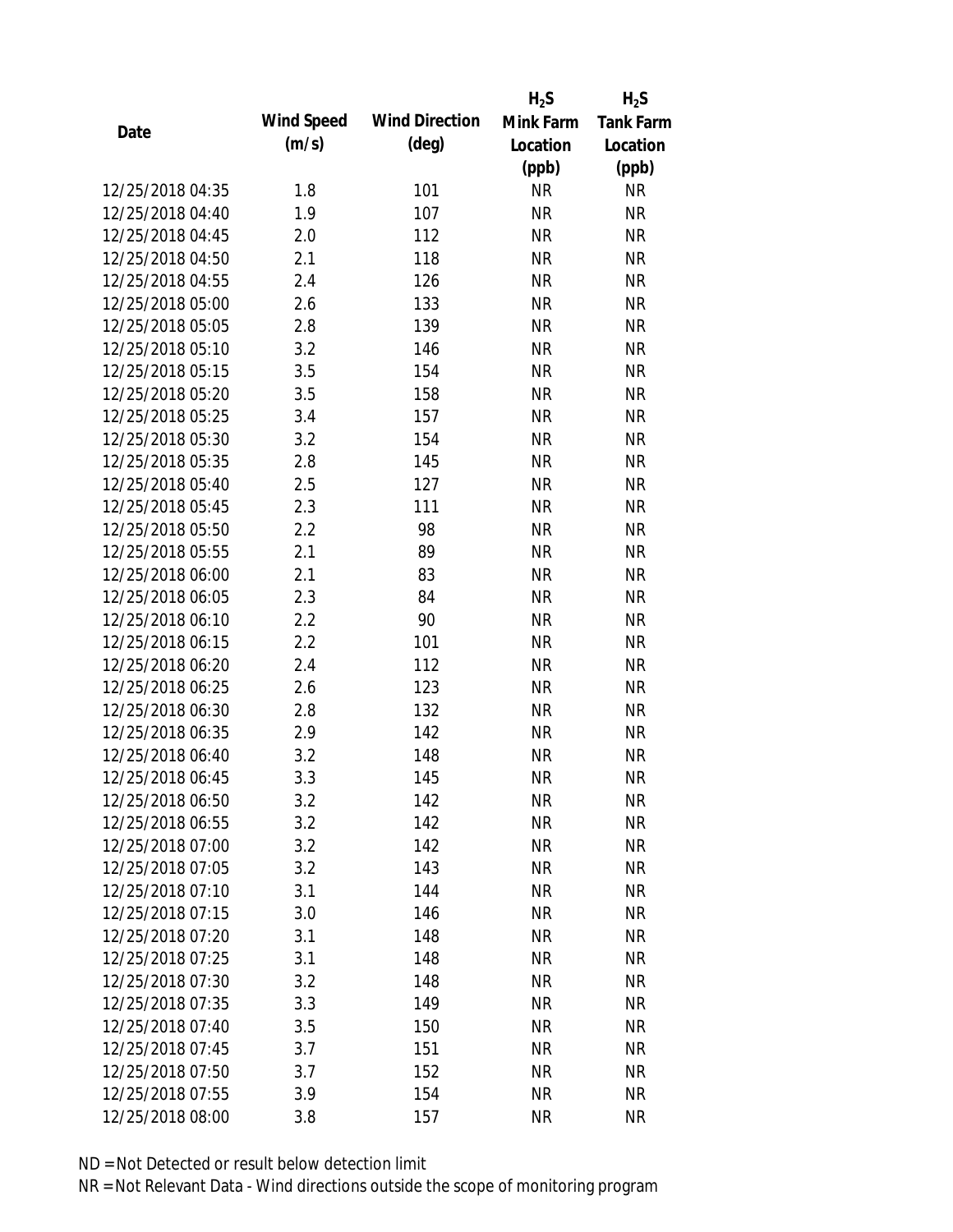|                  |            |                       | $H_2S$    | $H_2S$           |
|------------------|------------|-----------------------|-----------|------------------|
| Date             | Wind Speed | <b>Wind Direction</b> | Mink Farm | <b>Tank Farm</b> |
|                  | (m/s)      | $(\text{deg})$        | Location  | Location         |
|                  |            |                       | (ppb)     | (ppb)            |
| 12/25/2018 08:05 | 3.9        | 161                   | <b>NR</b> | NR               |
| 12/25/2018 08:10 | 4.0        | 164                   | <b>NR</b> | <b>NR</b>        |
| 12/25/2018 08:15 | 4.1        | 166                   | <b>NR</b> | <b>NR</b>        |
| 12/25/2018 08:20 | 4.2        | 168                   | <b>NR</b> | <b>NR</b>        |
| 12/25/2018 08:25 | 4.3        | 170                   | <b>NR</b> | 1                |
| 12/25/2018 08:30 | 4.5        | 171                   | <b>NR</b> | 1                |
| 12/25/2018 08:35 | 4.6        | 170                   | <b>NR</b> | 1                |
| 12/25/2018 08:40 | 4.5        | 168                   | <b>NR</b> | <b>NR</b>        |
| 12/25/2018 08:45 | 4.3        | 168                   | <b>NR</b> | <b>NR</b>        |
| 12/25/2018 08:50 | 4.5        | 168                   | <b>NR</b> | <b>NR</b>        |
| 12/25/2018 08:55 | 4.4        | 168                   | <b>NR</b> | <b>NR</b>        |
| 12/25/2018 09:00 | 4.3        | 167                   | <b>NR</b> | <b>NR</b>        |
| 12/25/2018 09:05 | 4.3        | 168                   | <b>NR</b> | <b>NR</b>        |
| 12/25/2018 09:10 | 4.4        | 169                   | <b>NR</b> | <b>NR</b>        |
| 12/25/2018 09:15 | 4.5        | 169                   | <b>NR</b> | <b>NR</b>        |
| 12/25/2018 09:20 | 4.4        | 169                   | <b>NR</b> | <b>NR</b>        |
| 12/25/2018 09:25 | 4.5        | 170                   | <b>NR</b> | 1                |
| 12/25/2018 09:30 | 4.6        | 170                   | <b>NR</b> | 1                |
| 12/25/2018 09:35 | 4.8        | 170                   | <b>NR</b> | $\overline{2}$   |
| 12/25/2018 09:40 | 4.7        | 170                   | <b>NR</b> | $\mathbf{1}$     |
| 12/25/2018 09:45 | 4.6        | 169                   | <b>NR</b> | <b>NR</b>        |
| 12/25/2018 09:50 | 4.6        | 170                   | <b>NR</b> | 1                |
| 12/25/2018 09:55 | 4.4        | 170                   | <b>NR</b> | $\overline{2}$   |
| 12/25/2018 10:00 | 4.2        | 169                   | <b>NR</b> | <b>NR</b>        |
| 12/25/2018 10:05 | 3.9        | 169                   | <b>NR</b> | <b>NR</b>        |
| 12/25/2018 10:10 | 3.8        | 169                   | <b>NR</b> | <b>NR</b>        |
| 12/25/2018 10:15 | 3.7        | 169                   | <b>NR</b> | <b>NR</b>        |
| 12/25/2018 10:20 | 3.7        | 168                   | <b>NR</b> | <b>NR</b>        |
| 12/25/2018 10:25 | 3.6        | 168                   | <b>NR</b> | <b>NR</b>        |
| 12/25/2018 10:30 | 3.5        | 168                   | <b>NR</b> | <b>NR</b>        |
| 12/25/2018 10:35 | 3.5        | 169                   | <b>NR</b> | NR               |
| 12/25/2018 10:40 | 3.4        | 169                   | <b>NR</b> | <b>NR</b>        |
| 12/25/2018 10:45 | 3.3        | 170                   | <b>NR</b> | 1                |
| 12/25/2018 10:50 | 3.2        | 172                   | <b>NR</b> | 1                |
| 12/25/2018 10:55 | 3.1        | 173                   | <b>NR</b> | $\overline{2}$   |
| 12/25/2018 11:00 | 3.0        | 175                   | <b>NR</b> | 1                |
| 12/25/2018 11:05 | 2.9        | 175                   | <b>NR</b> | 1                |
| 12/25/2018 11:10 | 2.9        | 175                   | NR        | 1                |
| 12/25/2018 11:15 | 2.9        | 176                   | <b>NR</b> | 1                |
| 12/25/2018 11:20 | 3.0        | 176                   | <b>NR</b> | $\overline{2}$   |
| 12/25/2018 11:25 | 3.1        | 178                   | <b>NR</b> | 1                |
| 12/25/2018 11:30 | 3.1        | 178                   | <b>NR</b> | 2                |
|                  |            |                       |           |                  |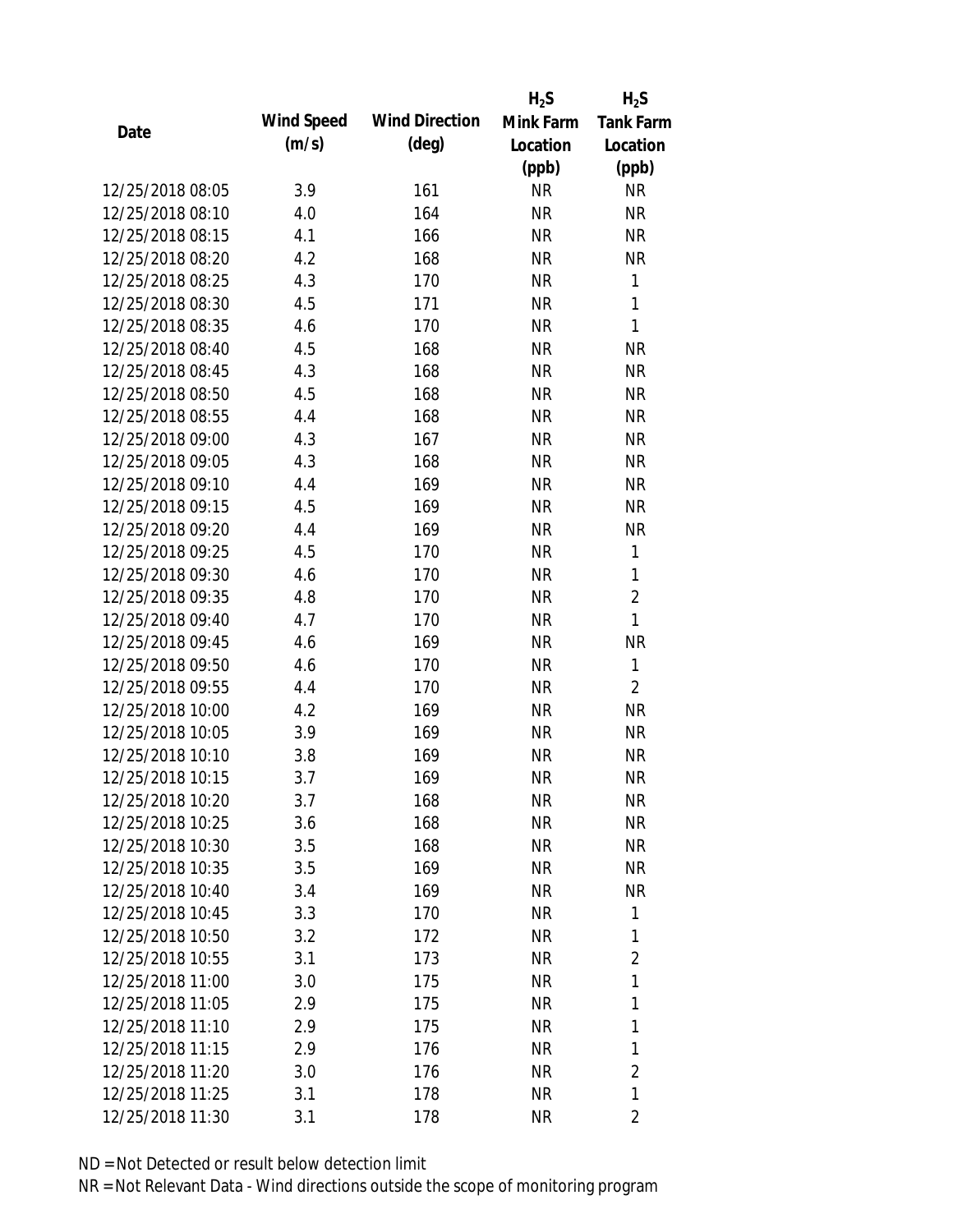|                  |            |                       | $H_2S$         | $H_2S$           |
|------------------|------------|-----------------------|----------------|------------------|
| Date             | Wind Speed | <b>Wind Direction</b> | Mink Farm      | <b>Tank Farm</b> |
|                  | (m/s)      | $(\text{deg})$        | Location       | Location         |
|                  |            |                       | (ppb)          | (ppb)            |
| 12/25/2018 11:35 | 3.1        | 180                   | <b>NR</b>      | 1                |
| 12/25/2018 11:40 | 3.1        | 185                   | <b>NR</b>      | 1                |
| 12/25/2018 11:45 | 3.0        | 192                   | <b>NR</b>      | 1                |
| 12/25/2018 11:50 | 2.9        | 205                   | <b>NR</b>      | 1                |
| 12/25/2018 11:55 | 2.7        | 216                   | <b>NR</b>      | 1                |
| 12/25/2018 12:00 | 2.5        | 221                   | <b>NR</b>      | $\overline{2}$   |
| 12/25/2018 12:05 | 2.2        | 230                   | <b>ND</b>      | $\overline{2}$   |
| 12/25/2018 12:10 | 2.0        | 235                   | 1              | $\overline{2}$   |
| 12/25/2018 12:15 | 1.8        | 237                   | 1              | $\overline{2}$   |
| 12/25/2018 12:20 | 1.7        | 230                   | 1              | $\overline{2}$   |
| 12/25/2018 12:25 | 1.7        | 230                   | 1              | $\overline{2}$   |
| 12/25/2018 12:30 | 1.8        | 237                   | $\overline{2}$ | $\overline{2}$   |
| 12/25/2018 12:35 | 2.2        | 238                   | 1              | $\overline{2}$   |
| 12/25/2018 12:40 | 2.4        | 240                   | 1              | $\overline{2}$   |
| 12/25/2018 12:45 | 2.7        | 244                   | 1              | $\overline{2}$   |
| 12/25/2018 12:50 | 2.8        | 250                   | 1              | $\overline{2}$   |
| 12/25/2018 12:55 | 2.9        | 252                   | 1              | $\overline{2}$   |
| 12/25/2018 13:00 | 3.0        | 253                   | 1              | $\overline{2}$   |
| 12/25/2018 13:05 | 3.0        | 258                   | 1              | 1                |
| 12/25/2018 13:10 | 3.1        | 263                   | 1              | 1                |
| 12/25/2018 13:15 | 3.1        | 264                   | 1              | 1                |
| 12/25/2018 13:20 | 3.1        | 266                   | 1              | 1                |
| 12/25/2018 13:25 | 3.1        | 268                   | 1              | 1                |
| 12/25/2018 13:30 | 3.1        | 267                   | 1              | 1                |
| 12/25/2018 13:35 | 2.9        | 268                   | 1              | 1                |
| 12/25/2018 13:40 | 2.8        | 265                   | 1              | 1                |
| 12/25/2018 13:45 | 2.8        | 267                   | 1              | 1                |
| 12/25/2018 13:50 | 2.8        | 267                   | 1              | 1                |
| 12/25/2018 13:55 | 2.9        | 273                   | 1              | 1                |
| 12/25/2018 14:00 | 2.7        | 277                   | 1              | <b>NR</b>        |
| 12/25/2018 14:05 | 2.6        | 278                   | 1              | <b>NR</b>        |
| 12/25/2018 14:10 | 2.6        | 283                   | 1              | <b>NR</b>        |
| 12/25/2018 14:15 | 2.7        | 284                   | 1              | <b>NR</b>        |
| 12/25/2018 14:20 | 2.7        | 286                   | 1              | <b>NR</b>        |
| 12/25/2018 14:25 | 2.6        | 287                   | 1              | NR               |
| 12/25/2018 14:30 | 2.7        | 290                   | 1              | <b>NR</b>        |
| 12/25/2018 14:35 | 2.9        | 292                   | 1              | <b>NR</b>        |
| 12/25/2018 14:40 | 2.9        | 292                   | 1              | <b>NR</b>        |
| 12/25/2018 14:45 | 2.9        | 293                   | 1              | <b>NR</b>        |
| 12/25/2018 14:50 | 3.0        | 293                   | 1              | <b>NR</b>        |
| 12/25/2018 14:55 | 3.0        | 289                   | 1              | <b>NR</b>        |
| 12/25/2018 15:00 | 3.1        | 286                   | 1              | <b>NR</b>        |
|                  |            |                       |                |                  |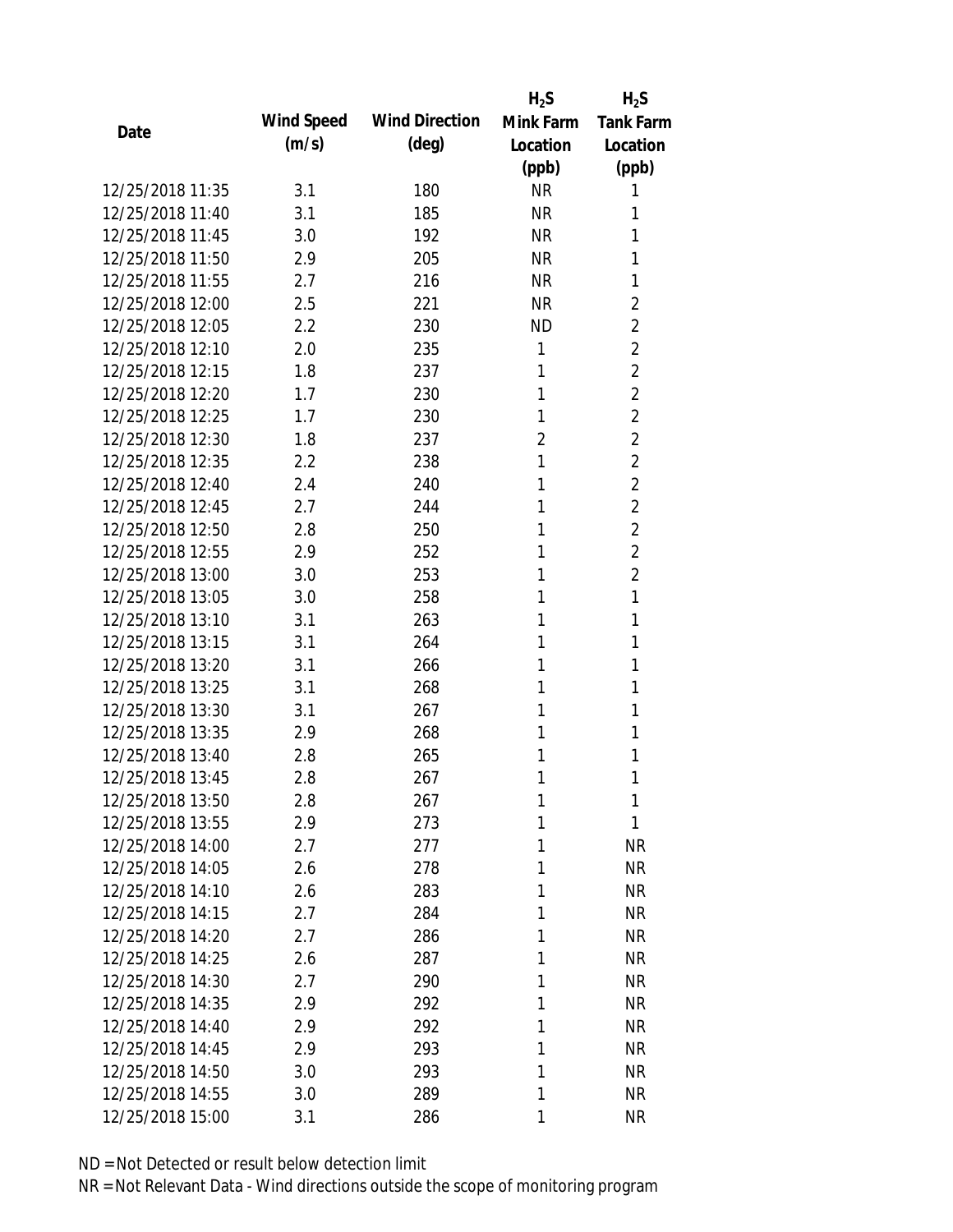|                  |            |                       | $H_2S$    | $H_2S$           |
|------------------|------------|-----------------------|-----------|------------------|
| Date             | Wind Speed | <b>Wind Direction</b> | Mink Farm | <b>Tank Farm</b> |
|                  | (m/s)      | $(\text{deg})$        | Location  | Location         |
|                  |            |                       | (ppb)     | (ppb)            |
| 12/25/2018 15:05 | 3.0        | 282                   | 1         | <b>NR</b>        |
| 12/25/2018 15:10 | 3.1        | 281                   | 1         | <b>NR</b>        |
| 12/25/2018 15:15 | 3.1        | 279                   | 1         | <b>NR</b>        |
| 12/25/2018 15:20 | 3.0        | 278                   | 1         | <b>NR</b>        |
| 12/25/2018 15:25 | 2.9        | 278                   | 1         | <b>NR</b>        |
| 12/25/2018 15:30 | 2.8        | 277                   | <b>ND</b> | <b>NR</b>        |
| 12/25/2018 15:35 | 2.9        | 278                   | <b>ND</b> | <b>NR</b>        |
| 12/25/2018 15:40 | 2.7        | 279                   | 1         | <b>NR</b>        |
| 12/25/2018 15:45 | 2.6        | 276                   | 1         | <b>NR</b>        |
| 12/25/2018 15:50 | 2.7        | 272                   | 1         | 1                |
| 12/25/2018 15:55 | 2.8        | 271                   | 1         | 1                |
| 12/25/2018 16:00 | 2.8        | 271                   | 1         | 1                |
| 12/25/2018 16:05 | 2.7        | 267                   | 1         | 1                |
| 12/25/2018 16:10 | 2.7        | 264                   | 1         | 1                |
| 12/25/2018 16:15 | 2.9        | 260                   | 1         | 1                |
| 12/25/2018 16:20 | 2.8        | 257                   | 1         | 1                |
| 12/25/2018 16:25 | 2.6        | 251                   | 1         | 1                |
| 12/25/2018 16:30 | 2.5        | 243                   | 1         | 1                |
| 12/25/2018 16:35 | 2.4        | 240                   | 1         | 1                |
| 12/25/2018 16:40 | 2.3        | 238                   | 1         | 1                |
| 12/25/2018 16:45 | 2.2        | 236                   | 1         | 1                |
| 12/25/2018 16:50 | 2.1        | 236                   | 1         | 1                |
| 12/25/2018 16:55 | 2.3        | 239                   | 1         | 1                |
| 12/25/2018 17:00 | 2.4        | 244                   | 1         | 1                |
| 12/25/2018 17:05 | 2.4        | 243                   | 1         | 1                |
| 12/25/2018 17:10 | 2.4        | 244                   | <b>ND</b> | 1                |
| 12/25/2018 17:15 | 2.4        | 247                   | <b>ND</b> | 1                |
| 12/25/2018 17:20 | 2.5        | 247                   | <b>ND</b> | 1                |
| 12/25/2018 17:25 | 2.3        | 244                   | <b>ND</b> | 1                |
| 12/25/2018 17:30 | $2.2\,$    | 240                   | ND        | 1                |
| 12/25/2018 17:35 | 2.2        | 239                   | <b>ND</b> | 1                |
| 12/25/2018 17:40 | 2.2        | 238                   | 1         | $\overline{2}$   |
| 12/25/2018 17:45 | 2.1        | 235                   | 1         | $\overline{2}$   |
| 12/25/2018 17:50 | 2.1        | 231                   | 1         | $\overline{2}$   |
| 12/25/2018 17:55 | 2.1        | 224                   | <b>NR</b> | $\overline{2}$   |
| 12/25/2018 18:00 | 2.1        | 221                   | <b>NR</b> | $\overline{2}$   |
| 12/25/2018 18:05 | 2.0        | 217                   | NR        | $\overline{2}$   |
| 12/25/2018 18:10 | 2.0        | 209                   | NR        | 1                |
| 12/25/2018 18:15 | 2.0        | 206                   | <b>NR</b> | 1                |
| 12/25/2018 18:20 | 2.1        | 206                   | <b>NR</b> | 1                |
| 12/25/2018 18:25 | 2.1        | 210                   | <b>NR</b> | 1                |
| 12/25/2018 18:30 | 2.1        | 208                   | <b>NR</b> | 1                |
|                  |            |                       |           |                  |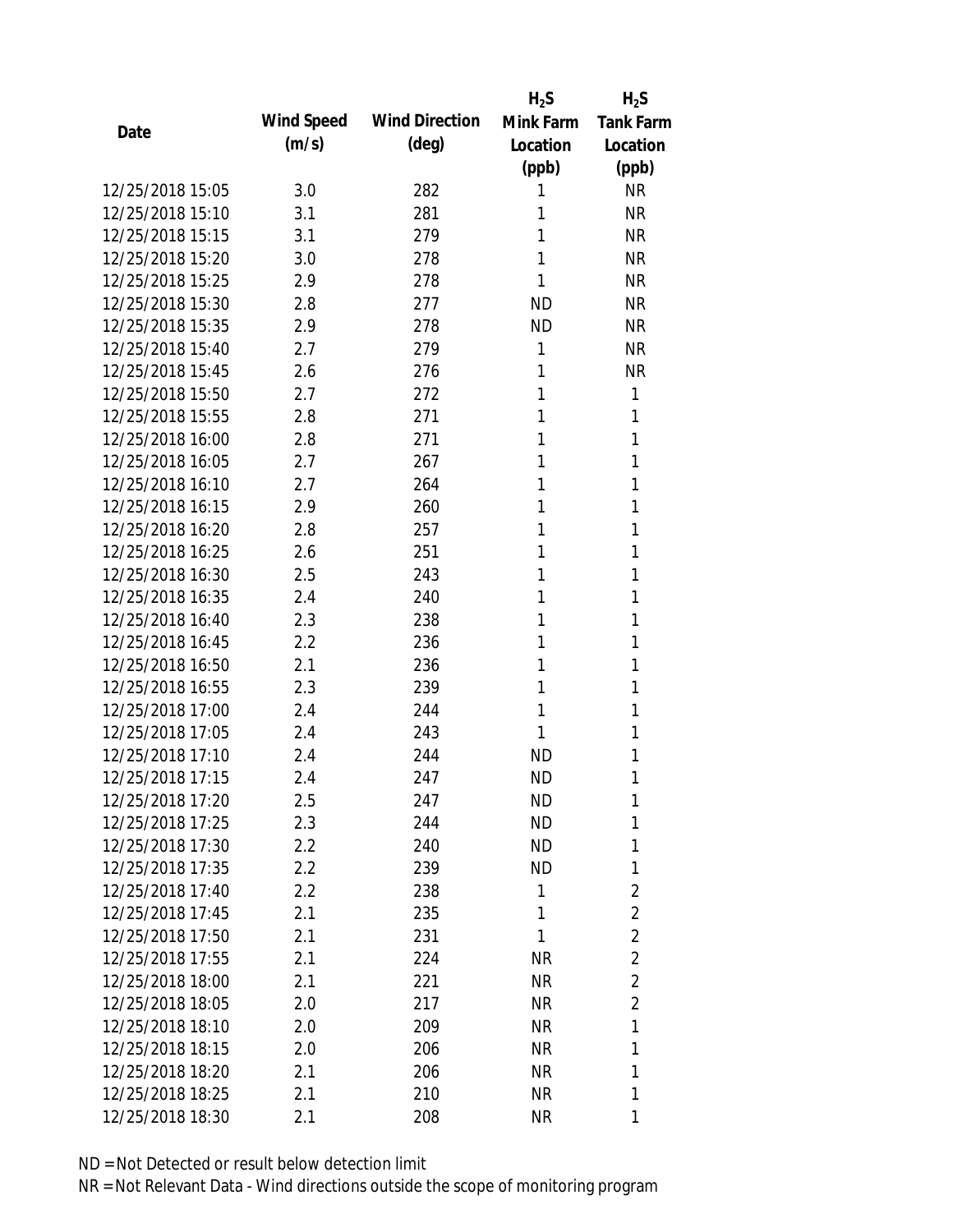|                  |            |                       | $H_2S$    | $H_2S$           |
|------------------|------------|-----------------------|-----------|------------------|
| Date             | Wind Speed | <b>Wind Direction</b> | Mink Farm | <b>Tank Farm</b> |
|                  | (m/s)      | $(\text{deg})$        | Location  | Location         |
|                  |            |                       | (ppb)     | (ppb)            |
| 12/25/2018 18:35 | 2.1        | 210                   | <b>NR</b> | 1                |
| 12/25/2018 18:40 | 2.0        | 217                   | <b>NR</b> | 1                |
| 12/25/2018 18:45 | 2.0        | 219                   | <b>NR</b> | $\mathbf{1}$     |
| 12/25/2018 18:50 | 1.9        | 221                   | <b>NR</b> | 1                |
| 12/25/2018 18:55 | 1.8        | 223                   | <b>NR</b> | 1                |
| 12/25/2018 19:00 | 1.7        | 227                   | <b>NR</b> | 1                |
| 12/25/2018 19:05 | 1.6        | 229                   | <b>NR</b> | 1                |
| 12/25/2018 19:10 | 1.6        | 225                   | <b>NR</b> | $\mathbf{1}$     |
| 12/25/2018 19:15 | 1.6        | 222                   | <b>NR</b> | 1                |
| 12/25/2018 19:20 | 1.5        | 212                   | <b>NR</b> | $\mathbf{1}$     |
| 12/25/2018 19:25 | 1.2        | 208                   | <b>NR</b> | 1                |
| 12/25/2018 19:30 | 1.1        | 199                   | <b>NR</b> | 1                |
| 12/25/2018 19:35 | 1.1        | 177                   | <b>NR</b> | <b>ND</b>        |
| 12/25/2018 19:40 | 1.1        | 162                   | <b>NR</b> | <b>NR</b>        |
| 12/25/2018 19:45 | 1.2        | 153                   | <b>NR</b> | <b>NR</b>        |
| 12/25/2018 19:50 | 1.3        | 154                   | <b>NR</b> | <b>NR</b>        |
| 12/25/2018 19:55 | 1.5        | 155                   | <b>NR</b> | <b>NR</b>        |
| 12/25/2018 20:00 | 1.6        | 156                   | <b>NR</b> | <b>NR</b>        |
| 12/25/2018 20:05 | 1.6        | 156                   | <b>NR</b> | <b>NR</b>        |
| 12/25/2018 20:10 | 1.6        | 158                   | <b>NR</b> | <b>NR</b>        |
| 12/25/2018 20:15 | 1.6        | 159                   | <b>NR</b> | <b>NR</b>        |
| 12/25/2018 20:20 | 1.6        | 162                   | <b>NR</b> | <b>NR</b>        |
| 12/25/2018 20:25 | 1.7        | 164                   | <b>NR</b> | <b>NR</b>        |
| 12/25/2018 20:30 | 1.7        | 170                   | <b>NR</b> | 1                |
| 12/25/2018 20:35 | 1.7        | 178                   | <b>NR</b> | 1                |
| 12/25/2018 20:40 | 1.6        | 184                   | <b>NR</b> | 1                |
| 12/25/2018 20:45 | 1.4        | 188                   | <b>NR</b> | 1                |
| 12/25/2018 20:50 | 1.2        | 192                   | <b>NR</b> | 1                |
| 12/25/2018 20:55 | 0.9        | 195                   | <b>NR</b> | 1                |
| 12/25/2018 21:00 | 0.9        | 190                   | <b>NR</b> | 1                |
| 12/25/2018 21:05 | 0.8        | 182                   | <b>NR</b> | 1                |
| 12/25/2018 21:10 | 0.8        | 175                   | <b>NR</b> | 1                |
| 12/25/2018 21:15 | 0.9        | 172                   | <b>NR</b> | 1                |
| 12/25/2018 21:20 | 1.0        | 171                   | <b>NR</b> | 1                |
| 12/25/2018 21:25 | 1.2        | 171                   | <b>NR</b> | 1                |
| 12/25/2018 21:30 | 1.2        | 173                   | <b>NR</b> | 1                |
| 12/25/2018 21:35 | 1.1        | 176                   | <b>NR</b> | <b>ND</b>        |
| 12/25/2018 21:40 | 1.1        | 177                   | <b>NR</b> | <b>ND</b>        |
| 12/25/2018 21:45 | 1.1        | 178                   | <b>NR</b> | 1                |
| 12/25/2018 21:50 | 0.9        | 180                   | <b>NR</b> | 1                |
| 12/25/2018 21:55 | 0.7        | 182                   | <b>NR</b> | 1                |
| 12/25/2018 22:00 | 0.6        | 184                   | <b>NR</b> | 1                |
|                  |            |                       |           |                  |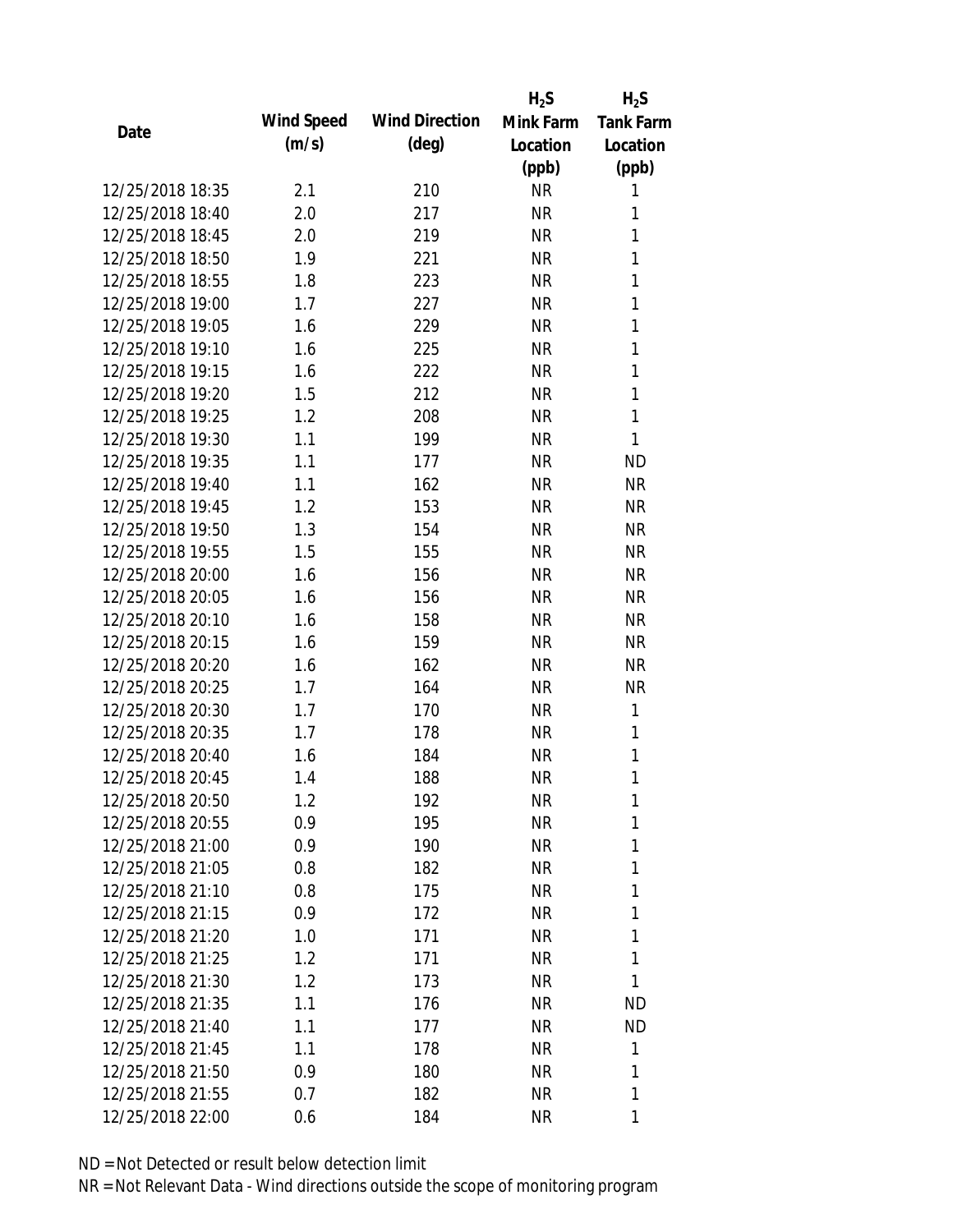|                  |            |                       | $H_2S$    | $H_2S$           |
|------------------|------------|-----------------------|-----------|------------------|
| Date             | Wind Speed | <b>Wind Direction</b> | Mink Farm | <b>Tank Farm</b> |
|                  | (m/s)      | $(\text{deg})$        | Location  | Location         |
|                  |            |                       | (ppb)     | (ppb)            |
| 12/25/2018 22:05 | 0.6        | 190                   | <b>NR</b> | <b>NR</b>        |
| 12/25/2018 22:10 | 0.4        | 206                   | <b>NR</b> | <b>NR</b>        |
| 12/25/2018 22:15 | 0.2        | 323                   | <b>ND</b> | <b>NR</b>        |
| 12/25/2018 22:20 | 0.2        | 326                   | <b>ND</b> | <b>NR</b>        |
| 12/25/2018 22:25 | 0.2        | 326                   | <b>ND</b> | <b>NR</b>        |
| 12/25/2018 22:30 | 0.2        | 329                   | <b>ND</b> | <b>NR</b>        |
| 12/25/2018 22:35 | 0.1        | 181                   | <b>NR</b> | 1                |
| 12/25/2018 22:40 | 0.1        | 181                   | <b>NR</b> | $\mathbf{1}$     |
| 12/25/2018 22:45 | 0.1        | 180                   | <b>NR</b> | 1                |
| 12/25/2018 22:50 | 0.0        | CALM                  | <b>NR</b> | <b>NR</b>        |
| 12/25/2018 22:55 | 0.0        | CALM                  | <b>NR</b> | <b>NR</b>        |
| 12/25/2018 23:00 | 0.0        | CALM                  | <b>NR</b> | <b>NR</b>        |
| 12/25/2018 23:05 | 0.0        | CALM                  | <b>NR</b> | <b>NR</b>        |
| 12/25/2018 23:10 | 0.0        | CALM                  | <b>NR</b> | <b>NR</b>        |
| 12/25/2018 23:15 | 0.0        | CALM                  | <b>NR</b> | <b>NR</b>        |
| 12/25/2018 23:20 | 0.0        | CALM                  | <b>NR</b> | <b>NR</b>        |
| 12/25/2018 23:25 | 0.0        | CALM                  | <b>NR</b> | <b>NR</b>        |
| 12/25/2018 23:30 | 0.0        | CALM                  | <b>NR</b> | <b>NR</b>        |
| 12/25/2018 23:35 | 0.2        | 175                   | <b>NR</b> | 1                |
| 12/25/2018 23:40 | 0.3        | 180                   | <b>NR</b> | 1                |
| 12/25/2018 23:45 | 0.3        | 180                   | <b>NR</b> | $\mathbf{1}$     |
| 12/25/2018 23:50 | 0.3        | 180                   | <b>NR</b> | $\mathbf{1}$     |
| 12/25/2018 23:55 | 0.3        | 180                   | <b>NR</b> | 1                |
| 12/25/2018 24:00 | 0.3        | 180                   | <b>NR</b> | $\mathbf{1}$     |
| 12/26/2018 00:05 | 0.1        | 185                   | <b>NR</b> | 1                |
| 12/26/2018 00:10 | 0.0        | CALM                  | <b>NR</b> | <b>NR</b>        |
| 12/26/2018 00:15 | 0.2        | 179                   | <b>NR</b> | 1                |
| 12/26/2018 00:20 | 0.4        | 181                   | <b>NR</b> | 1                |
| 12/26/2018 00:25 | 0.5        | 182                   | <b>NR</b> | 1                |
| 12/26/2018 00:30 | 0.8        | 185                   | <b>NR</b> | 1                |
| 12/26/2018 00:35 | 1.0        | 187                   | <b>NR</b> | 2                |
| 12/26/2018 00:40 | 1.2        | 188                   | <b>NR</b> | $\overline{2}$   |
| 12/26/2018 00:45 | 1.0        | 192                   | <b>NR</b> | $\overline{2}$   |
| 12/26/2018 00:50 | 0.9        | 194                   | <b>NR</b> | 1                |
| 12/26/2018 00:55 | 0.7        | 197                   | <b>NR</b> | 1                |
| 12/26/2018 01:00 | 0.5        | 200                   | <b>NR</b> | 1                |
| 12/26/2018 01:05 | 0.3        | 207                   | <b>NR</b> | 1                |
| 12/26/2018 01:10 | 0.3        | 245                   | 1         | 1                |
| 12/26/2018 01:15 | 0.4        | 248                   | 1         | 1                |
| 12/26/2018 01:20 | 0.6        | 240                   | 1         | 1                |
| 12/26/2018 01:25 | 0.7        | 234                   | 1         | 1                |
| 12/26/2018 01:30 | 0.8        | 230                   | 1         | 1                |
|                  |            |                       |           |                  |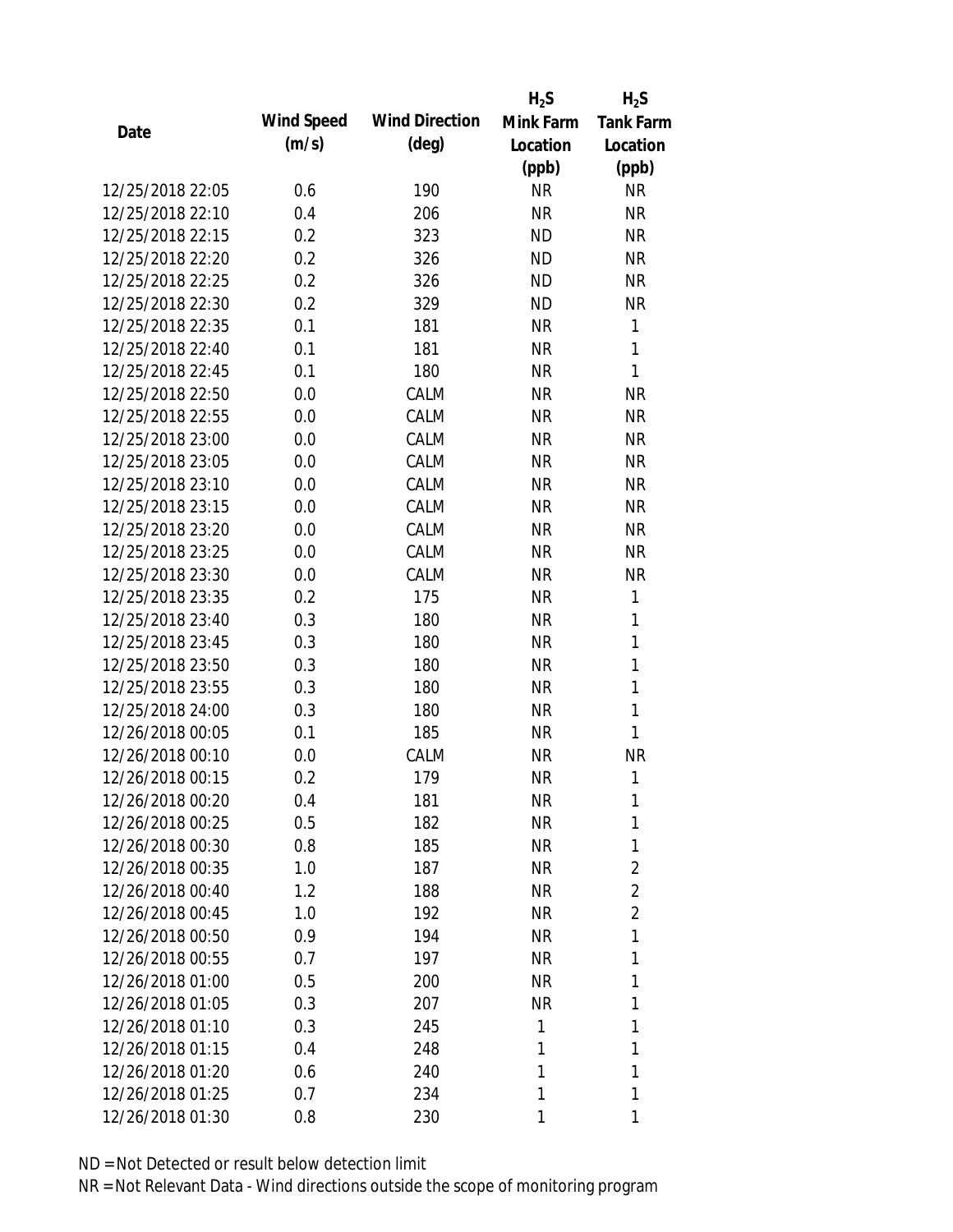|                  |            |                       | $H_2S$    | $H_2S$           |
|------------------|------------|-----------------------|-----------|------------------|
| Date             | Wind Speed | <b>Wind Direction</b> | Mink Farm | <b>Tank Farm</b> |
|                  | (m/s)      | $(\text{deg})$        | Location  | Location         |
|                  |            |                       | (ppb)     | (ppb)            |
| 12/26/2018 01:35 | 1.0        | 219                   | <b>NR</b> | 1                |
| 12/26/2018 01:40 | 1.0        | 202                   | <b>NR</b> | 1                |
| 12/26/2018 01:45 | 1.0        | 189                   | <b>NR</b> | $\mathbf{1}$     |
| 12/26/2018 01:50 | 1.0        | 182                   | <b>NR</b> | 1                |
| 12/26/2018 01:55 | 1.0        | 178                   | <b>NR</b> | $\mathbf{1}$     |
| 12/26/2018 02:00 | 1.1        | 177                   | <b>NR</b> | 1                |
| 12/26/2018 02:05 | 1.1        | 176                   | <b>NR</b> | 1                |
| 12/26/2018 02:10 | 1.1        | 174                   | <b>NR</b> | $\mathbf{1}$     |
| 12/26/2018 02:15 | 1.2        | 169                   | <b>NR</b> | <b>NR</b>        |
| 12/26/2018 02:20 | 1.3        | 163                   | <b>NR</b> | <b>NR</b>        |
| 12/26/2018 02:25 | 1.3        | 156                   | <b>NR</b> | <b>NR</b>        |
| 12/26/2018 02:30 | 1.4        | 151                   | <b>NR</b> | <b>NR</b>        |
| 12/26/2018 02:35 | 1.4        | 147                   | <b>NR</b> | <b>NR</b>        |
| 12/26/2018 02:40 | 1.3        | 144                   | <b>NR</b> | <b>NR</b>        |
| 12/26/2018 02:45 | 1.3        | 144                   | <b>NR</b> | <b>NR</b>        |
| 12/26/2018 02:50 | 1.3        | 145                   | <b>NR</b> | <b>NR</b>        |
| 12/26/2018 02:55 | 1.3        | 146                   | <b>NR</b> | <b>NR</b>        |
| 12/26/2018 03:00 | 1.2        | 149                   | <b>NR</b> | <b>NR</b>        |
| 12/26/2018 03:05 | 1.2        | 151                   | <b>NR</b> | <b>NR</b>        |
| 12/26/2018 03:10 | 1.2        | 154                   | <b>NR</b> | <b>NR</b>        |
| 12/26/2018 03:15 | 1.2        | 158                   | <b>NR</b> | <b>NR</b>        |
| 12/26/2018 03:20 | 1.2        | 162                   | <b>NR</b> | <b>NR</b>        |
| 12/26/2018 03:25 | 1.1        | 166                   | <b>NR</b> | <b>NR</b>        |
| 12/26/2018 03:30 | 1.1        | 167                   | <b>NR</b> | <b>NR</b>        |
| 12/26/2018 03:35 | 0.8        | 170                   | <b>NR</b> | 1                |
| 12/26/2018 03:40 | 0.8        | 175                   | <b>NR</b> | 1                |
| 12/26/2018 03:45 | 0.8        | 180                   | <b>NR</b> | 1                |
| 12/26/2018 03:50 | 0.9        | 187                   | <b>NR</b> | 1                |
| 12/26/2018 03:55 | 1.0        | 192                   | <b>NR</b> | 1                |
| 12/26/2018 04:00 | 1.1        | 192                   | <b>NR</b> | 1                |
| 12/26/2018 04:05 | 1.3        | 192                   | <b>NR</b> | 2                |
| 12/26/2018 04:10 | 1.3        | 192                   | <b>NR</b> | 1                |
| 12/26/2018 04:15 | 1.3        | 191                   | <b>NR</b> | 1                |
| 12/26/2018 04:20 | 1.2        | 188                   | <b>NR</b> | 1                |
| 12/26/2018 04:25 | 1.1        | 183                   | <b>NR</b> | 1                |
| 12/26/2018 04:30 | 0.9        | 181                   | <b>NR</b> | 1                |
| 12/26/2018 04:35 | 0.8        | 179                   | <b>NR</b> | 1                |
|                  |            |                       |           |                  |
| 12/26/2018 04:40 | 0.6        | 177                   | <b>NR</b> | 1<br>1           |
| 12/26/2018 04:45 | 0.4        | 171                   | <b>NR</b> |                  |
| 12/26/2018 04:50 | 0.2        | 165                   | <b>NR</b> | <b>NR</b>        |
| 12/26/2018 04:55 | 0.2        | 170                   | <b>NR</b> | 1                |
| 12/26/2018 05:00 | 0.4        | 177                   | <b>NR</b> | 1                |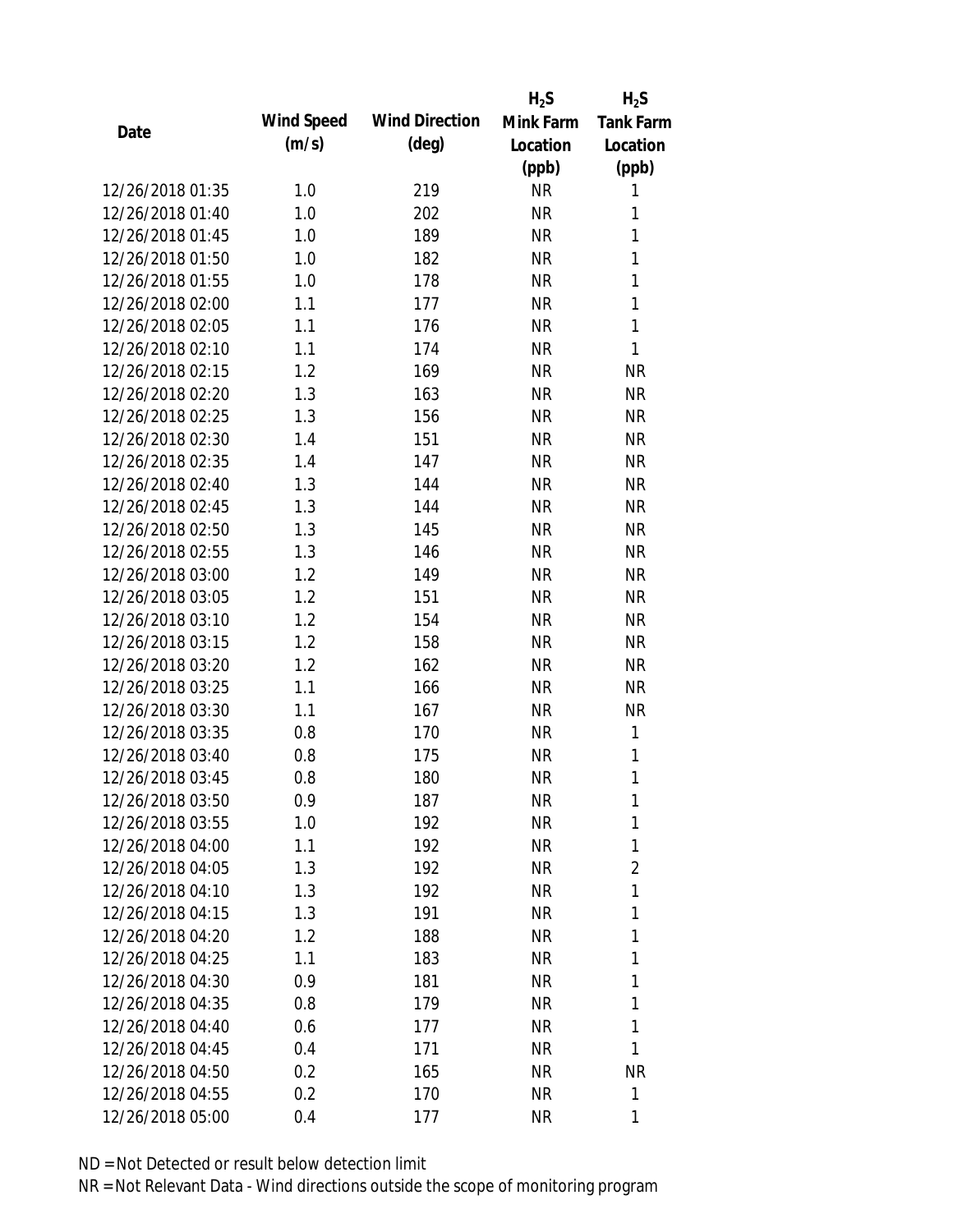|                  |            |                       | $H_2S$    | $H_2S$           |
|------------------|------------|-----------------------|-----------|------------------|
|                  | Wind Speed | <b>Wind Direction</b> | Mink Farm | <b>Tank Farm</b> |
| Date             | (m/s)      | $(\text{deg})$        | Location  | Location         |
|                  |            |                       | (ppb)     | (ppb)            |
| 12/26/2018 05:05 | 0.6        | 178                   | <b>NR</b> | 1                |
| 12/26/2018 05:10 | 0.8        | 176                   | <b>NR</b> | $\overline{2}$   |
| 12/26/2018 05:15 | 1.0        | 175                   | <b>NR</b> | $\overline{2}$   |
| 12/26/2018 05:20 | 1.2        | 175                   | <b>NR</b> | $\overline{2}$   |
| 12/26/2018 05:25 | 1.3        | 175                   | <b>NR</b> | $\overline{2}$   |
| 12/26/2018 05:30 | 1.3        | 177                   | <b>NR</b> | $\overline{2}$   |
| 12/26/2018 05:35 | 1.4        | 179                   | <b>NR</b> | 1                |
| 12/26/2018 05:40 | 1.4        | 183                   | <b>NR</b> | 1                |
| 12/26/2018 05:45 | 1.3        | 183                   | <b>NR</b> | 1                |
| 12/26/2018 05:50 | 1.4        | 181                   | <b>NR</b> | 1                |
| 12/26/2018 05:55 | 1.3        | 179                   | <b>NR</b> | 1                |
| 12/26/2018 06:00 | 1.4        | 175                   | <b>NR</b> | 1                |
| 12/26/2018 06:05 | 1.5        | 172                   | <b>NR</b> | 1                |
| 12/26/2018 06:10 | 1.5        | 169                   | <b>NR</b> | <b>NR</b>        |
| 12/26/2018 06:15 | 1.7        | 169                   | <b>NR</b> | <b>NR</b>        |
| 12/26/2018 06:20 | 1.7        | 171                   | <b>NR</b> | 1                |
| 12/26/2018 06:25 | 1.7        | 173                   | <b>NR</b> | 1                |
| 12/26/2018 06:30 | 1.7        | 174                   | <b>NR</b> | 1                |
| 12/26/2018 06:35 | 1.9        | 173                   | <b>NR</b> | 1                |
| 12/26/2018 06:40 | 2.2        | 172                   | <b>NR</b> | 1                |
| 12/26/2018 06:45 | 2.4        | 172                   | <b>NR</b> | 1                |
| 12/26/2018 06:50 | 2.4        | 171                   | <b>NR</b> | 1                |
| 12/26/2018 06:55 | 2.6        | 169                   | <b>NR</b> | <b>NR</b>        |
| 12/26/2018 07:00 | 2.7        | 168                   | <b>NR</b> | <b>NR</b>        |
| 12/26/2018 07:05 | 2.6        | 169                   | <b>NR</b> | <b>NR</b>        |
| 12/26/2018 07:10 | 2.3        | 169                   | <b>NR</b> | <b>NR</b>        |
| 12/26/2018 07:15 | 2.1        | 170                   | <b>NR</b> | 1                |
| 12/26/2018 07:20 | 1.9        | 171                   | <b>NR</b> | 1                |
| 12/26/2018 07:25 | 1.7        | 168                   | <b>NR</b> | <b>NR</b>        |
| 12/26/2018 07:30 | 1.5        | 165                   | NR        | <b>NR</b>        |
| 12/26/2018 07:35 | 1.2        | 161                   | <b>NR</b> | <b>NR</b>        |
| 12/26/2018 07:40 | 1.0        | 154                   | <b>NR</b> | <b>NR</b>        |
| 12/26/2018 07:45 | 1.1        | 148                   | <b>NR</b> | <b>NR</b>        |
| 12/26/2018 07:50 | 1.2        | 146                   | <b>NR</b> | <b>NR</b>        |
| 12/26/2018 07:55 | 1.3        | 145                   | <b>NR</b> | <b>NR</b>        |
| 12/26/2018 08:00 | 1.3        | 145                   | <b>NR</b> | <b>NR</b>        |
| 12/26/2018 08:05 | 1.5        | 148                   | <b>NR</b> | <b>NR</b>        |
| 12/26/2018 08:10 | 1.7        | 151                   | <b>NR</b> | <b>NR</b>        |
| 12/26/2018 08:15 | 1.7        | 153                   | <b>NR</b> | <b>NR</b>        |
| 12/26/2018 08:20 | 1.7        | 154                   | <b>NR</b> | <b>NR</b>        |
| 12/26/2018 08:25 | 1.7        | 157                   | <b>NR</b> | <b>NR</b>        |
| 12/26/2018 08:30 | 1.6        | 161                   | <b>NR</b> | <b>NR</b>        |
|                  |            |                       |           |                  |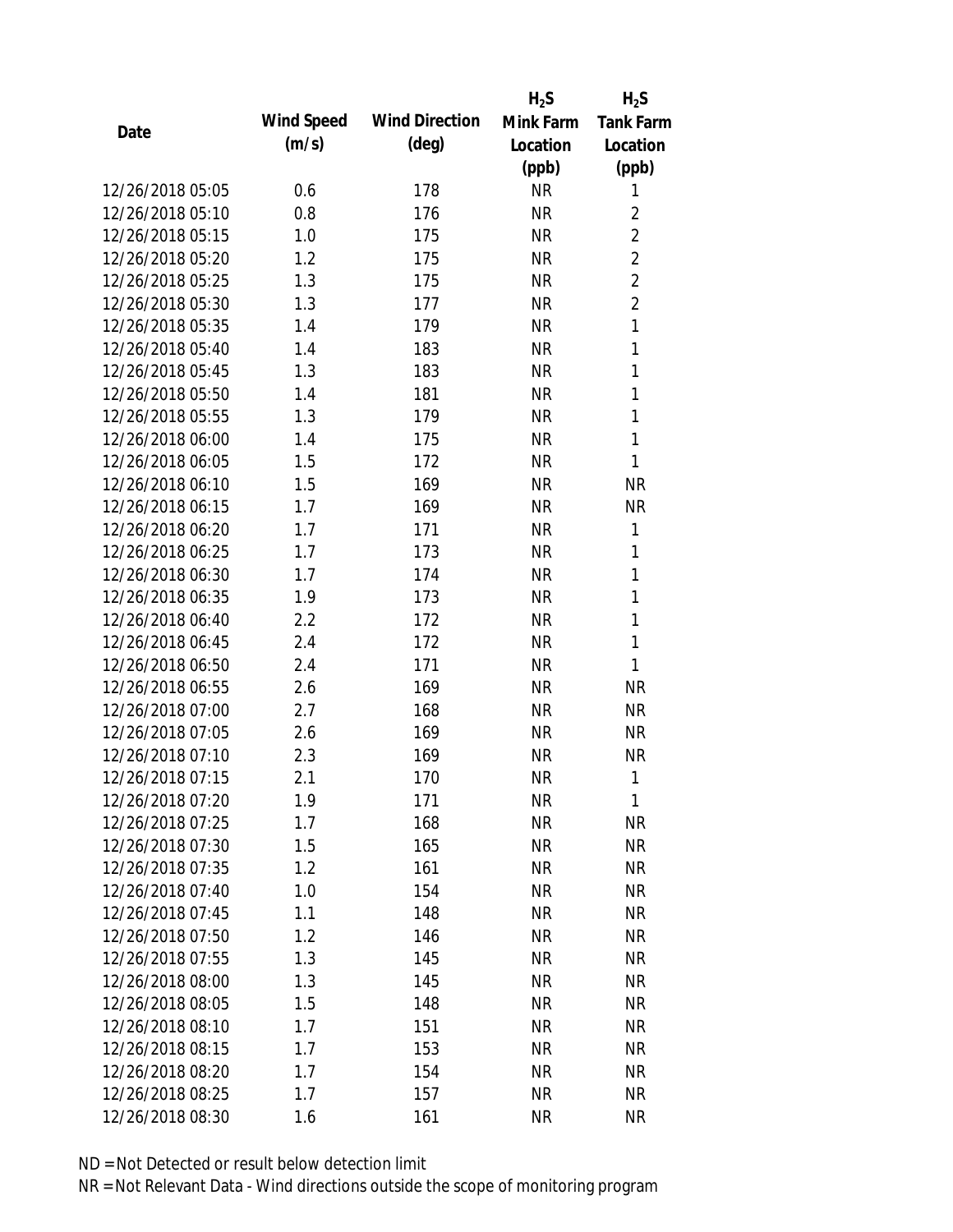|                  |            |                       | $H_2S$    | $H_2S$           |
|------------------|------------|-----------------------|-----------|------------------|
|                  | Wind Speed | <b>Wind Direction</b> | Mink Farm | <b>Tank Farm</b> |
| Date             | (m/s)      | $(\text{deg})$        | Location  | Location         |
|                  |            |                       | (ppb)     | (ppb)            |
| 12/26/2018 08:35 | 1.5        | 161                   | <b>NR</b> | <b>NR</b>        |
| 12/26/2018 08:40 | 1.4        | 164                   | <b>NR</b> | <b>NR</b>        |
| 12/26/2018 08:45 | 1.3        | 163                   | <b>NR</b> | <b>NR</b>        |
| 12/26/2018 08:50 | 1.3        | 162                   | <b>NR</b> | <b>NR</b>        |
| 12/26/2018 08:55 | 1.2        | 158                   | <b>NR</b> | <b>NR</b>        |
| 12/26/2018 09:00 | 1.3        | 153                   | <b>NR</b> | <b>NR</b>        |
| 12/26/2018 09:05 | 1.4        | 151                   | <b>NR</b> | <b>NR</b>        |
| 12/26/2018 09:10 | 1.4        | 150                   | <b>NR</b> | <b>NR</b>        |
| 12/26/2018 09:15 | 1.5        | 148                   | <b>NR</b> | <b>NR</b>        |
| 12/26/2018 09:20 | 1.5        | 144                   | <b>NR</b> | <b>NR</b>        |
| 12/26/2018 09:25 | 1.6        | 143                   | <b>NR</b> | <b>NR</b>        |
| 12/26/2018 09:30 | 1.6        | 140                   | <b>NR</b> | <b>NR</b>        |
| 12/26/2018 09:35 | 1.6        | 135                   | <b>NR</b> | <b>NR</b>        |
| 12/26/2018 09:40 | 1.5        | 131                   | <b>NR</b> | <b>NR</b>        |
| 12/26/2018 09:45 | 1.5        | 130                   | <b>NR</b> | <b>NR</b>        |
| 12/26/2018 09:50 | 1.5        | 130                   | <b>NR</b> | <b>NR</b>        |
| 12/26/2018 09:55 | 1.6        | 132                   | <b>NR</b> | <b>NR</b>        |
| 12/26/2018 10:00 | 1.7        | 135                   | <b>NR</b> | <b>NR</b>        |
| 12/26/2018 10:05 | 1.8        | 141                   | <b>NR</b> | <b>NR</b>        |
| 12/26/2018 10:10 | 1.9        | 147                   | <b>NR</b> | <b>NR</b>        |
| 12/26/2018 10:15 | 1.9        | 152                   | <b>NR</b> | <b>NR</b>        |
| 12/26/2018 10:20 | 1.9        | 154                   | <b>NR</b> | <b>NR</b>        |
| 12/26/2018 10:25 | 2.0        | 156                   | <b>NR</b> | <b>NR</b>        |
| 12/26/2018 10:30 | 2.0        | 159                   | <b>NR</b> | <b>NR</b>        |
| 12/26/2018 10:35 | 1.9        | 161                   | <b>NR</b> | <b>NR</b>        |
| 12/26/2018 10:40 | 1.9        | 162                   | <b>NR</b> | <b>NR</b>        |
| 12/26/2018 10:45 | 1.9        | 164                   | <b>NR</b> | <b>NR</b>        |
| 12/26/2018 10:50 | 2.0        | 167                   | <b>NR</b> | <b>NR</b>        |
| 12/26/2018 10:55 | 2.0        | 169                   | <b>NR</b> | <b>NR</b>        |
| 12/26/2018 11:00 | 2.0        | 170                   | <b>NR</b> | 1                |
| 12/26/2018 11:05 | 2.1        | 173                   | <b>NR</b> | 1                |
| 12/26/2018 11:10 | 2.2        | 176                   | <b>NR</b> | $\overline{2}$   |
| 12/26/2018 11:15 | 2.3        | 176                   | <b>NR</b> | $\overline{2}$   |
| 12/26/2018 11:20 | 2.4        | 174                   | <b>NR</b> | $\overline{2}$   |
| 12/26/2018 11:25 | 2.3        | 174                   | <b>NR</b> | 1                |
| 12/26/2018 11:30 | 2.3        | 171                   | <b>NR</b> | 1                |
| 12/26/2018 11:35 | 2.2        | 166                   | <b>NR</b> | <b>NR</b>        |
| 12/26/2018 11:40 | 2.2        | 166                   | <b>NR</b> | <b>NR</b>        |
| 12/26/2018 11:45 | 2.2        | 166                   | <b>NR</b> | NR               |
| 12/26/2018 11:50 | 2.3        | 167                   | <b>NR</b> | NR               |
|                  |            |                       |           |                  |
| 12/26/2018 11:55 | 2.4        | 168                   | <b>NR</b> | <b>NR</b>        |
| 12/26/2018 12:00 | 2.4        | 171                   | <b>NR</b> | 1                |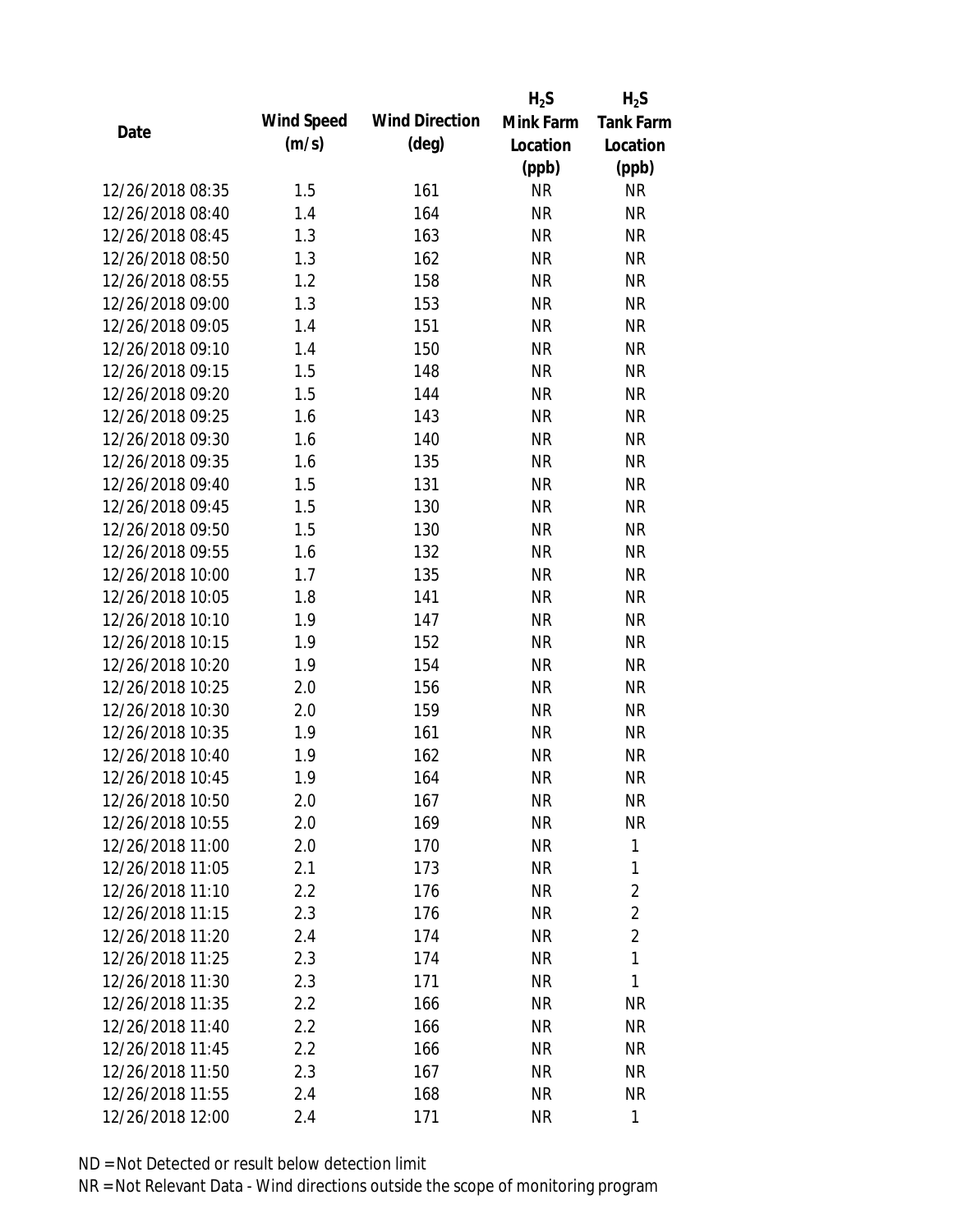|                  |            |                       | $H_2S$    | $H_2S$           |
|------------------|------------|-----------------------|-----------|------------------|
|                  | Wind Speed | <b>Wind Direction</b> | Mink Farm | <b>Tank Farm</b> |
| Date             | (m/s)      | $(\text{deg})$        | Location  | Location         |
|                  |            |                       | (ppb)     | (ppb)            |
| 12/26/2018 12:05 | 2.5        | 172                   | <b>NR</b> | 1                |
| 12/26/2018 12:10 | 2.5        | 170                   | <b>NR</b> | 1                |
| 12/26/2018 12:15 | 2.5        | 171                   | <b>NR</b> | 1                |
| 12/26/2018 12:20 | 2.5        | 171                   | <b>NR</b> | 1                |
| 12/26/2018 12:25 | 2.3        | 170                   | <b>NR</b> | 1                |
| 12/26/2018 12:30 | 2.3        | 165                   | <b>NR</b> | <b>NR</b>        |
| 12/26/2018 12:35 | 2.3        | 165                   | <b>NR</b> | <b>NR</b>        |
| 12/26/2018 12:40 | 2.4        | 162                   | <b>NR</b> | <b>NR</b>        |
| 12/26/2018 12:45 | 2.3        | 156                   | <b>NR</b> | <b>NR</b>        |
| 12/26/2018 12:50 | 2.4        | 150                   | <b>NR</b> | <b>NR</b>        |
| 12/26/2018 12:55 | 2.6        | 145                   | <b>NR</b> | <b>NR</b>        |
| 12/26/2018 13:00 | 2.6        | 147                   | <b>NR</b> | <b>NR</b>        |
| 12/26/2018 13:05 | 2.7        | 142                   | <b>NR</b> | <b>NR</b>        |
| 12/26/2018 13:10 | 2.8        | 142                   | <b>NR</b> | <b>NR</b>        |
| 12/26/2018 13:15 | 3.1        | 142                   | <b>NR</b> | <b>NR</b>        |
| 12/26/2018 13:20 | 3.1        | 147                   | <b>NR</b> | <b>NR</b>        |
| 12/26/2018 13:25 | 3.2        | 150                   | <b>NR</b> | <b>NR</b>        |
| 12/26/2018 13:30 | 3.2        | 150                   | <b>NR</b> | <b>NR</b>        |
| 12/26/2018 13:35 | 3.3        | 152                   | <b>NR</b> | <b>NR</b>        |
| 12/26/2018 13:40 | 3.4        | 153                   | <b>NR</b> | <b>NR</b>        |
| 12/26/2018 13:45 | 3.2        | 153                   | <b>NR</b> | <b>NR</b>        |
| 12/26/2018 13:50 | 3.0        | 150                   | <b>NR</b> | <b>NR</b>        |
| 12/26/2018 13:55 | 2.9        | 148                   | <b>NR</b> | <b>NR</b>        |
| 12/26/2018 14:00 | 2.9        | 145                   | <b>NR</b> | <b>NR</b>        |
| 12/26/2018 14:05 | 2.9        | 142                   | <b>NR</b> | <b>NR</b>        |
| 12/26/2018 14:10 | 3.0        | 138                   | <b>NR</b> | <b>NR</b>        |
| 12/26/2018 14:15 | 3.1        | 133                   | <b>NR</b> | <b>NR</b>        |
| 12/26/2018 14:20 | 3.5        | 129                   | <b>NR</b> | <b>NR</b>        |
| 12/26/2018 14:25 | 3.7        | 125                   | <b>NR</b> | <b>NR</b>        |
| 12/26/2018 14:30 | 3.9        | 121                   | NR        | <b>NR</b>        |
| 12/26/2018 14:35 | 4.2        | 119                   | <b>NR</b> | <b>NR</b>        |
| 12/26/2018 14:40 | 4.2        | 118                   | <b>NR</b> | <b>NR</b>        |
| 12/26/2018 14:45 | 4.1        | 118                   | <b>NR</b> | <b>NR</b>        |
| 12/26/2018 14:50 | 4.0        | 123                   | <b>NR</b> | <b>NR</b>        |
| 12/26/2018 14:55 | 3.8        | 127                   | <b>NR</b> | <b>NR</b>        |
| 12/26/2018 15:00 | 3.8        | 127                   | <b>NR</b> | <b>NR</b>        |
| 12/26/2018 15:05 | 3.6        | 128                   | <b>NR</b> | <b>NR</b>        |
| 12/26/2018 15:10 | 3.7        | 125                   | <b>NR</b> | <b>NR</b>        |
| 12/26/2018 15:15 | 3.7        | 125                   | <b>NR</b> | <b>NR</b>        |
| 12/26/2018 15:20 | 3.7        | 120                   | <b>NR</b> | <b>NR</b>        |
| 12/26/2018 15:25 | 3.8        | 116                   | <b>NR</b> | <b>NR</b>        |
| 12/26/2018 15:30 | 3.7        | 114                   | <b>NR</b> | <b>NR</b>        |
|                  |            |                       |           |                  |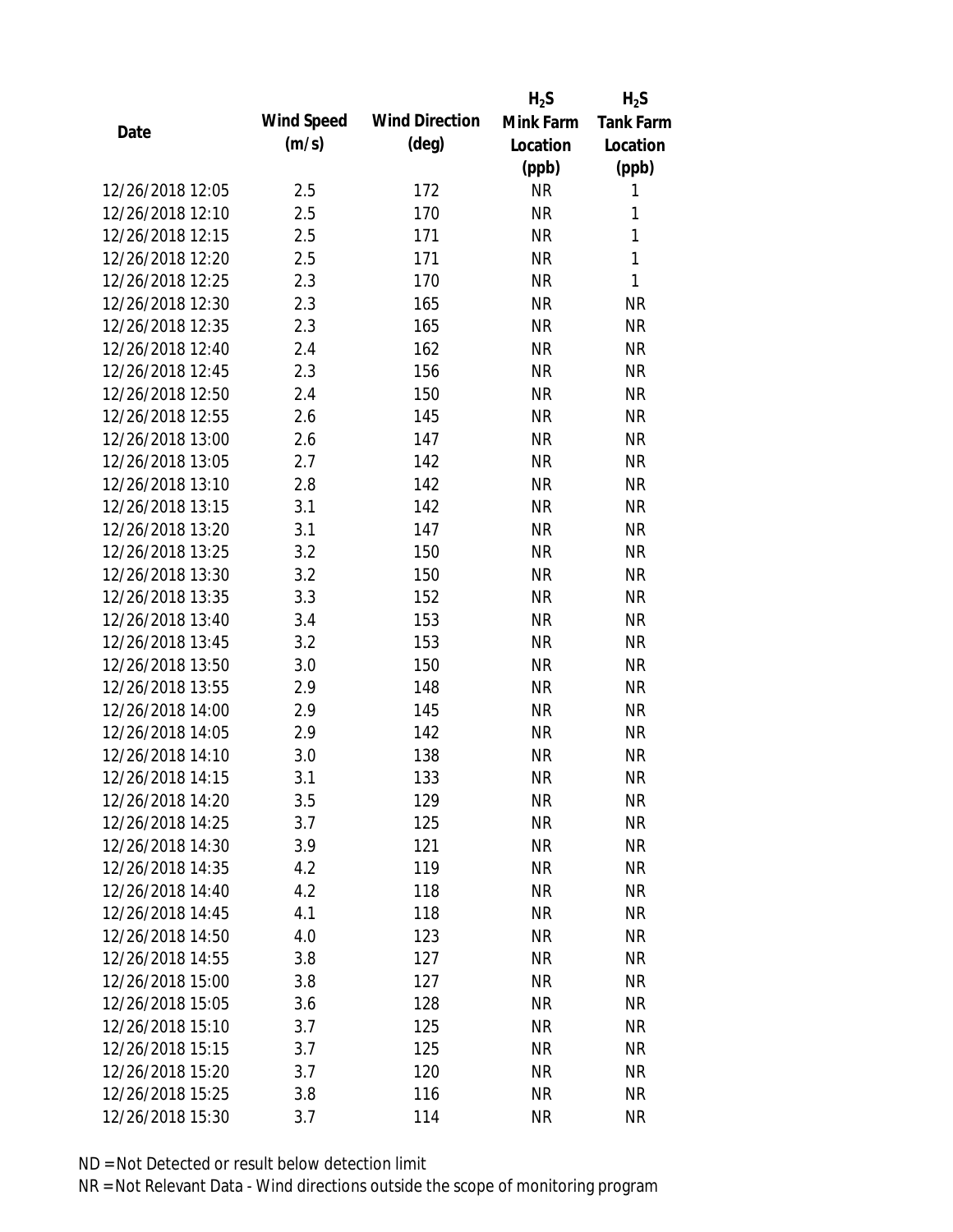|                  |            |                       | $H_2S$    | $H_2S$           |
|------------------|------------|-----------------------|-----------|------------------|
|                  | Wind Speed | <b>Wind Direction</b> | Mink Farm | <b>Tank Farm</b> |
| Date             | (m/s)      | $(\text{deg})$        | Location  | Location         |
|                  |            |                       | (ppb)     | (ppb)            |
| 12/26/2018 15:35 | 3.8        | 113                   | <b>NR</b> | <b>NR</b>        |
| 12/26/2018 15:40 | 3.6        | 113                   | <b>NR</b> | <b>NR</b>        |
| 12/26/2018 15:45 | 3.5        | 115                   | <b>NR</b> | <b>NR</b>        |
| 12/26/2018 15:50 | 3.6        | 116                   | <b>NR</b> | <b>NR</b>        |
| 12/26/2018 15:55 | 3.7        | 120                   | <b>NR</b> | <b>NR</b>        |
| 12/26/2018 16:00 | 3.7        | 123                   | <b>NR</b> | <b>NR</b>        |
| 12/26/2018 16:05 | 3.8        | 126                   | <b>NR</b> | <b>NR</b>        |
| 12/26/2018 16:10 | 3.8        | 130                   | <b>NR</b> | <b>NR</b>        |
| 12/26/2018 16:15 | 3.9        | 132                   | <b>NR</b> | <b>NR</b>        |
| 12/26/2018 16:20 | 3.9        | 134                   | <b>NR</b> | <b>NR</b>        |
| 12/26/2018 16:25 | 3.8        | 135                   | <b>NR</b> | <b>NR</b>        |
| 12/26/2018 16:30 | 3.7        | 136                   | <b>NR</b> | <b>NR</b>        |
| 12/26/2018 16:35 | 3.5        | 134                   | <b>NR</b> | <b>NR</b>        |
| 12/26/2018 16:40 | 3.4        | 133                   | <b>NR</b> | <b>NR</b>        |
| 12/26/2018 16:45 | 3.2        | 130                   | <b>NR</b> | <b>NR</b>        |
| 12/26/2018 16:50 | 3.2        | 126                   | <b>NR</b> | <b>NR</b>        |
| 12/26/2018 16:55 | 3.0        | 120                   | <b>NR</b> | <b>NR</b>        |
| 12/26/2018 17:00 | 2.9        | 114                   | <b>NR</b> | <b>NR</b>        |
| 12/26/2018 17:05 | 2.9        | 111                   | <b>NR</b> | <b>NR</b>        |
| 12/26/2018 17:10 | 2.9        | 107                   | <b>NR</b> | <b>NR</b>        |
| 12/26/2018 17:15 | 2.9        | 104                   | <b>NR</b> | <b>NR</b>        |
| 12/26/2018 17:20 | 2.8        | 102                   | <b>NR</b> | <b>NR</b>        |
| 12/26/2018 17:25 | 2.7        | 101                   | <b>NR</b> | <b>NR</b>        |
| 12/26/2018 17:30 | 2.8        | 100                   | <b>NR</b> | <b>NR</b>        |
| 12/26/2018 17:35 | 2.7        | 99                    | <b>NR</b> | <b>NR</b>        |
| 12/26/2018 17:40 | 2.7        | 98                    | <b>NR</b> | <b>NR</b>        |
| 12/26/2018 17:45 | 2.7        | 97                    | <b>NR</b> | <b>NR</b>        |
| 12/26/2018 17:50 | 2.9        | 98                    | <b>NR</b> | <b>NR</b>        |
| 12/26/2018 17:55 | 3.0        | 98                    | <b>NR</b> | <b>NR</b>        |
| 12/26/2018 18:00 | 3.1        | 97                    | <b>NR</b> | <b>NR</b>        |
| 12/26/2018 18:05 | 3.2        | 97                    | <b>NR</b> | <b>NR</b>        |
| 12/26/2018 18:10 | 3.3        | 99                    | <b>NR</b> | <b>NR</b>        |
| 12/26/2018 18:15 | 3.3        | 101                   | <b>NR</b> | <b>NR</b>        |
| 12/26/2018 18:20 | 3.3        | 102                   | <b>NR</b> | <b>NR</b>        |
| 12/26/2018 18:25 | 3.4        | 103                   | <b>NR</b> | <b>NR</b>        |
| 12/26/2018 18:30 | 3.3        | 105                   | <b>NR</b> | <b>NR</b>        |
| 12/26/2018 18:35 | 3.2        | 105                   | <b>NR</b> | <b>NR</b>        |
| 12/26/2018 18:40 | 3.1        | 103                   | <b>NR</b> | <b>NR</b>        |
| 12/26/2018 18:45 | 3.1        | 103                   | <b>NR</b> | <b>NR</b>        |
| 12/26/2018 18:50 | 3.0        | 101                   | <b>NR</b> | <b>NR</b>        |
| 12/26/2018 18:55 | 2.8        | 100                   | <b>NR</b> | <b>NR</b>        |
| 12/26/2018 19:00 | 2.7        | 98                    | <b>NR</b> | <b>NR</b>        |
|                  |            |                       |           |                  |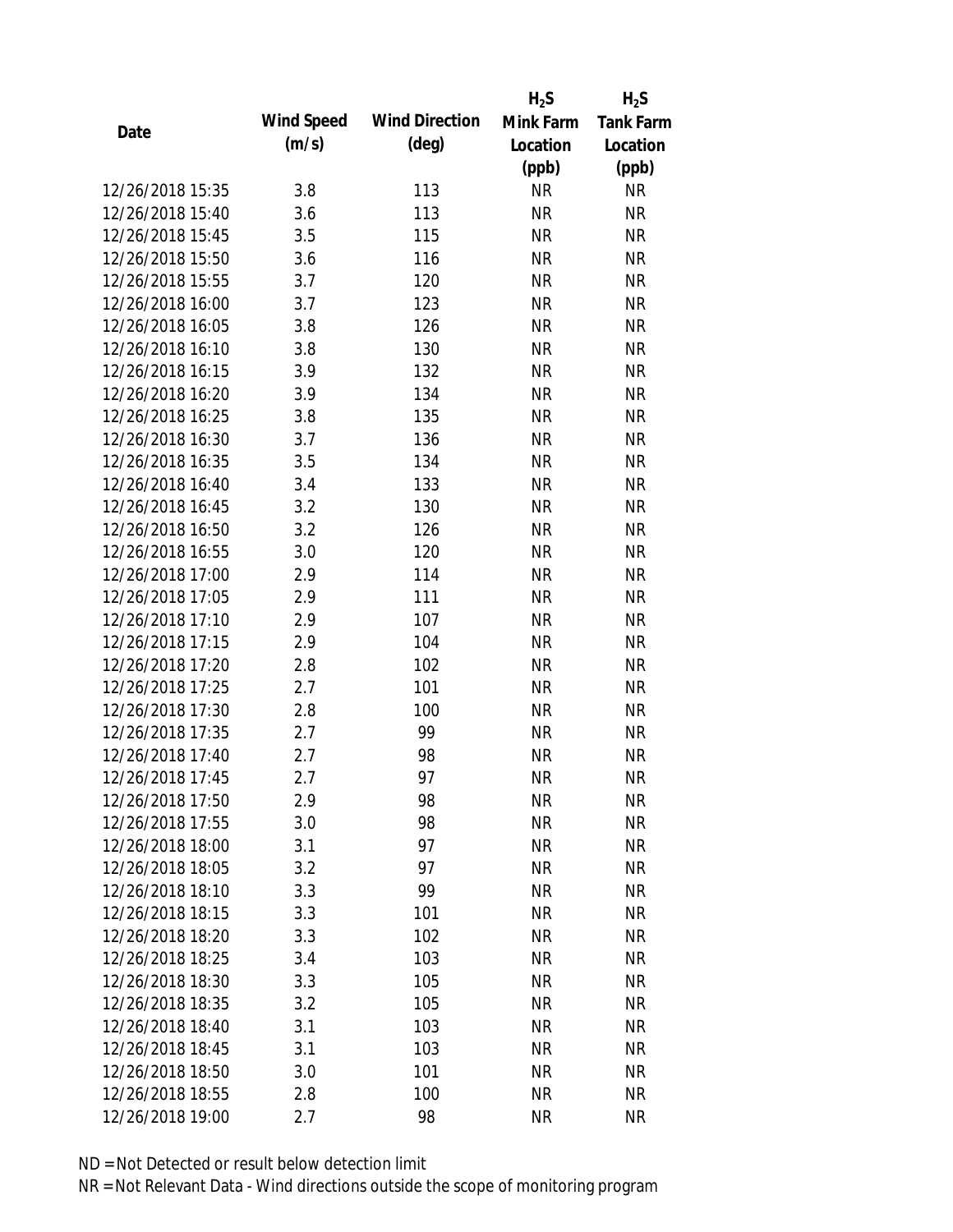|                  |            |                       | $H_2S$    | $H_2S$           |
|------------------|------------|-----------------------|-----------|------------------|
| Date             | Wind Speed | <b>Wind Direction</b> | Mink Farm | <b>Tank Farm</b> |
|                  | (m/s)      | $(\text{deg})$        | Location  | Location         |
|                  |            |                       | (ppb)     | (ppb)            |
| 12/26/2018 19:05 | 2.8        | 96                    | <b>NR</b> | NR               |
| 12/26/2018 19:10 | 2.8        | 94                    | <b>NR</b> | <b>NR</b>        |
| 12/26/2018 19:15 | 2.8        | 92                    | <b>NR</b> | <b>NR</b>        |
| 12/26/2018 19:20 | 2.8        | 90                    | <b>NR</b> | <b>NR</b>        |
| 12/26/2018 19:25 | 2.8        | 91                    | <b>NR</b> | <b>NR</b>        |
| 12/26/2018 19:30 | 2.7        | 92                    | <b>NR</b> | <b>NR</b>        |
| 12/26/2018 19:35 | 2.7        | 93                    | <b>NR</b> | <b>NR</b>        |
| 12/26/2018 19:40 | 2.8        | 94                    | <b>NR</b> | <b>NR</b>        |
| 12/26/2018 19:45 | 2.8        | 97                    | <b>NR</b> | <b>NR</b>        |
| 12/26/2018 19:50 | 2.9        | 100                   | <b>NR</b> | <b>NR</b>        |
| 12/26/2018 19:55 | 3.1        | 102                   | <b>NR</b> | <b>NR</b>        |
| 12/26/2018 20:00 | 3.3        | 103                   | <b>NR</b> | <b>NR</b>        |
| 12/26/2018 20:05 | 3.5        | 106                   | <b>NR</b> | <b>NR</b>        |
| 12/26/2018 20:10 | 3.7        | 107                   | <b>NR</b> | <b>NR</b>        |
| 12/26/2018 20:15 | 4.0        | 108                   | <b>NR</b> | <b>NR</b>        |
| 12/26/2018 20:20 | 4.1        | 107                   | <b>NR</b> | <b>NR</b>        |
| 12/26/2018 20:25 | 4.0        | 106                   | <b>NR</b> | <b>NR</b>        |
| 12/26/2018 20:30 | 4.2        | 106                   | <b>NR</b> | <b>NR</b>        |
| 12/26/2018 20:35 | 4.2        | 104                   | <b>NR</b> | <b>NR</b>        |
| 12/26/2018 20:40 | 4.2        | 103                   | <b>NR</b> | <b>NR</b>        |
| 12/26/2018 20:45 | 4.1        | 102                   | <b>NR</b> | <b>NR</b>        |
| 12/26/2018 20:50 | 4.1        | 102                   | <b>NR</b> | <b>NR</b>        |
| 12/26/2018 20:55 | 4.2        | 102                   | <b>NR</b> | <b>NR</b>        |
| 12/26/2018 21:00 | 4.3        | 102                   | <b>NR</b> | <b>NR</b>        |
| 12/26/2018 21:05 | 4.3        | 102                   | <b>NR</b> | <b>NR</b>        |
| 12/26/2018 21:10 | 4.4        | 104                   | <b>NR</b> | <b>NR</b>        |
| 12/26/2018 21:15 | 4.6        | 106                   | <b>NR</b> | <b>NR</b>        |
| 12/26/2018 21:20 | 4.8        | 107                   | <b>NR</b> | <b>NR</b>        |
| 12/26/2018 21:25 | 4.9        | 108                   | <b>NR</b> | <b>NR</b>        |
| 12/26/2018 21:30 | 4.9        | 110                   | <b>NR</b> | <b>NR</b>        |
| 12/26/2018 21:35 | 4.9        | 112                   | <b>NR</b> | <b>NR</b>        |
| 12/26/2018 21:40 | 4.7        | 115                   | <b>NR</b> | <b>NR</b>        |
| 12/26/2018 21:45 | 4.5        | 118                   | <b>NR</b> | <b>NR</b>        |
| 12/26/2018 21:50 | 4.3        | 121                   | <b>NR</b> | <b>NR</b>        |
| 12/26/2018 21:55 | 4.1        | 122                   | <b>NR</b> | NR               |
| 12/26/2018 22:00 | 4.0        | 121                   | <b>NR</b> | <b>NR</b>        |
| 12/26/2018 22:05 | 3.8        | 119                   | NR        | <b>NR</b>        |
| 12/26/2018 22:10 | 3.9        | 116                   | NR        | <b>NR</b>        |
| 12/26/2018 22:15 | 3.8        | 113                   | <b>NR</b> | NR               |
| 12/26/2018 22:20 | 3.9        | 112                   | <b>NR</b> | <b>NR</b>        |
| 12/26/2018 22:25 |            |                       | <b>NR</b> |                  |
|                  | 4.0        | 111                   |           | <b>NR</b>        |
| 12/26/2018 22:30 | 4.1        | 112                   | <b>NR</b> | <b>NR</b>        |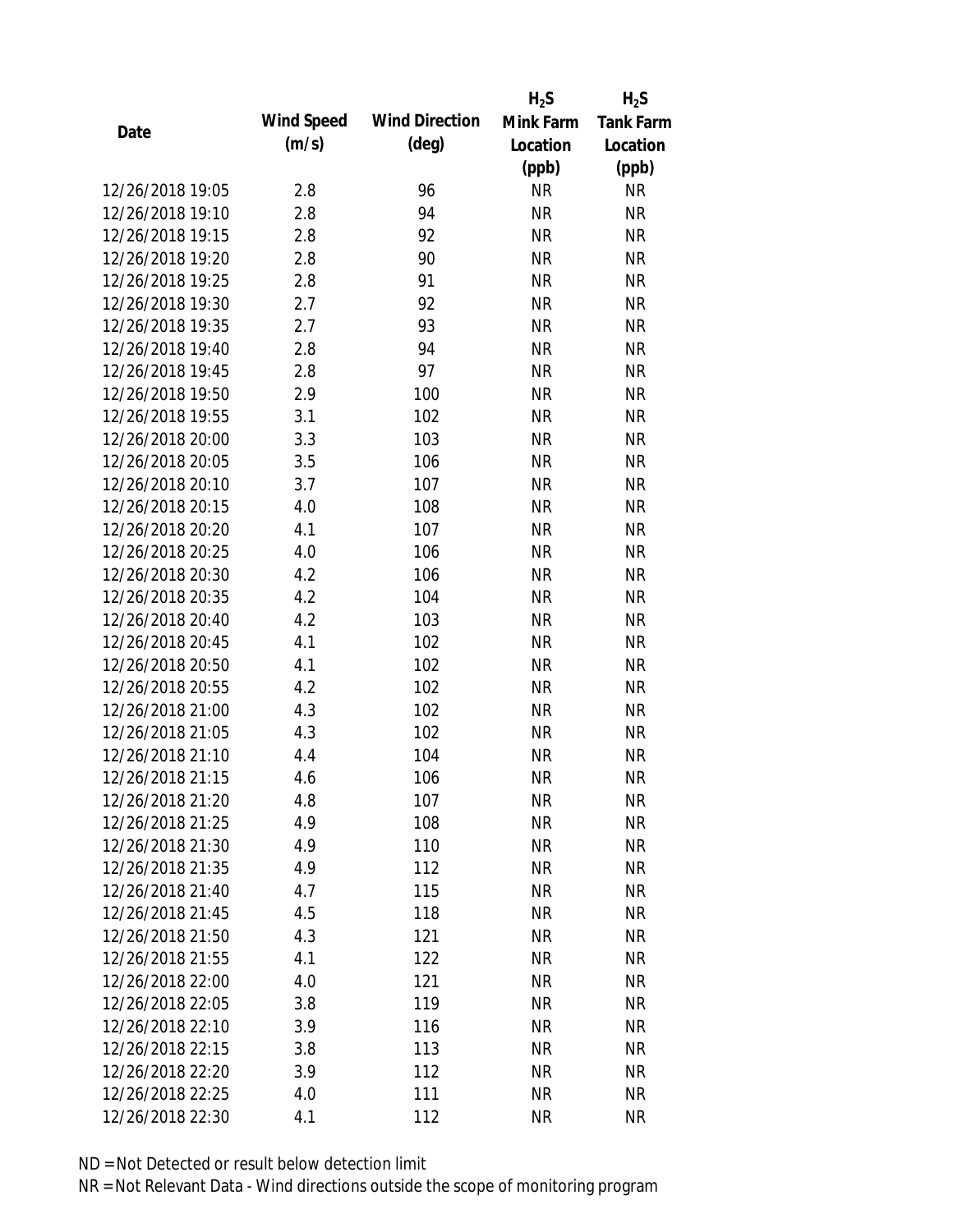|                  |            |                       | $H_2S$    | $H_2S$           |
|------------------|------------|-----------------------|-----------|------------------|
| Date             | Wind Speed | <b>Wind Direction</b> | Mink Farm | <b>Tank Farm</b> |
|                  | (m/s)      | $(\text{deg})$        | Location  | Location         |
|                  |            |                       | (ppb)     | (ppb)            |
| 12/26/2018 22:35 | 4.4        | 114                   | <b>NR</b> | NR               |
| 12/26/2018 22:40 | 4.6        | 115                   | <b>NR</b> | <b>NR</b>        |
| 12/26/2018 22:45 | 4.9        | 117                   | <b>NR</b> | <b>NR</b>        |
| 12/26/2018 22:50 | 5.0        | 118                   | <b>NR</b> | <b>NR</b>        |
| 12/26/2018 22:55 | 5.1        | 119                   | <b>NR</b> | <b>NR</b>        |
| 12/26/2018 23:00 | 5.2        | 119                   | <b>NR</b> | <b>NR</b>        |
| 12/26/2018 23:05 | 5.3        | 120                   | <b>NR</b> | <b>NR</b>        |
| 12/26/2018 23:10 | 5.4        | 121                   | <b>NR</b> | <b>NR</b>        |
| 12/26/2018 23:15 | 5.6        | 120                   | <b>NR</b> | <b>NR</b>        |
| 12/26/2018 23:20 | 5.7        | 120                   | <b>NR</b> | <b>NR</b>        |
| 12/26/2018 23:25 | 5.8        | 119                   | <b>NR</b> | <b>NR</b>        |
| 12/26/2018 23:30 | 6.1        | 119                   | <b>NR</b> | <b>NR</b>        |
| 12/26/2018 23:35 | 6.1        | 119                   | <b>NR</b> | <b>NR</b>        |
| 12/26/2018 23:40 | 6.1        | 119                   | <b>NR</b> | <b>NR</b>        |
| 12/26/2018 23:45 | 6.0        | 120                   | <b>NR</b> | <b>NR</b>        |
| 12/26/2018 23:50 | 5.9        | 121                   | <b>NR</b> | <b>NR</b>        |
| 12/26/2018 23:55 | 5.9        | 122                   | <b>NR</b> | <b>NR</b>        |
| 12/26/2018 24:00 | 5.8        | 124                   | <b>NR</b> | <b>NR</b>        |
| 12/27/2018 00:05 | 5.9        | 124                   | <b>NR</b> | <b>NR</b>        |
| 12/27/2018 00:10 | 6.1        | 123                   | <b>NR</b> | <b>NR</b>        |
| 12/27/2018 00:15 | 6.3        | 123                   | <b>NR</b> | <b>NR</b>        |
| 12/27/2018 00:20 | 6.5        | 122                   | <b>NR</b> | <b>NR</b>        |
| 12/27/2018 00:25 | 6.8        | 120                   | <b>NR</b> | <b>NR</b>        |
| 12/27/2018 00:30 | 6.9        | 118                   | <b>NR</b> | <b>NR</b>        |
| 12/27/2018 00:35 | 7.0        | 117                   | <b>NR</b> | <b>NR</b>        |
| 12/27/2018 00:40 | 7.0        | 117                   | <b>NR</b> | <b>NR</b>        |
| 12/27/2018 00:45 | 7.0        | 116                   | <b>NR</b> | <b>NR</b>        |
| 12/27/2018 00:50 | 6.9        | 116                   | <b>NR</b> | <b>NR</b>        |
| 12/27/2018 00:55 | 6.9        | 116                   | <b>NR</b> | <b>NR</b>        |
| 12/27/2018 01:00 | 6.9        | 115                   | <b>NR</b> | <b>NR</b>        |
| 12/27/2018 01:05 | 6.8        | 115                   | <b>NR</b> | <b>NR</b>        |
| 12/27/2018 01:10 | 6.8        | 115                   | <b>NR</b> | <b>NR</b>        |
| 12/27/2018 01:15 | 7.0        | 115                   | <b>NR</b> | <b>NR</b>        |
| 12/27/2018 01:20 | 7.0        | 115                   | <b>NR</b> | <b>NR</b>        |
| 12/27/2018 01:25 | 6.9        | 116                   | <b>NR</b> | NR               |
| 12/27/2018 01:30 | 6.9        | 117                   | <b>NR</b> | <b>NR</b>        |
| 12/27/2018 01:35 | 7.0        | 117                   | NR        | <b>NR</b>        |
| 12/27/2018 01:40 | 6.6        | 119                   | NR        | <b>NR</b>        |
| 12/27/2018 01:45 | 6.5        | 121                   | <b>NR</b> | NR               |
| 12/27/2018 01:50 | 6.4        | 123                   | <b>NR</b> | <b>NR</b>        |
| 12/27/2018 01:55 | 6.3        | 125                   | <b>NR</b> | <b>NR</b>        |
| 12/27/2018 02:00 | 6.2        | 128                   | <b>NR</b> | <b>NR</b>        |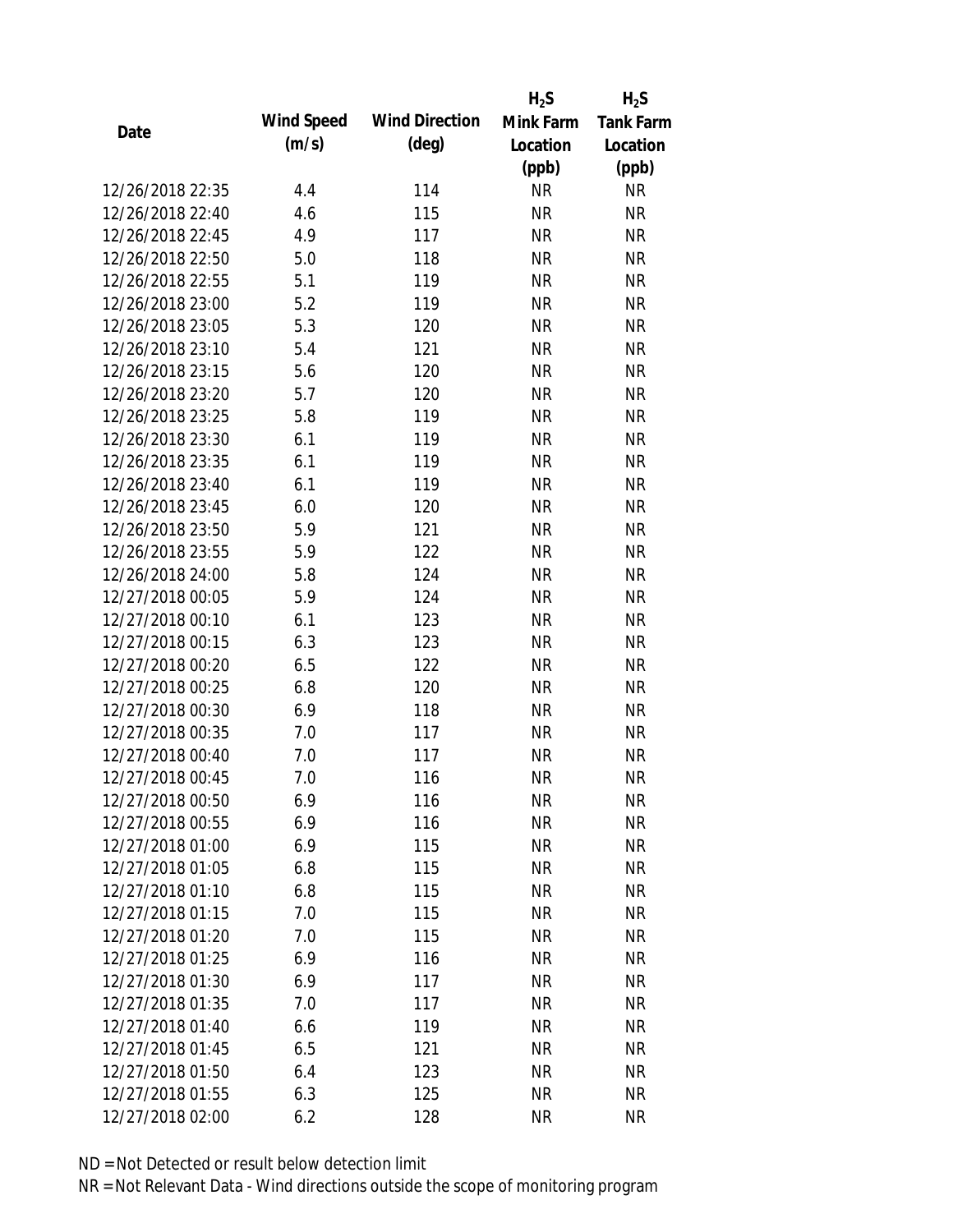|                  |            |                       | $H_2S$    | $H_2S$           |
|------------------|------------|-----------------------|-----------|------------------|
| Date             | Wind Speed | <b>Wind Direction</b> | Mink Farm | <b>Tank Farm</b> |
|                  | (m/s)      | $(\text{deg})$        | Location  | Location         |
|                  |            |                       | (ppb)     | (ppb)            |
| 12/27/2018 02:05 | 6.0        | 130                   | <b>NR</b> | <b>NR</b>        |
| 12/27/2018 02:10 | 6.1        | 130                   | <b>NR</b> | <b>NR</b>        |
| 12/27/2018 02:15 | 5.9        | 130                   | <b>NR</b> | <b>NR</b>        |
| 12/27/2018 02:20 | 6.0        | 128                   | <b>NR</b> | <b>NR</b>        |
| 12/27/2018 02:25 | 5.9        | 127                   | <b>NR</b> | <b>NR</b>        |
| 12/27/2018 02:30 | 5.9        | 127                   | <b>NR</b> | <b>NR</b>        |
| 12/27/2018 02:35 | 5.8        | 125                   | <b>NR</b> | <b>NR</b>        |
| 12/27/2018 02:40 | 5.7        | 125                   | <b>NR</b> | <b>NR</b>        |
| 12/27/2018 02:45 | 5.8        | 125                   | <b>NR</b> | <b>NR</b>        |
| 12/27/2018 02:50 | 5.9        | 125                   | <b>NR</b> | <b>NR</b>        |
| 12/27/2018 02:55 | 5.9        | 125                   | <b>NR</b> | <b>NR</b>        |
| 12/27/2018 03:00 | 5.8        | 124                   | <b>NR</b> | <b>NR</b>        |
| 12/27/2018 03:05 | 5.9        | 124                   | <b>NR</b> | <b>NR</b>        |
| 12/27/2018 03:10 | 6.1        | 122                   | <b>NR</b> | <b>NR</b>        |
| 12/27/2018 03:15 | 6.4        | 121                   | <b>NR</b> | <b>NR</b>        |
| 12/27/2018 03:20 | 6.5        | 120                   | <b>NR</b> | <b>NR</b>        |
| 12/27/2018 03:25 | 6.8        | 119                   | <b>NR</b> | <b>NR</b>        |
| 12/27/2018 03:30 | 7.1        | 118                   | <b>NR</b> | <b>NR</b>        |
| 12/27/2018 03:35 | 7.2        | 117                   | <b>NR</b> | <b>NR</b>        |
| 12/27/2018 03:40 | 7.2        | 117                   | <b>NR</b> | <b>NR</b>        |
| 12/27/2018 03:45 | 7.0        | 117                   | <b>NR</b> | <b>NR</b>        |
| 12/27/2018 03:50 | 7.1        | 117                   | <b>NR</b> | <b>NR</b>        |
| 12/27/2018 03:55 | 6.8        | 117                   | <b>NR</b> | <b>NR</b>        |
| 12/27/2018 04:00 | 6.5        | 118                   | <b>NR</b> | <b>NR</b>        |
| 12/27/2018 04:05 | 6.4        | 119                   | <b>NR</b> | <b>NR</b>        |
| 12/27/2018 04:10 | 6.1        | 119                   | <b>NR</b> | <b>NR</b>        |
| 12/27/2018 04:15 | 6.1        | 120                   | <b>NR</b> | <b>NR</b>        |
| 12/27/2018 04:20 | 6.0        | 120                   | <b>NR</b> | <b>NR</b>        |
| 12/27/2018 04:25 | 6.1        | 120                   | <b>NR</b> | <b>NR</b>        |
| 12/27/2018 04:30 | 6.2        | 119                   | <b>NR</b> | <b>NR</b>        |
| 12/27/2018 04:35 | 6.4        | 118                   | <b>NR</b> | <b>NR</b>        |
| 12/27/2018 04:40 | 6.6        | 117                   | <b>NR</b> | <b>NR</b>        |
| 12/27/2018 04:45 | 6.3        | 115                   | <b>NR</b> | <b>NR</b>        |
| 12/27/2018 04:50 | 6.2        | 112                   | <b>NR</b> | <b>NR</b>        |
| 12/27/2018 04:55 | 5.9        | 111                   | <b>NR</b> | <b>NR</b>        |
| 12/27/2018 05:00 | 5.7        | 111                   | <b>NR</b> | <b>NR</b>        |
| 12/27/2018 05:05 | 5.5        | 111                   | <b>NR</b> | <b>NR</b>        |
| 12/27/2018 05:10 | 5.5        | 110                   | NR        | <b>NR</b>        |
| 12/27/2018 05:15 | 5.5        | 111                   | <b>NR</b> | <b>NR</b>        |
| 12/27/2018 05:20 | 5.6        | 112                   | <b>NR</b> | <b>NR</b>        |
| 12/27/2018 05:25 | 5.7        | 113                   | <b>NR</b> | <b>NR</b>        |
| 12/27/2018 05:30 | 5.8        | 113                   | <b>NR</b> | <b>NR</b>        |
|                  |            |                       |           |                  |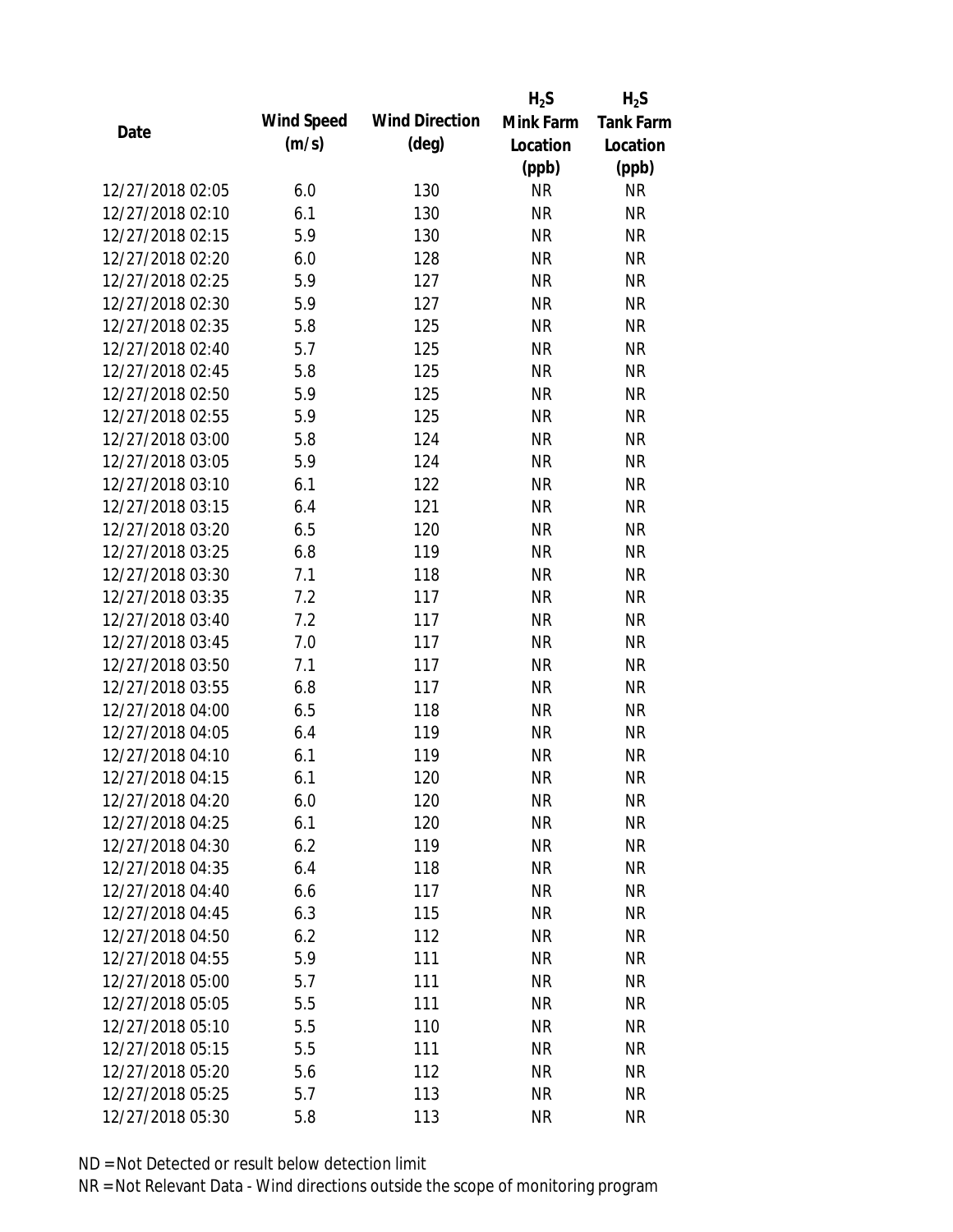|                  |            |                       | $H_2S$    | $H_2S$           |
|------------------|------------|-----------------------|-----------|------------------|
| Date             | Wind Speed | <b>Wind Direction</b> | Mink Farm | <b>Tank Farm</b> |
|                  | (m/s)      | $(\text{deg})$        | Location  | Location         |
|                  |            |                       | (ppb)     | (ppb)            |
| 12/27/2018 05:35 | 6.1        | 113                   | <b>NR</b> | <b>NR</b>        |
| 12/27/2018 05:40 | 6.2        | 114                   | <b>NR</b> | <b>NR</b>        |
| 12/27/2018 05:45 | 6.6        | 114                   | <b>NR</b> | <b>NR</b>        |
| 12/27/2018 05:50 | 6.6        | 115                   | <b>NR</b> | <b>NR</b>        |
| 12/27/2018 05:55 | 6.7        | 116                   | <b>NR</b> | <b>NR</b>        |
| 12/27/2018 06:00 | 6.9        | 116                   | <b>NR</b> | <b>NR</b>        |
| 12/27/2018 06:05 | 6.9        | 116                   | <b>NR</b> | <b>NR</b>        |
| 12/27/2018 06:10 | 6.9        | 115                   | <b>NR</b> | <b>NR</b>        |
| 12/27/2018 06:15 | 6.8        | 115                   | <b>NR</b> | <b>NR</b>        |
| 12/27/2018 06:20 | 6.9        | 115                   | <b>NR</b> | <b>NR</b>        |
| 12/27/2018 06:25 | 6.9        | 116                   | <b>NR</b> | <b>NR</b>        |
| 12/27/2018 06:30 | 6.8        | 116                   | <b>NR</b> | <b>NR</b>        |
| 12/27/2018 06:35 | 6.8        | 117                   | <b>NR</b> | <b>NR</b>        |
| 12/27/2018 06:40 | 6.7        | 117                   | <b>NR</b> | <b>NR</b>        |
| 12/27/2018 06:45 | 6.5        | 119                   | <b>NR</b> | <b>NR</b>        |
| 12/27/2018 06:50 | 6.4        | 119                   | <b>NR</b> | <b>NR</b>        |
| 12/27/2018 06:55 | 6.4        | 119                   | <b>NR</b> | <b>NR</b>        |
| 12/27/2018 07:00 | 6.4        | 119                   | <b>NR</b> | <b>NR</b>        |
| 12/27/2018 07:05 | 6.7        | 119                   | <b>NR</b> | <b>NR</b>        |
| 12/27/2018 07:10 | 7.0        | 120                   | <b>NR</b> | <b>NR</b>        |
| 12/27/2018 07:15 | 7.2        | 119                   | <b>NR</b> | <b>NR</b>        |
| 12/27/2018 07:20 | 7.4        | 120                   | <b>NR</b> | <b>NR</b>        |
| 12/27/2018 07:25 | 7.5        | 119                   | <b>NR</b> | <b>NR</b>        |
| 12/27/2018 07:30 | 7.3        | 121                   | <b>NR</b> | <b>NR</b>        |
| 12/27/2018 07:35 | 7.0        | 121                   | <b>NR</b> | <b>NR</b>        |
| 12/27/2018 07:40 | 6.8        | 123                   | <b>NR</b> | <b>NR</b>        |
| 12/27/2018 07:45 | 6.5        | 125                   | <b>NR</b> | <b>NR</b>        |
| 12/27/2018 07:50 | 6.4        | 127                   | <b>NR</b> | <b>NR</b>        |
| 12/27/2018 07:55 | 6.3        | 129                   | <b>NR</b> | <b>NR</b>        |
| 12/27/2018 08:00 | 6.5        | 132                   | <b>NR</b> | <b>NR</b>        |
| 12/27/2018 08:05 | 6.6        | 134                   | <b>NR</b> | <b>NR</b>        |
| 12/27/2018 08:10 | 6.6        | 135                   | <b>NR</b> | <b>NR</b>        |
| 12/27/2018 08:15 | 6.9        | 136                   | <b>NR</b> | <b>NR</b>        |
| 12/27/2018 08:20 | 6.9        | 135                   | <b>NR</b> | <b>NR</b>        |
| 12/27/2018 08:25 | 6.9        | 134                   | <b>NR</b> | NR               |
| 12/27/2018 08:30 | 6.9        | 132                   | <b>NR</b> | <b>NR</b>        |
| 12/27/2018 08:35 | 6.9        | 131                   | <b>NR</b> | <b>NR</b>        |
| 12/27/2018 08:40 | 6.9        | 130                   | NR        | <b>NR</b>        |
| 12/27/2018 08:45 | 6.7        | 129                   | <b>NR</b> | NR               |
| 12/27/2018 08:50 | 6.8        | 130                   | <b>NR</b> | <b>NR</b>        |
| 12/27/2018 08:55 | 6.9        | 130                   | <b>NR</b> | <b>NR</b>        |
| 12/27/2018 09:00 | 6.9        | 130                   | <b>NR</b> | <b>NR</b>        |
|                  |            |                       |           |                  |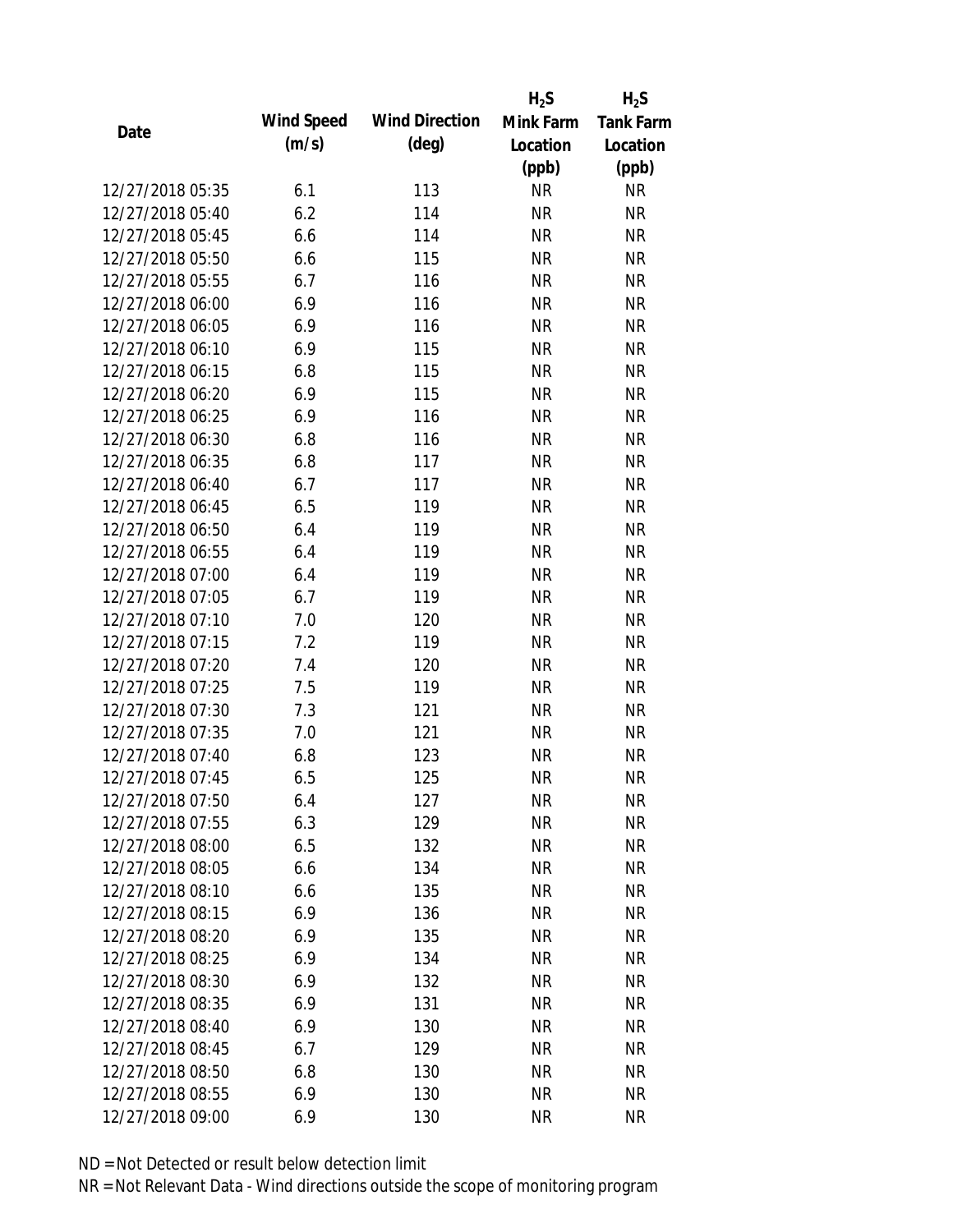|                  |            |                       | $H_2S$    | $H_2S$           |
|------------------|------------|-----------------------|-----------|------------------|
| Date             | Wind Speed | <b>Wind Direction</b> | Mink Farm | <b>Tank Farm</b> |
|                  | (m/s)      | $(\text{deg})$        | Location  | Location         |
|                  |            |                       | (ppb)     | (ppb)            |
| 12/27/2018 09:05 | 6.9        | 131                   | <b>NR</b> | <b>NR</b>        |
| 12/27/2018 09:10 | 7.0        | 130                   | <b>NR</b> | <b>NR</b>        |
| 12/27/2018 09:15 | 7.2        | 131                   | <b>NR</b> | <b>NR</b>        |
| 12/27/2018 09:20 | 7.1        | 130                   | <b>NR</b> | <b>NR</b>        |
| 12/27/2018 09:25 | 7.1        | 129                   | <b>NR</b> | <b>NR</b>        |
| 12/27/2018 09:30 | 7.2        | 129                   | <b>NR</b> | <b>NR</b>        |
| 12/27/2018 09:35 | 7.3        | 130                   | <b>NR</b> | <b>NR</b>        |
| 12/27/2018 09:40 | 7.3        | 130                   | <b>NR</b> | <b>NR</b>        |
| 12/27/2018 09:45 | 7.6        | 131                   | <b>NR</b> | <b>NR</b>        |
| 12/27/2018 09:50 | 7.8        | 132                   | <b>NR</b> | <b>NR</b>        |
| 12/27/2018 09:55 | 7.9        | 134                   | <b>NR</b> | <b>NR</b>        |
| 12/27/2018 10:00 | 8.1        | 135                   | <b>NR</b> | <b>NR</b>        |
| 12/27/2018 10:05 | 8.2        | 135                   | <b>NR</b> | <b>NR</b>        |
| 12/27/2018 10:10 | 8.2        | 136                   | <b>NR</b> | <b>NR</b>        |
| 12/27/2018 10:15 | 8.0        | 136                   | <b>NR</b> | <b>NR</b>        |
| 12/27/2018 10:20 | 8.0        | 137                   | <b>NR</b> | <b>NR</b>        |
| 12/27/2018 10:25 | 8.2        | 137                   | <b>NR</b> | <b>NR</b>        |
| 12/27/2018 10:30 | 8.2        | 137                   | <b>NR</b> | <b>NR</b>        |
| 12/27/2018 10:35 | 8.4        | 137                   | <b>NR</b> | <b>NR</b>        |
| 12/27/2018 10:40 | 8.5        | 137                   | <b>NR</b> | <b>NR</b>        |
| 12/27/2018 10:45 | 8.7        | 136                   | <b>NR</b> | <b>NR</b>        |
| 12/27/2018 10:50 | 8.6        | 136                   | <b>NR</b> | <b>NR</b>        |
| 12/27/2018 10:55 | 8.3        | 136                   | <b>NR</b> | <b>NR</b>        |
| 12/27/2018 11:00 | 8.2        | 137                   | <b>NR</b> | <b>NR</b>        |
| 12/27/2018 11:05 | 8.0        | 136                   | <b>NR</b> | <b>NR</b>        |
| 12/27/2018 11:10 | 8.1        | 136                   | <b>NR</b> | <b>NR</b>        |
| 12/27/2018 11:15 | 8.1        | 136                   | <b>NR</b> | <b>NR</b>        |
| 12/27/2018 11:20 | 8.4        | 137                   | <b>NR</b> | <b>NR</b>        |
| 12/27/2018 11:25 | 8.4        | 137                   | <b>NR</b> | <b>NR</b>        |
| 12/27/2018 11:30 | 8.3        | 137                   | <b>NR</b> | <b>NR</b>        |
| 12/27/2018 11:35 | 8.4        | 137                   | <b>NR</b> | <b>NR</b>        |
| 12/27/2018 11:40 | 8.7        | 137                   | <b>NR</b> | <b>NR</b>        |
| 12/27/2018 11:45 | 8.7        | 137                   | <b>NR</b> | <b>NR</b>        |
| 12/27/2018 11:50 | 8.6        | 136                   | <b>NR</b> | <b>NR</b>        |
| 12/27/2018 11:55 | 8.8        | 136                   | <b>NR</b> | NR               |
| 12/27/2018 12:00 | 8.9        | 136                   | <b>NR</b> | <b>NR</b>        |
| 12/27/2018 12:05 | 8.9        | 136                   | NR        | <b>NR</b>        |
| 12/27/2018 12:10 | 8.7        | 136                   | NR        | <b>NR</b>        |
| 12/27/2018 12:15 | 8.6        | 136                   | <b>NR</b> | NR               |
| 12/27/2018 12:20 | 8.6        | 136                   | <b>NR</b> | <b>NR</b>        |
| 12/27/2018 12:25 | 8.2        | 135                   | <b>NR</b> | <b>NR</b>        |
| 12/27/2018 12:30 | 8.0        | 136                   | <b>NR</b> | <b>NR</b>        |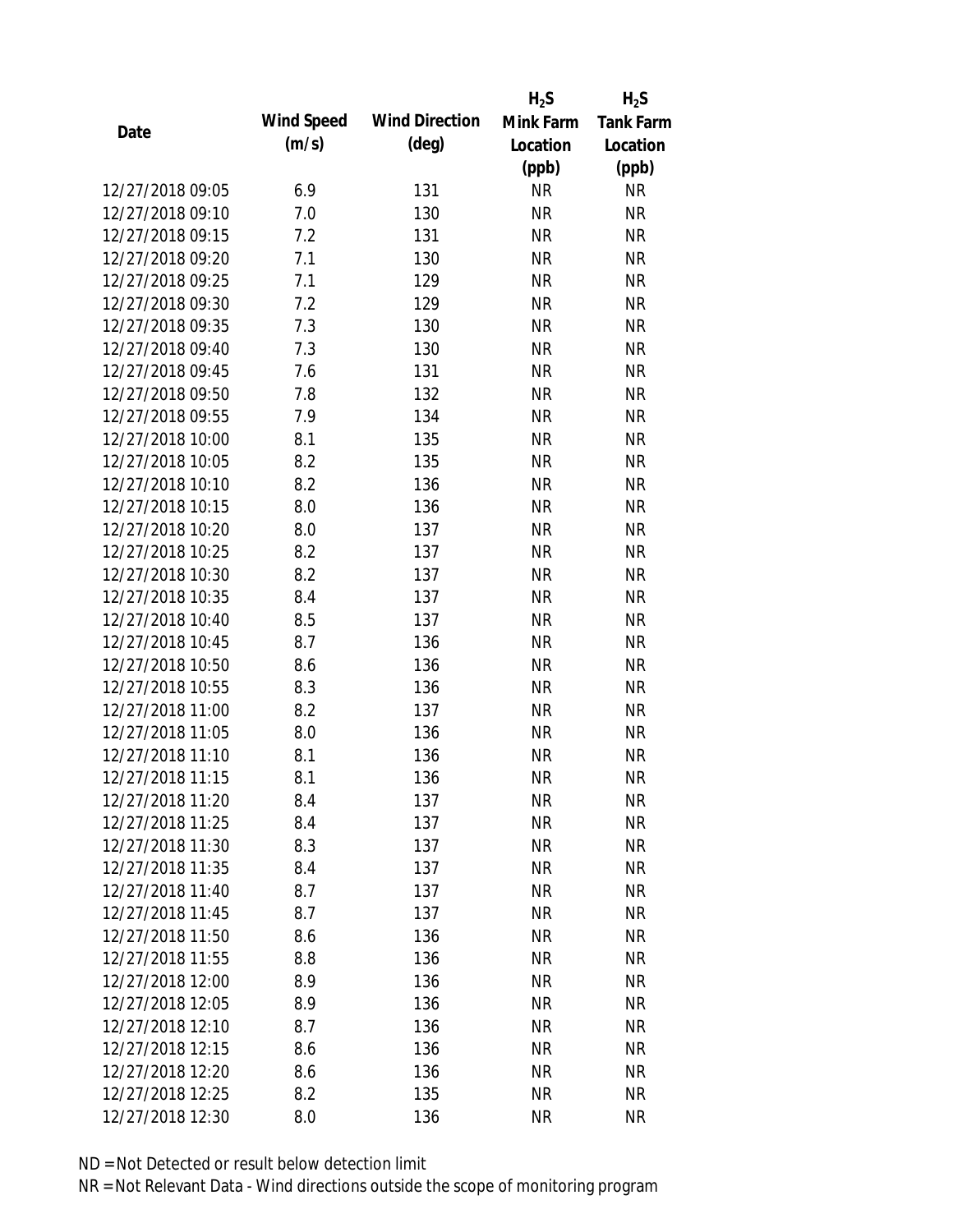|                  |            |                       | $H_2S$    | $H_2S$           |
|------------------|------------|-----------------------|-----------|------------------|
| Date             | Wind Speed | <b>Wind Direction</b> | Mink Farm | <b>Tank Farm</b> |
|                  | (m/s)      | $(\text{deg})$        | Location  | Location         |
|                  |            |                       | (ppb)     | (ppb)            |
| 12/27/2018 12:35 | 8.0        | 137                   | <b>NR</b> | NR               |
| 12/27/2018 12:40 | 8.0        | 137                   | <b>NR</b> | <b>NR</b>        |
| 12/27/2018 12:45 | 7.9        | 139                   | <b>NR</b> | <b>NR</b>        |
| 12/27/2018 12:50 | 8.0        | 139                   | <b>NR</b> | <b>NR</b>        |
| 12/27/2018 12:55 | 8.3        | 140                   | <b>NR</b> | <b>NR</b>        |
| 12/27/2018 13:00 | 8.5        | 141                   | <b>NR</b> | <b>NR</b>        |
| 12/27/2018 13:05 | 8.4        | 142                   | <b>NR</b> | <b>NR</b>        |
| 12/27/2018 13:10 | 8.5        | 143                   | <b>NR</b> | <b>NR</b>        |
| 12/27/2018 13:15 | 8.5        | 144                   | <b>NR</b> | <b>NR</b>        |
| 12/27/2018 13:20 | 8.4        | 146                   | <b>NR</b> | <b>NR</b>        |
| 12/27/2018 13:25 | 8.2        | 148                   | <b>NR</b> | <b>NR</b>        |
| 12/27/2018 13:30 | 8.2        | 149                   | <b>NR</b> | <b>NR</b>        |
| 12/27/2018 13:35 | 8.4        | 151                   | <b>NR</b> | <b>NR</b>        |
| 12/27/2018 13:40 | 8.0        | 152                   | <b>NR</b> | <b>NR</b>        |
| 12/27/2018 13:45 | 7.9        | 153                   | <b>NR</b> | <b>NR</b>        |
| 12/27/2018 13:50 | 7.8        | 154                   | <b>NR</b> | <b>NR</b>        |
| 12/27/2018 13:55 | 7.9        | 156                   | <b>NR</b> | <b>NR</b>        |
| 12/27/2018 14:00 | 8.0        | 157                   | <b>NR</b> | <b>NR</b>        |
| 12/27/2018 14:05 | 8.2        | 159                   | <b>NR</b> | <b>NR</b>        |
| 12/27/2018 14:10 | 8.5        | 160                   | <b>NR</b> | <b>NR</b>        |
| 12/27/2018 14:15 | 8.7        | 162                   | <b>NR</b> | <b>NR</b>        |
| 12/27/2018 14:20 | 8.5        | 164                   | <b>NR</b> | <b>NR</b>        |
| 12/27/2018 14:25 | 8.3        | 167                   | <b>NR</b> | <b>NR</b>        |
| 12/27/2018 14:30 | 8.0        | 169                   | <b>NR</b> | <b>NR</b>        |
| 12/27/2018 14:35 | 7.6        | 169                   | <b>NR</b> | <b>NR</b>        |
| 12/27/2018 14:40 | 7.3        | 169                   | <b>NR</b> | <b>NR</b>        |
| 12/27/2018 14:45 | 6.9        | 168                   | <b>NR</b> | <b>NR</b>        |
| 12/27/2018 14:50 | 6.7        | 167                   | <b>NR</b> | <b>NR</b>        |
| 12/27/2018 14:55 | 6.3        | 169                   | <b>NR</b> | <b>NR</b>        |
| 12/27/2018 15:00 | 6.0        | 169                   | NR        | <b>NR</b>        |
| 12/27/2018 15:05 | 5.7        | 169                   | <b>NR</b> | NR               |
| 12/27/2018 15:10 | 5.4        | 172                   | <b>NR</b> | 1                |
| 12/27/2018 15:15 | 5.2        | 174                   | <b>NR</b> | 1                |
| 12/27/2018 15:20 | 5.1        | 176                   | <b>NR</b> | 1                |
| 12/27/2018 15:25 | 5.2        | 174                   | <b>NR</b> | 1                |
| 12/27/2018 15:30 | 5.1        | 175                   | <b>NR</b> | 1                |
| 12/27/2018 15:35 | 4.8        | 177                   | <b>NR</b> | 1                |
| 12/27/2018 15:40 | 4.7        | 178                   | NR        | 1                |
| 12/27/2018 15:45 | 4.5        | 180                   | <b>NR</b> | 1                |
| 12/27/2018 15:50 | 4.3        | 183                   | <b>NR</b> | 1                |
| 12/27/2018 15:55 | 4.1        | 186                   | <b>NR</b> | 1                |
| 12/27/2018 16:00 | 4.1        | 187                   | <b>NR</b> | 1                |
|                  |            |                       |           |                  |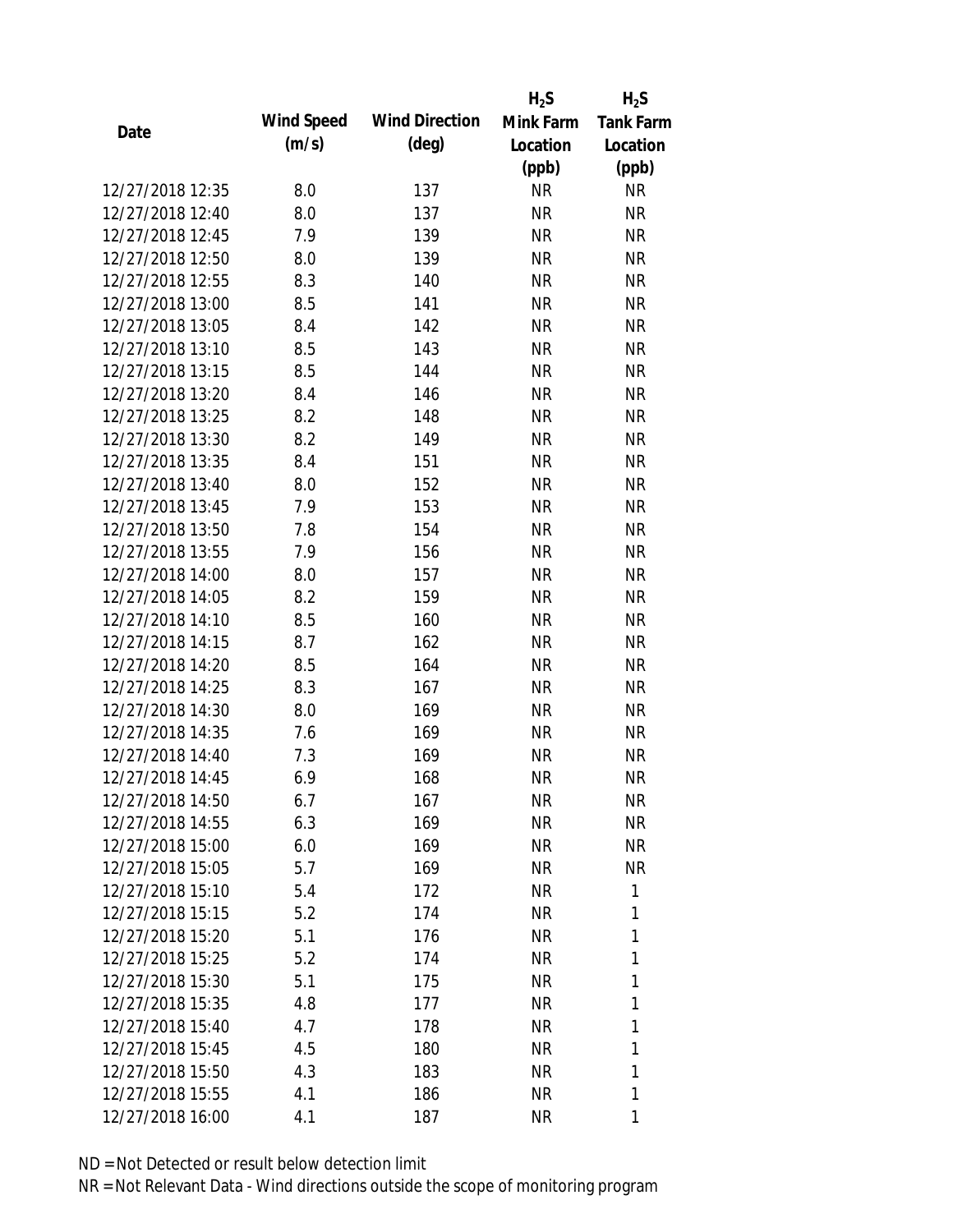|                                      |            |                       | $H_2S$    | $H_2S$           |
|--------------------------------------|------------|-----------------------|-----------|------------------|
| Date                                 | Wind Speed | <b>Wind Direction</b> | Mink Farm | <b>Tank Farm</b> |
|                                      | (m/s)      | $(\text{deg})$        | Location  | Location         |
|                                      |            |                       | (ppb)     | (ppb)            |
| 12/27/2018 16:05                     | 4.1        | 185                   | <b>NR</b> | 1                |
| 12/27/2018 16:10                     | 4.2        | 184                   | <b>NR</b> | 1                |
| 12/27/2018 16:15                     | 4.3        | 182                   | <b>NR</b> | 1                |
| 12/27/2018 16:20                     | 4.6        | 179                   | <b>NR</b> | 1                |
| 12/27/2018 16:25                     | 4.9        | 176                   | <b>NR</b> | 1                |
| 12/27/2018 16:30                     | 5.2        | 176                   | <b>NR</b> | 1                |
| 12/27/2018 16:35                     | 5.7        | 176                   | <b>NR</b> | 1                |
| 12/27/2018 16:40                     | 6.2        | 176                   | <b>NR</b> | 1                |
| 12/27/2018 16:45                     | 6.3        | 175                   | <b>NR</b> | 1                |
| 12/27/2018 16:50                     | 6.3        | 175                   | <b>NR</b> | 1                |
| 12/27/2018 16:55                     | 6.6        | 176                   | <b>NR</b> | 1                |
| 12/27/2018 17:00                     | 6.6        | 175                   | <b>NR</b> | 1                |
| 12/27/2018 17:05                     | 6.5        | 175                   | <b>NR</b> | 1                |
| 12/27/2018 17:10                     | 6.4        | 175                   | <b>NR</b> | 1                |
| 12/27/2018 17:15                     | 6.5        | 175                   | <b>NR</b> | 1                |
| 12/27/2018 17:20                     | 6.6        | 174                   | <b>NR</b> | 1                |
| 12/27/2018 17:25                     | 6.3        | 173                   | <b>NR</b> | 1                |
| 12/27/2018 17:30                     | 6.3        | 172                   | <b>NR</b> | 1                |
| 12/27/2018 17:35                     | 6.2        | 172                   | <b>NR</b> | $\mathbf{1}$     |
| 12/27/2018 17:40                     | 6.1        | 170                   | <b>NR</b> | 1                |
| 12/27/2018 17:45                     | 6.1        | 170                   | <b>NR</b> | <b>ND</b>        |
| 12/27/2018 17:50                     | 6.2        | 170                   | <b>NR</b> | <b>ND</b>        |
| 12/27/2018 17:55                     | 6.2        | 169                   | <b>NR</b> | <b>NR</b>        |
| 12/27/2018 18:00                     | 6.2        | 170                   | <b>NR</b> | <b>ND</b>        |
| 12/27/2018 18:05                     | 5.9        | 172                   | <b>NR</b> | <b>ND</b>        |
| 12/27/2018 18:10                     | 5.7        | 174                   | <b>NR</b> | <b>ND</b>        |
| 12/27/2018 18:15                     | 5.3        | 176                   | <b>NR</b> | <b>ND</b>        |
| 12/27/2018 18:20                     | 4.9        | 179                   | <b>NR</b> | <b>ND</b>        |
| 12/27/2018 18:25                     | 4.6        | 181                   | <b>NR</b> | 1                |
| 12/27/2018 18:30                     | 4.5        | 182                   | <b>NR</b> | 1                |
| 12/27/2018 18:35                     | 4.5        | 181                   | <b>NR</b> | 1                |
| 12/27/2018 18:40                     | 4.3        | 180                   | <b>NR</b> | 1                |
| 12/27/2018 18:45                     | 4.3        | 179                   | <b>NR</b> | 1                |
| 12/27/2018 18:50                     | 4.2        | 178                   | <b>NR</b> | 1                |
| 12/27/2018 18:55                     | 4.4        | 176                   | <b>NR</b> | 1                |
|                                      |            |                       |           | 1                |
| 12/27/2018 19:00<br>12/27/2018 19:05 | 4.3        | 176                   | <b>NR</b> | 1                |
|                                      | 4.3        | 175                   | <b>NR</b> |                  |
| 12/27/2018 19:10                     | 4.3        | 174                   | <b>NR</b> | 1                |
| 12/27/2018 19:15                     | 4.3        | 174                   | <b>NR</b> | 1                |
| 12/27/2018 19:20                     | 4.4        | 173                   | <b>NR</b> | 1                |
| 12/27/2018 19:25                     | 4.4        | 172                   | <b>NR</b> | 1                |
| 12/27/2018 19:30                     | 4.4        | 171                   | <b>NR</b> | <b>ND</b>        |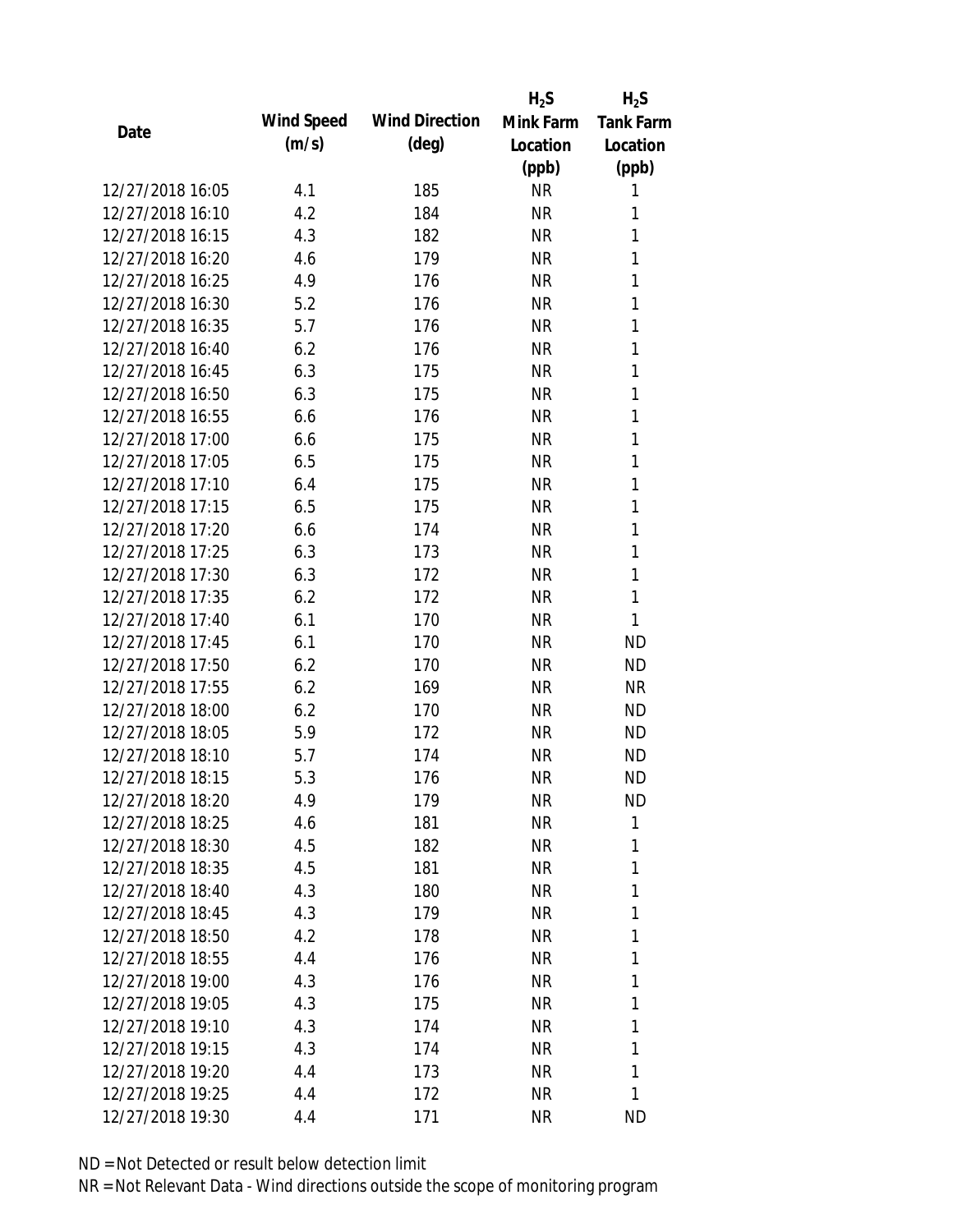|                  |            |                       | $H_2S$    | $H_2S$           |
|------------------|------------|-----------------------|-----------|------------------|
| Date             | Wind Speed | <b>Wind Direction</b> | Mink Farm | <b>Tank Farm</b> |
|                  | (m/s)      | $(\text{deg})$        | Location  | Location         |
|                  |            |                       | (ppb)     | (ppb)            |
| 12/27/2018 19:35 | 4.5        | 172                   | <b>NR</b> | 1                |
| 12/27/2018 19:40 | 4.4        | 173                   | <b>NR</b> | 1                |
| 12/27/2018 19:45 | 4.5        | 174                   | <b>NR</b> | 1                |
| 12/27/2018 19:50 | 4.6        | 176                   | <b>NR</b> | 1                |
| 12/27/2018 19:55 | 4.6        | 178                   | <b>NR</b> | 1                |
| 12/27/2018 20:00 | 4.7        | 180                   | <b>NR</b> | $\overline{2}$   |
| 12/27/2018 20:05 | 4.8        | 181                   | <b>NR</b> | $\overline{2}$   |
| 12/27/2018 20:10 | 5.0        | 181                   | <b>NR</b> | $\overline{2}$   |
| 12/27/2018 20:15 | 5.1        | 179                   | <b>NR</b> | $\overline{2}$   |
| 12/27/2018 20:20 | 5.4        | 179                   | <b>NR</b> | $\mathbf{1}$     |
| 12/27/2018 20:25 | 5.4        | 178                   | <b>NR</b> | 1                |
| 12/27/2018 20:30 | 5.6        | 178                   | <b>NR</b> | 1                |
| 12/27/2018 20:35 | 5.9        | 178                   | <b>NR</b> | 1                |
| 12/27/2018 20:40 | 6.0        | 179                   | <b>NR</b> | 1                |
| 12/27/2018 20:45 | 5.9        | 180                   | <b>NR</b> | 1                |
| 12/27/2018 20:50 | 5.9        | 180                   | <b>NR</b> | 1                |
| 12/27/2018 20:55 | 5.9        | 181                   | <b>NR</b> | 1                |
| 12/27/2018 21:00 | 5.9        | 181                   | <b>NR</b> | 1                |
| 12/27/2018 21:05 | 5.8        | 181                   | <b>NR</b> | 1                |
| 12/27/2018 21:10 | 5.8        | 181                   | <b>NR</b> | 1                |
| 12/27/2018 21:15 | 6.0        | 181                   | <b>NR</b> | 1                |
| 12/27/2018 21:20 | 6.1        | 180                   | <b>NR</b> | 1                |
| 12/27/2018 21:25 | 6.5        | 180                   | <b>NR</b> | 1                |
| 12/27/2018 21:30 | 6.6        | 180                   | <b>NR</b> | 1                |
| 12/27/2018 21:35 | 6.6        | 180                   | <b>NR</b> | 1                |
| 12/27/2018 21:40 | 6.8        | 181                   | <b>NR</b> | 1                |
| 12/27/2018 21:45 | 6.8        | 180                   | <b>NR</b> | 1                |
| 12/27/2018 21:50 | 6.8        | 182                   | <b>NR</b> | 1                |
| 12/27/2018 21:55 | 6.6        | 181                   | <b>NR</b> | 1                |
| 12/27/2018 22:00 | 6.4        | 182                   | NR        | 1                |
| 12/27/2018 22:05 | 6.5        | 182                   | <b>NR</b> | 1                |
| 12/27/2018 22:10 | 6.5        | 181                   | <b>NR</b> | 1                |
| 12/27/2018 22:15 | 6.3        | 182                   | NR        | 1                |
| 12/27/2018 22:20 | 6.4        | 183                   | <b>NR</b> | 1                |
| 12/27/2018 22:25 | 6.3        | 183                   | <b>NR</b> | 1                |
| 12/27/2018 22:30 | 6.3        | 183                   | <b>NR</b> | 1                |
| 12/27/2018 22:35 | 6.2        | 184                   | <b>NR</b> | 1                |
| 12/27/2018 22:40 | 6.0        | 186                   | NR        | $\overline{2}$   |
| 12/27/2018 22:45 | 6.1        | 186                   | NR        | 1                |
| 12/27/2018 22:50 | 6.0        | 186                   | <b>NR</b> | 1                |
| 12/27/2018 22:55 | 5.9        | 187                   | <b>NR</b> | 1                |
| 12/27/2018 23:00 | 6.0        | 187                   | <b>NR</b> | 1                |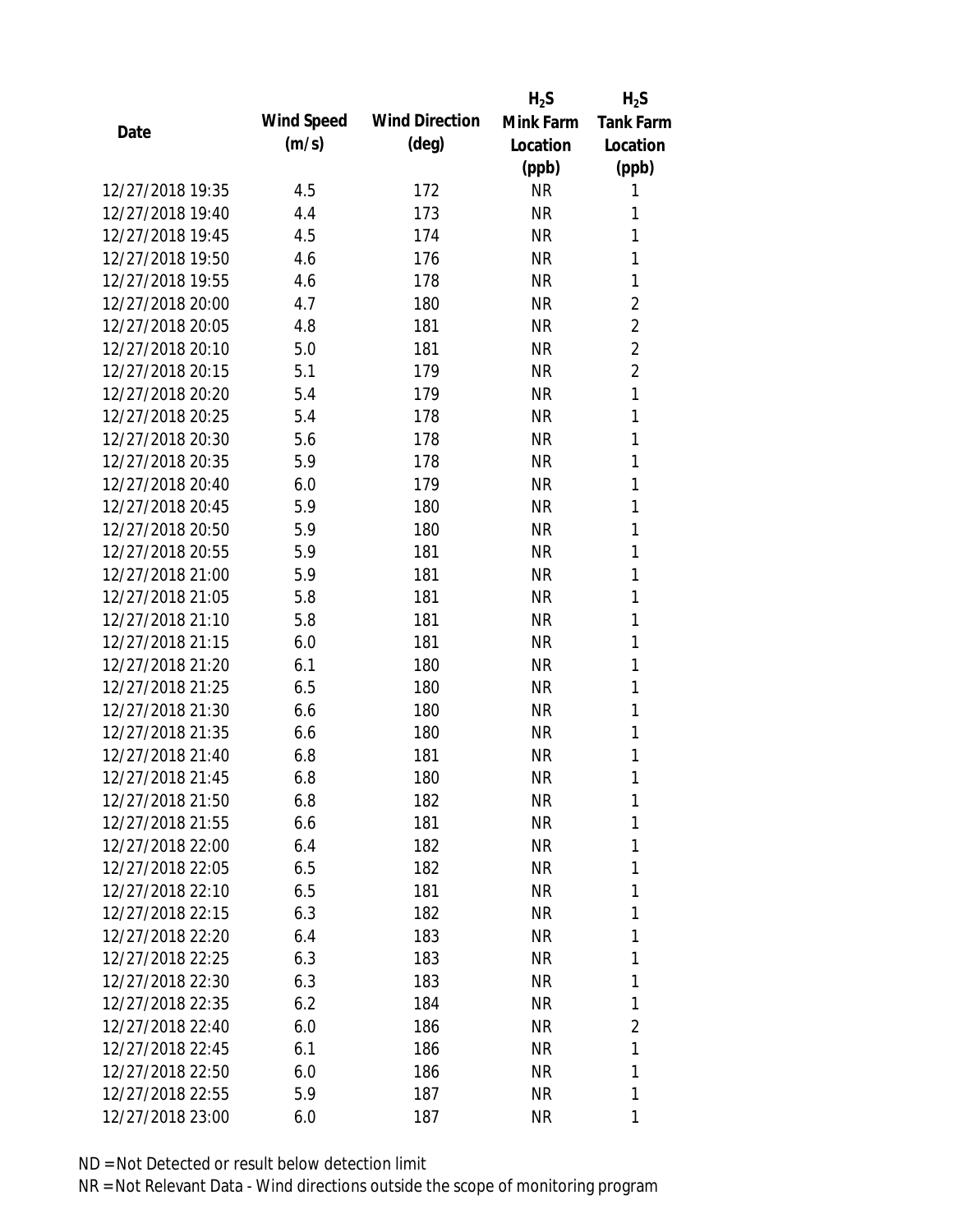|                  |            |                       | $H_2S$    | $H_2S$           |
|------------------|------------|-----------------------|-----------|------------------|
| Date             | Wind Speed | <b>Wind Direction</b> | Mink Farm | <b>Tank Farm</b> |
|                  | (m/s)      | $(\text{deg})$        | Location  | Location         |
|                  |            |                       | (ppb)     | (ppb)            |
| 12/27/2018 23:05 | 5.8        | 188                   | <b>NR</b> | 1                |
| 12/27/2018 23:10 | 6.0        | 187                   | <b>NR</b> | 1                |
| 12/27/2018 23:15 | 5.9        | 188                   | <b>NR</b> | 1                |
| 12/27/2018 23:20 | 6.0        | 189                   | <b>NR</b> | 1                |
| 12/27/2018 23:25 | 6.1        | 188                   | <b>NR</b> | 1                |
| 12/27/2018 23:30 | 6.1        | 189                   | <b>NR</b> | 1                |
| 12/27/2018 23:35 | 6.3        | 189                   | <b>NR</b> | 1                |
| 12/27/2018 23:40 | 6.1        | 190                   | <b>NR</b> | 1                |
| 12/27/2018 23:45 | 6.2        | 190                   | <b>NR</b> | 1                |
| 12/27/2018 23:50 | 6.3        | 188                   | <b>NR</b> | 1                |
| 12/27/2018 23:55 | 6.4        | 189                   | <b>NR</b> | 1                |
| 12/27/2018 24:00 | 6.4        | 187                   | <b>NR</b> | 1                |
| 12/28/2018 00:05 | 6.2        | 188                   | <b>NR</b> | 1                |
| 12/28/2018 00:10 | 6.3        | 188                   | <b>NR</b> | 1                |
| 12/28/2018 00:15 | 6.3        | 188                   | <b>NR</b> | 1                |
| 12/28/2018 00:20 | 6.2        | 190                   | <b>NR</b> | 1                |
| 12/28/2018 00:25 | 6.1        | 190                   | <b>NR</b> | 1                |
| 12/28/2018 00:30 | 6.1        | 192                   | <b>NR</b> | 1                |
| 12/28/2018 00:35 | 6.2        | 192                   | <b>NR</b> | 1                |
| 12/28/2018 00:40 | 6.5        | 193                   | <b>NR</b> | 1                |
| 12/28/2018 00:45 | 6.5        | 194                   | <b>NR</b> | 1                |
| 12/28/2018 00:50 | 6.4        | 196                   | <b>NR</b> | 1                |
| 12/28/2018 00:55 | 6.4        | 199                   | <b>NR</b> | 1                |
| 12/28/2018 01:00 | 6.3        | 199                   | <b>NR</b> | 1                |
| 12/28/2018 01:05 | 6.2        | 200                   | <b>NR</b> | 1                |
| 12/28/2018 01:10 | 6.1        | 199                   | <b>NR</b> | 1                |
| 12/28/2018 01:15 | 6.0        | 199                   | <b>NR</b> | 1                |
| 12/28/2018 01:20 | 6.1        | 198                   | <b>NR</b> | 1                |
| 12/28/2018 01:25 | 6.0        | 196                   | <b>NR</b> | 1                |
| 12/28/2018 01:30 | 6.1        | 196                   | NR        | 1                |
| 12/28/2018 01:35 | 6.2        | 195                   | NR        | 1                |
| 12/28/2018 01:40 | 6.1        | 195                   | NR        | 1                |
| 12/28/2018 01:45 | 6.1        | 195                   | NR        | 1                |
| 12/28/2018 01:50 | 6.2        | 194                   | <b>NR</b> | 1                |
| 12/28/2018 01:55 | 6.2        | 194                   | <b>NR</b> | 1                |
| 12/28/2018 02:00 | 6.1        | 194                   | NR        | 1                |
| 12/28/2018 02:05 | 6.0        | 194                   | NR        | 1                |
| 12/28/2018 02:10 | 6.1        | 195                   | NR        | 1                |
| 12/28/2018 02:15 | 6.0        | 195                   | NR        | 1                |
| 12/28/2018 02:20 | 6.0        | 196                   | <b>NR</b> | 1                |
| 12/28/2018 02:25 | 6.1        | 196                   | <b>NR</b> | 1                |
| 12/28/2018 02:30 | 6.0        | 197                   | <b>NR</b> | 1                |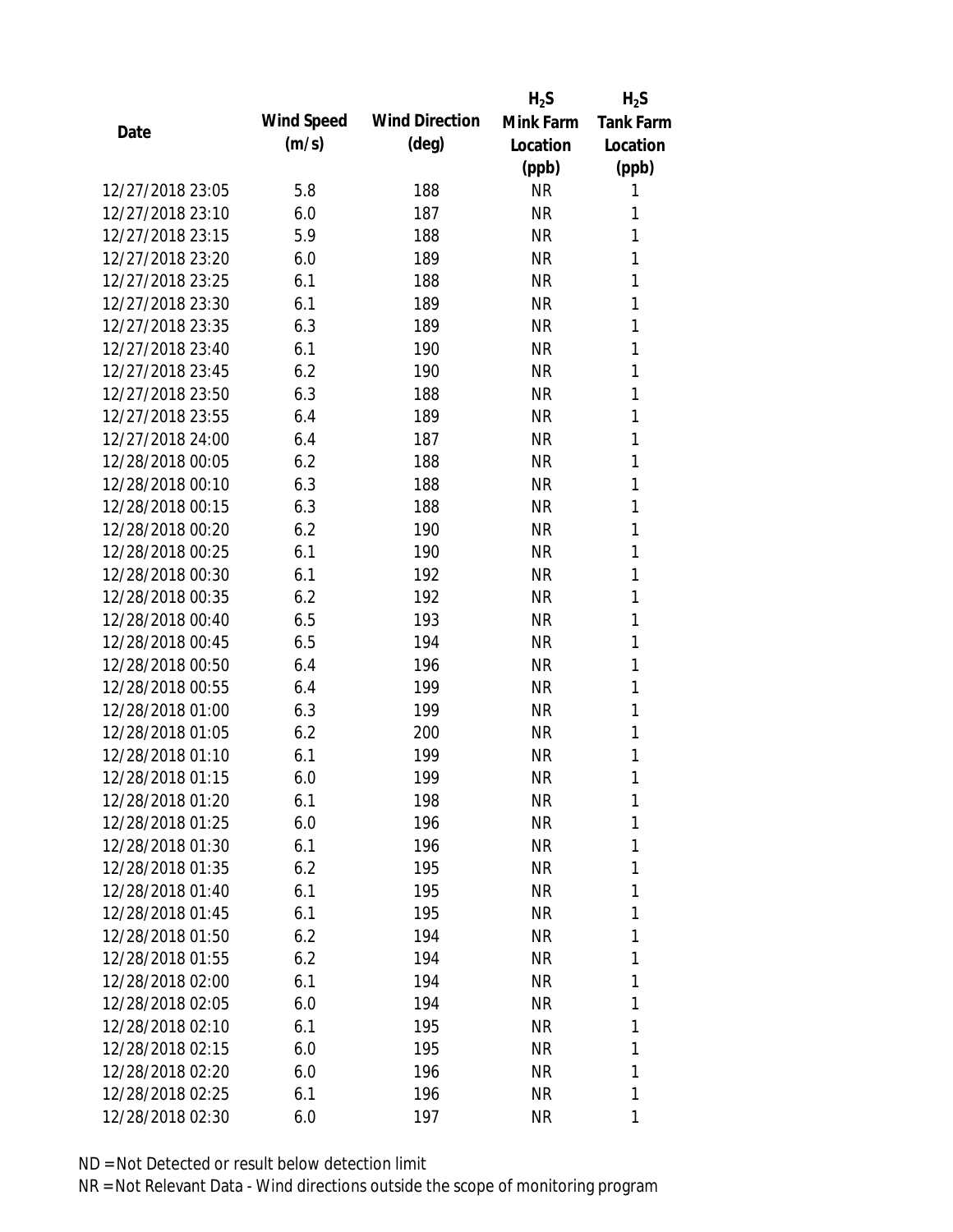|                  |            |                       | $H_2S$    | $H_2S$           |
|------------------|------------|-----------------------|-----------|------------------|
| Date             | Wind Speed | <b>Wind Direction</b> | Mink Farm | <b>Tank Farm</b> |
|                  | (m/s)      | $(\text{deg})$        | Location  | Location         |
|                  |            |                       | (ppb)     | (ppb)            |
| 12/28/2018 02:35 | 6.1        | 198                   | <b>NR</b> | 1                |
| 12/28/2018 02:40 | 6.1        | 198                   | <b>NR</b> | 1                |
| 12/28/2018 02:45 | 6.3        | 198                   | <b>NR</b> | 1                |
| 12/28/2018 02:50 | 6.3        | 200                   | <b>NR</b> | 1                |
| 12/28/2018 02:55 | 6.2        | 201                   | <b>NR</b> | 1                |
| 12/28/2018 03:00 | 6.5        | 202                   | <b>NR</b> | 1                |
| 12/28/2018 03:05 | 6.8        | 204                   | <b>NR</b> | 1                |
| 12/28/2018 03:10 | 7.1        | 208                   | <b>NR</b> | 1                |
| 12/28/2018 03:15 | 7.3        | 210                   | <b>NR</b> | 1                |
| 12/28/2018 03:20 | 7.6        | 217                   | <b>NR</b> | 1                |
| 12/28/2018 03:25 | 7.8        | 223                   | <b>NR</b> | 1                |
| 12/28/2018 03:30 | 7.9        | 230                   | 1         | 1                |
| 12/28/2018 03:35 | 7.7        | 237                   | 1         | 1                |
| 12/28/2018 03:40 | 7.4        | 242                   | 1         | 1                |
| 12/28/2018 03:45 | 7.1        | 245                   | 1         | 1                |
| 12/28/2018 03:50 | 6.9        | 241                   | 1         | 1                |
| 12/28/2018 03:55 | 6.7        | 237                   | 1         | 1                |
| 12/28/2018 04:00 | 6.5        | 233                   | 1         | $\overline{2}$   |
| 12/28/2018 04:05 | 6.5        | 228                   | <b>NR</b> | $\overline{2}$   |
| 12/28/2018 04:10 | 6.6        | 224                   | <b>NR</b> | $\overline{2}$   |
| 12/28/2018 04:15 | 6.6        | 222                   | <b>NR</b> | $\overline{2}$   |
| 12/28/2018 04:20 | 6.5        | 222                   | <b>NR</b> | 1                |
| 12/28/2018 04:25 | 6.5        | 220                   | <b>NR</b> | 1                |
| 12/28/2018 04:30 | 6.5        | 219                   | <b>NR</b> | 1                |
| 12/28/2018 04:35 | 6.4        | 220                   | <b>NR</b> | 1                |
| 12/28/2018 04:40 | 6.5        | 219                   | <b>NR</b> | 1                |
| 12/28/2018 04:45 | 6.5        | 220                   | <b>NR</b> | 1                |
| 12/28/2018 04:50 | 6.7        | 220                   | <b>NR</b> | 1                |
| 12/28/2018 04:55 | 7.2        | 221                   | <b>NR</b> | 1                |
| 12/28/2018 05:00 | 7.5        | 221                   | NR        | 1                |
| 12/28/2018 05:05 | 8.0        | 222                   | <b>NR</b> | 1                |
| 12/28/2018 05:10 | 8.6        | 223                   | NR        | 1                |
| 12/28/2018 05:15 | 8.8        | 223                   | NR        | 1                |
| 12/28/2018 05:20 | 8.8        | 223                   | <b>NR</b> | 1                |
| 12/28/2018 05:25 | 8.6        | 228                   | <b>NR</b> | 1                |
| 12/28/2018 05:30 | 8.7        | 233                   | 1         | 1                |
| 12/28/2018 05:35 | 8.5        | 237                   | 1         | 1                |
| 12/28/2018 05:40 | 8.0        | 239                   | 1         | 1                |
| 12/28/2018 05:45 | 8.0        | 245                   | 1         | 1                |
| 12/28/2018 05:50 | 8.1        | 248                   | 1         | 1                |
| 12/28/2018 05:55 | 8.0        | 246                   | 1         | 1                |
| 12/28/2018 06:00 | 7.6        | 246                   | 1         | 1                |
|                  |            |                       |           |                  |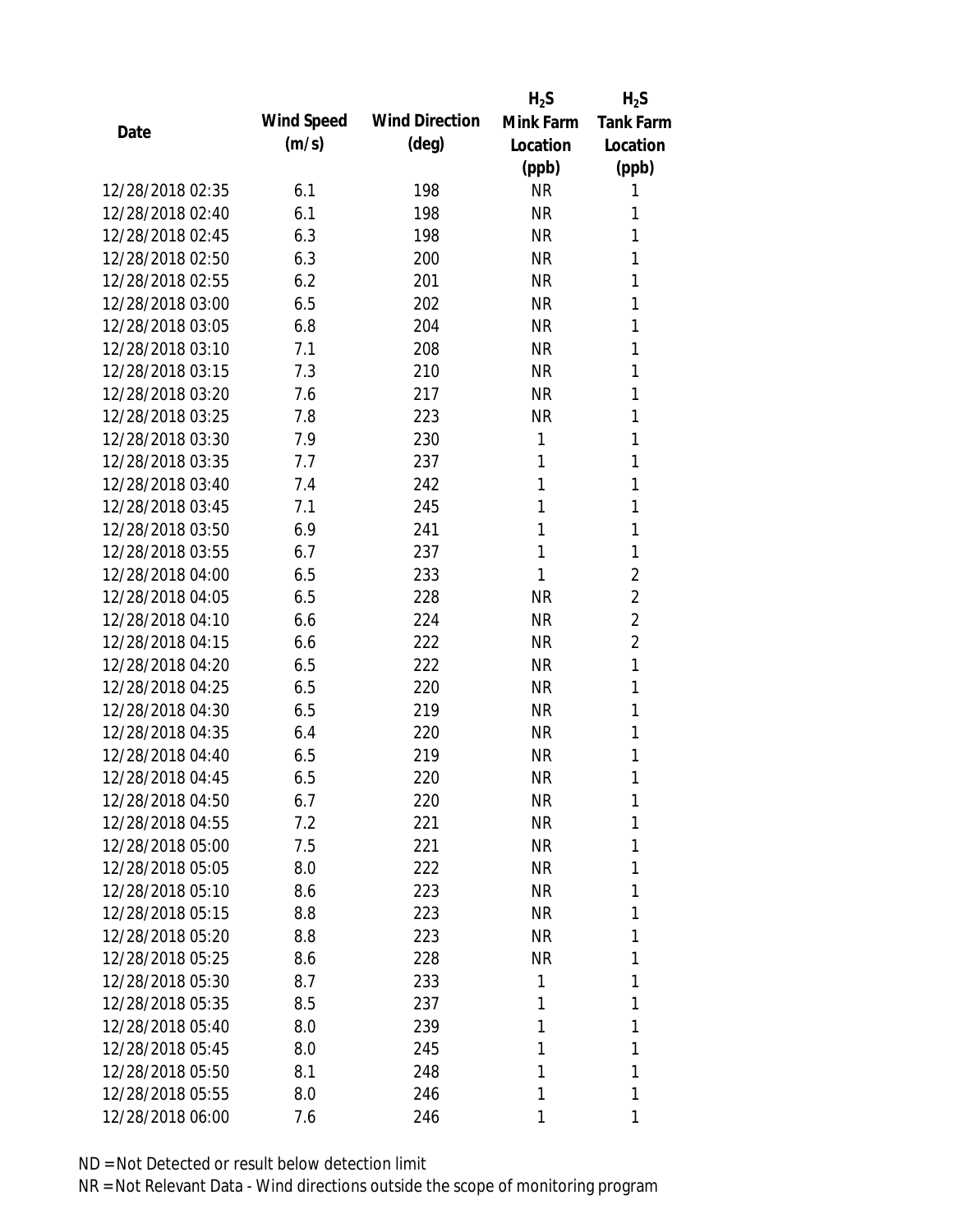|                  |            |                       | $H_2S$    | $H_2S$           |
|------------------|------------|-----------------------|-----------|------------------|
|                  | Wind Speed | <b>Wind Direction</b> | Mink Farm | <b>Tank Farm</b> |
| Date             | (m/s)      | $(\text{deg})$        | Location  | Location         |
|                  |            |                       | (ppb)     | (ppb)            |
| 12/28/2018 06:05 | 7.3        | 245                   | 1         | 1                |
| 12/28/2018 06:10 | 7.0        | 243                   | 1         | 1                |
| 12/28/2018 06:15 | 6.7        | 238                   | 1         | 1                |
| 12/28/2018 06:20 | 6.5        | 235                   | 1         | $\overline{2}$   |
| 12/28/2018 06:25 | 6.4        | 232                   | 1         | 1                |
| 12/28/2018 06:30 | 6.3        | 228                   | <b>NR</b> | $\overline{2}$   |
| 12/28/2018 06:35 | 6.4        | 224                   | <b>NR</b> | $\overline{2}$   |
| 12/28/2018 06:40 | 6.6        | 224                   | <b>NR</b> | $\overline{2}$   |
| 12/28/2018 06:45 | 6.6        | 225                   | <b>NR</b> | $\overline{2}$   |
| 12/28/2018 06:50 | 6.4        | 227                   | <b>NR</b> | $\overline{2}$   |
| 12/28/2018 06:55 | 6.6        | 231                   | 1         | $\overline{2}$   |
| 12/28/2018 07:00 | 6.8        | 235                   | 1         | $\overline{2}$   |
| 12/28/2018 07:05 | 7.0        | 241                   | 1         | $\overline{2}$   |
| 12/28/2018 07:10 | 7.1        | 246                   | 1         | 1                |
| 12/28/2018 07:15 | 7.5        | 249                   | 1         | 1                |
| 12/28/2018 07:20 | 7.9        | 252                   | 1         | 1                |
| 12/28/2018 07:25 | 8.0        | 253                   | 1         | 1                |
| 12/28/2018 07:30 | 8.0        | 253                   | 1         | 1                |
| 12/28/2018 07:35 | 8.0        | 252                   | 1         | 1                |
| 12/28/2018 07:40 | 8.0        | 251                   | 1         | 1                |
| 12/28/2018 07:45 | 7.7        | 251                   | 1         | 1                |
| 12/28/2018 07:50 | 7.5        | 252                   | 1         | 1                |
| 12/28/2018 07:55 | 7.4        | 254                   | 1         | 1                |
| 12/28/2018 08:00 | 7.3        | 255                   | 1         | $\overline{2}$   |
| 12/28/2018 08:05 | 7.4        | 254                   | 1         | 1                |
| 12/28/2018 08:10 | 7.5        | 254                   | 1         | 1                |
| 12/28/2018 08:15 | 7.5        | 254                   | 1         | 1                |
| 12/28/2018 08:20 | 7.3        | 255                   | 1         | 1                |
| 12/28/2018 08:25 | 7.2        | 254                   | 1         | 1                |
| 12/28/2018 08:30 | 7.2        | 253                   | 1         | 1                |
| 12/28/2018 08:35 | 7.2        | 252                   | 1         | 1                |
| 12/28/2018 08:40 | 7.1        | 253                   | 1         | 1                |
| 12/28/2018 08:45 | 7.1        | 254                   | 1         | 1                |
| 12/28/2018 08:50 | 7.2        | 255                   | 1         | 1                |
| 12/28/2018 08:55 | 7.2        | 256                   | ND        | 1                |
| 12/28/2018 09:00 | 7.2        | 258                   | 1         | 1                |
| 12/28/2018 09:05 | 7.0        | 260                   | 1         | 1                |
| 12/28/2018 09:10 | 7.2        | 259                   | 1         | 1                |
| 12/28/2018 09:15 | 7.2        | 258                   | 1         | 1                |
| 12/28/2018 09:20 | 7.1        | 257                   | ND        | 1                |
| 12/28/2018 09:25 | 7.4        | 257                   | 1         | 1                |
| 12/28/2018 09:30 | 7.3        | 256                   | 1         | 1                |
|                  |            |                       |           |                  |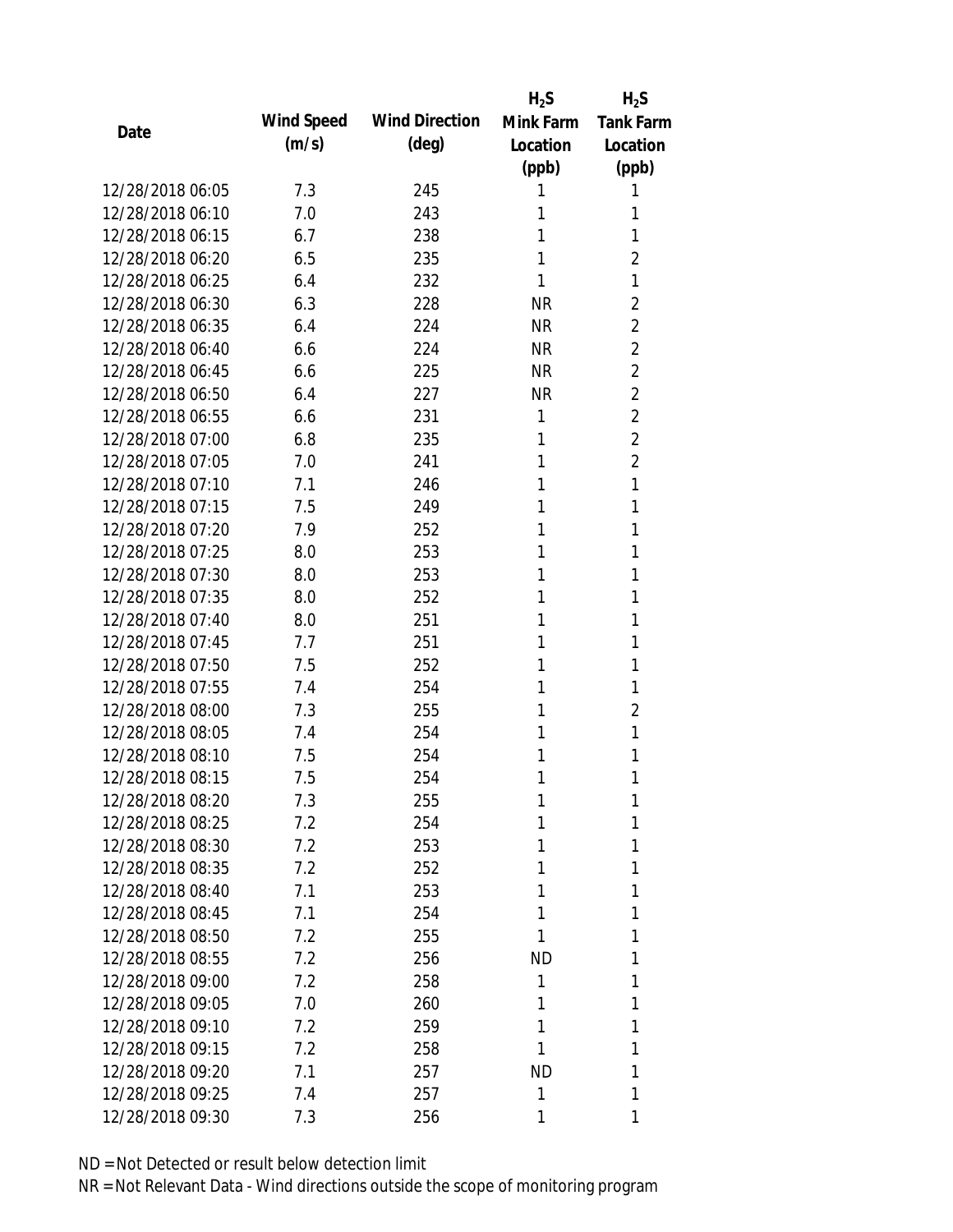|                  |            |                       | $H_2S$    | $H_2S$           |
|------------------|------------|-----------------------|-----------|------------------|
| Date             | Wind Speed | <b>Wind Direction</b> | Mink Farm | <b>Tank Farm</b> |
|                  | (m/s)      | $(\text{deg})$        | Location  | Location         |
|                  |            |                       | (ppb)     | (ppb)            |
| 12/28/2018 09:35 | 7.4        | 256                   | 1         | 1                |
| 12/28/2018 09:40 | 7.3        | 256                   | 1         | <b>ND</b>        |
| 12/28/2018 09:45 | 7.4        | 256                   | 1         | <b>ND</b>        |
| 12/28/2018 09:50 | 7.3        | 256                   | 1         | 1                |
| 12/28/2018 09:55 | 7.2        | 257                   | 1         | 1                |
| 12/28/2018 10:00 | 7.3        | 257                   | 1         | 1                |
| 12/28/2018 10:05 | 7.2        | 258                   | 1         | 1                |
| 12/28/2018 10:10 | 7.2        | 259                   | 1         | 1                |
| 12/28/2018 10:15 | 7.2        | 260                   | 1         | 1                |
| 12/28/2018 10:20 | 7.2        | 260                   | 1         | 1                |
| 12/28/2018 10:25 | 7.2        | 259                   | 1         | 1                |
| 12/28/2018 10:30 | 7.1        | 259                   | 1         | 1                |
| 12/28/2018 10:35 | 7.1        | 258                   | 1         | 1                |
| 12/28/2018 10:40 | 7.2        | 255                   | 1         | 1                |
| 12/28/2018 10:45 | 7.3        | 253                   | 1         | 1                |
| 12/28/2018 10:50 | 7.5        | 252                   | 1         | 1                |
| 12/28/2018 10:55 | 7.5        | 250                   | 1         | 1                |
| 12/28/2018 11:00 | 7.7        | 250                   | 1         | 1                |
| 12/28/2018 11:05 | 7.6        | 250                   | 1         | 1                |
| 12/28/2018 11:10 | 7.5        | 248                   | 1         | 1                |
| 12/28/2018 11:15 | 7.2        | 249                   | 1         | 1                |
| 12/28/2018 11:20 | 7.2        | 251                   | 1         | 1                |
| 12/28/2018 11:25 | 7.2        | 252                   | 1         | 1                |
| 12/28/2018 11:30 | 6.9        | 252                   | 1         | 1                |
| 12/28/2018 11:35 | 6.6        | 253                   | 1         | 1                |
| 12/28/2018 11:40 | 6.9        | 255                   | 1         | 1                |
| 12/28/2018 11:45 | 7.0        | 255                   | 1         | 1                |
| 12/28/2018 11:50 | 6.9        | 255                   | 1         | 1                |
| 12/28/2018 11:55 | 6.6        | 255                   | 1         | 1                |
| 12/28/2018 12:00 | 6.8        | 255                   | 1         | 1                |
| 12/28/2018 12:05 | 7.2        | 254                   | 1         | 1                |
| 12/28/2018 12:10 | 7.1        | 252                   | 1         | 1                |
| 12/28/2018 12:15 | 7.3        | 252                   | 1         | 1                |
| 12/28/2018 12:20 | 7.2        | 250                   | 1         | 1                |
| 12/28/2018 12:25 | 7.5        | 251                   | 1         | 1                |
| 12/28/2018 12:30 | 7.7        | 250                   | 1         | 1                |
| 12/28/2018 12:35 | 7.8        | 251                   | 1         | 1                |
| 12/28/2018 12:40 | 7.7        | 251                   | 1         | 1                |
| 12/28/2018 12:45 | 7.5        | 250                   | 1         | 1                |
| 12/28/2018 12:50 | 7.7        | 251                   | 1         | 1                |
| 12/28/2018 12:55 | 7.7        | 252                   | 1         | 1                |
| 12/28/2018 13:00 | 7.3        | 254                   | 1         | 1                |
|                  |            |                       |           |                  |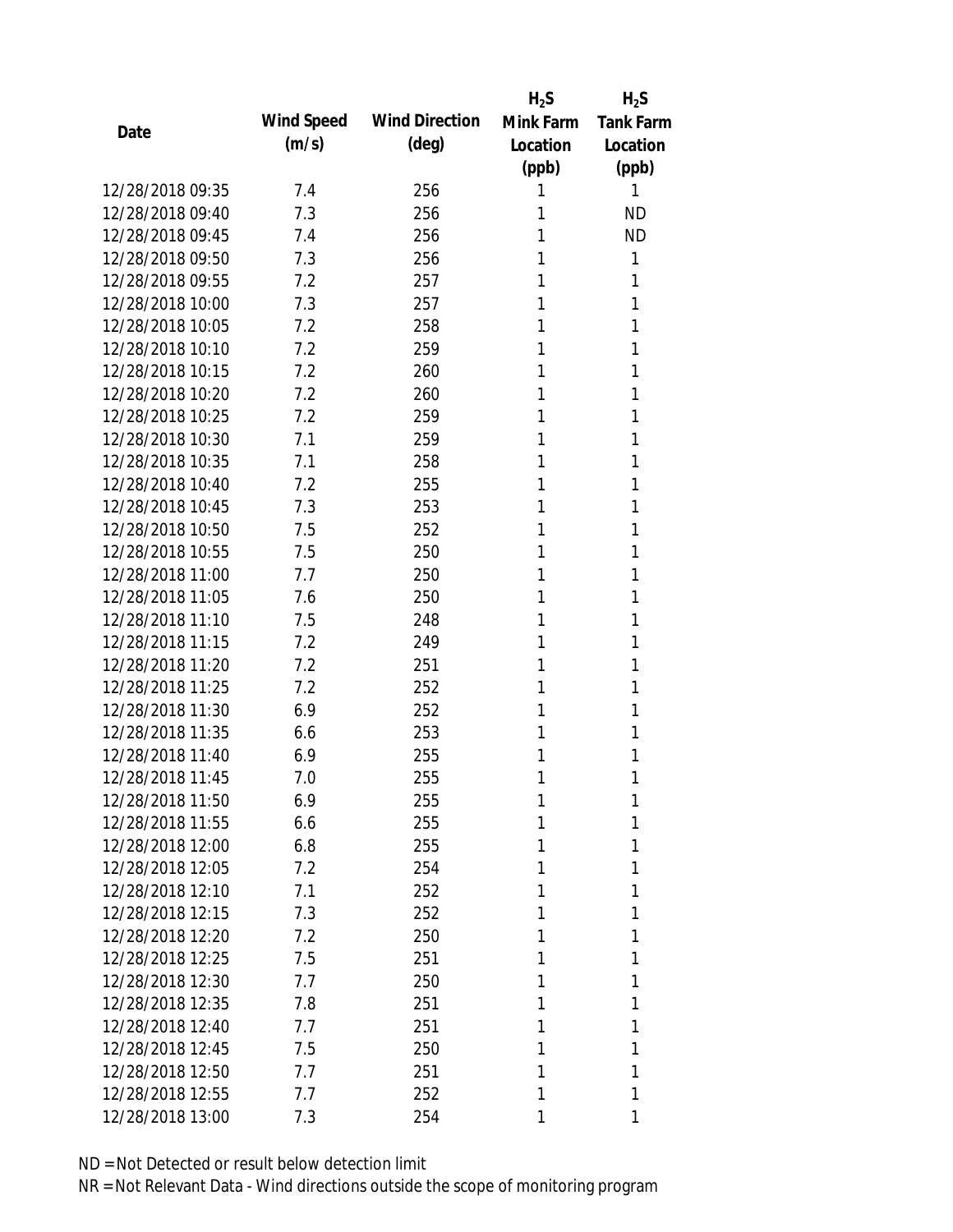|                  |            |                       | $H_2S$    | $H_2S$           |
|------------------|------------|-----------------------|-----------|------------------|
| Date             | Wind Speed | <b>Wind Direction</b> | Mink Farm | <b>Tank Farm</b> |
|                  | (m/s)      | $(\text{deg})$        | Location  | Location         |
|                  |            |                       | (ppb)     | (ppb)            |
| 12/28/2018 13:05 | 7.0        | 254                   | 1         | 1                |
| 12/28/2018 13:10 | 7.0        | 256                   | 1         | 1                |
| 12/28/2018 13:15 | 7.1        | 257                   | 1         | 1                |
| 12/28/2018 13:20 | 6.9        | 257                   | 1         | 1                |
| 12/28/2018 13:25 | 6.9        | 255                   | 1         | 1                |
| 12/28/2018 13:30 | 7.0        | 253                   | 1         | 1                |
| 12/28/2018 13:35 | 7.2        | 252                   | 1         | 1                |
| 12/28/2018 13:40 | 7.4        | 250                   | 1         | 1                |
| 12/28/2018 13:45 | 7.3        | 251                   | 1         | 1                |
| 12/28/2018 13:50 | 7.4        | 251                   | 1         | 1                |
| 12/28/2018 13:55 | 7.2        | 253                   | 1         | 1                |
| 12/28/2018 14:00 | 7.3        | 255                   | 1         | 1                |
| 12/28/2018 14:05 | 7.3        | 257                   | 1         | 1                |
| 12/28/2018 14:10 | 7.1        | 258                   | 1         | 1                |
| 12/28/2018 14:15 | 7.1        | 259                   | 1         | 1                |
| 12/28/2018 14:20 | 7.0        | 259                   | 1         | 1                |
| 12/28/2018 14:25 | 7.2        | 257                   | 1         | 1                |
| 12/28/2018 14:30 | 7.2        | 254                   | 1         | 1                |
| 12/28/2018 14:35 | 7.1        | 253                   | 1         | 1                |
| 12/28/2018 14:40 | 7.2        | 252                   | 1         | 1                |
| 12/28/2018 14:45 | 7.0        | 251                   | 1         | 1                |
| 12/28/2018 14:50 | 7.0        | 251                   | 1         | 1                |
| 12/28/2018 14:55 | 6.9        | 251                   | 1         | 1                |
| 12/28/2018 15:00 | 6.9        | 253                   | 1         | 1                |
| 12/28/2018 15:05 | 6.8        | 255                   | 1         | 1                |
| 12/28/2018 15:10 | 6.7        | 253                   | 1         | 1                |
| 12/28/2018 15:15 | 6.9        | 255                   | 1         | 1                |
| 12/28/2018 15:20 | 7.0        | 253                   | 1         | 1                |
| 12/28/2018 15:25 | 7.1        | 253                   | 1         | 1                |
| 12/28/2018 15:30 | 7.1        | 252                   | 1         | 1                |
| 12/28/2018 15:35 | 7.4        | 252                   | 1         | 1                |
| 12/28/2018 15:40 | 7.3        | 253                   | 1         | 1                |
| 12/28/2018 15:45 | 7.5        | 253                   | 1         | 1                |
| 12/28/2018 15:50 | 7.7        | 253                   | 1         | 1                |
| 12/28/2018 15:55 | 7.8        | 253                   | 1         | 1                |
| 12/28/2018 16:00 | 7.7        | 253                   | 1         | 1                |
| 12/28/2018 16:05 | 7.8        | 253                   | 1         | 1                |
| 12/28/2018 16:10 | 7.9        | 253                   | 1         | 1                |
| 12/28/2018 16:15 | 7.8        | 253                   | 1         | 1                |
| 12/28/2018 16:20 | 7.5        | 253                   | 1         | 1                |
| 12/28/2018 16:25 | 7.4        | 252                   | 1         | 1                |
| 12/28/2018 16:30 | 7.6        | 252                   | 1         | 1                |
|                  |            |                       |           |                  |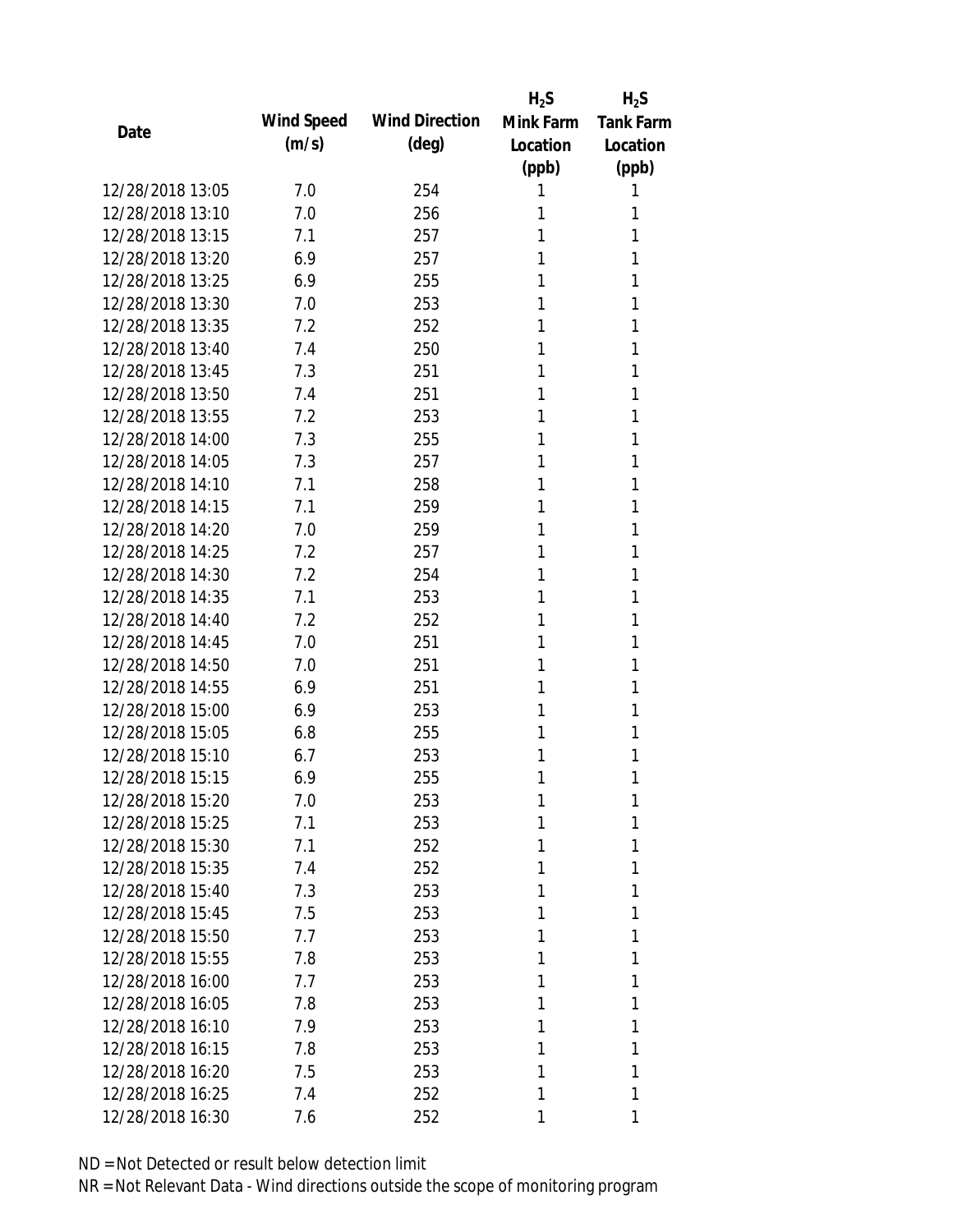|                  |            |                       | $H_2S$    | $H_2S$           |
|------------------|------------|-----------------------|-----------|------------------|
| Date             | Wind Speed | <b>Wind Direction</b> | Mink Farm | <b>Tank Farm</b> |
|                  | (m/s)      | $(\text{deg})$        | Location  | Location         |
|                  |            |                       | (ppb)     | (ppb)            |
| 12/28/2018 16:35 | 7.4        | 251                   | 1         | 1                |
| 12/28/2018 16:40 | 7.4        | 250                   | 1         | 1                |
| 12/28/2018 16:45 | 7.4        | 251                   | 1         | 1                |
| 12/28/2018 16:50 | 7.6        | 252                   | 1         | $\overline{2}$   |
| 12/28/2018 16:55 | 7.5        | 254                   | 1         | 1                |
| 12/28/2018 17:00 | 7.4        | 256                   | 1         | 1                |
| 12/28/2018 17:05 | 7.3        | 256                   | 1         | 1                |
| 12/28/2018 17:10 | 7.1        | 257                   | 1         | 1                |
| 12/28/2018 17:15 | 6.9        | 257                   | 1         | 1                |
| 12/28/2018 17:20 | 6.8        | 257                   | 1         | 1                |
| 12/28/2018 17:25 | 6.6        | 258                   | 1         | 1                |
| 12/28/2018 17:30 | 6.3        | 257                   | 1         | 1                |
| 12/28/2018 17:35 | 6.1        | 257                   | 1         | 1                |
| 12/28/2018 17:40 | 6.0        | 258                   | 1         | 1                |
| 12/28/2018 17:45 | 6.0        | 257                   | 1         | 1                |
| 12/28/2018 17:50 | 5.9        | 256                   | 1         | 1                |
| 12/28/2018 17:55 | 5.9        | 255                   | 1         | 1                |
| 12/28/2018 18:00 | 6.1        | 255                   | 1         | 1                |
| 12/28/2018 18:05 | 6.3        | 255                   | 1         | 1                |
| 12/28/2018 18:10 | 6.4        | 254                   | 1         | 1                |
| 12/28/2018 18:15 | 6.5        | 256                   | 1         | 1                |
| 12/28/2018 18:20 | 6.5        | 256                   | 1         | 1                |
| 12/28/2018 18:25 | 6.7        | 255                   | 1         | 1                |
| 12/28/2018 18:30 | 7.1        | 256                   | 1         | 1                |
| 12/28/2018 18:35 | 7.1        | 256                   | 1         | 1                |
| 12/28/2018 18:40 | 7.2        | 255                   | 1         | 1                |
| 12/28/2018 18:45 | 7.2        | 254                   | 1         | 1                |
| 12/28/2018 18:50 | 7.2        | 254                   | 1         | 1                |
| 12/28/2018 18:55 | 6.8        | 254                   | 1         | 1                |
| 12/28/2018 19:00 | 6.4        | 254                   | 1         | 1                |
| 12/28/2018 19:05 | 6.3        | 255                   | 1         | 1                |
| 12/28/2018 19:10 | 6.3        | 255                   | 1         | 1                |
| 12/28/2018 19:15 | 6.2        | 255                   | 1         | 1                |
| 12/28/2018 19:20 | 6.3        | 254                   | 1         | 1                |
| 12/28/2018 19:25 | 6.3        | 253                   | 1         | 1                |
| 12/28/2018 19:30 | 6.2        | 253                   | 1         | 1                |
| 12/28/2018 19:35 | 6.2        | 253                   | 1         | 1                |
| 12/28/2018 19:40 | 6.1        | 255                   | 1         | 1                |
| 12/28/2018 19:45 | 5.9        | 257                   | 1         | 1                |
| 12/28/2018 19:50 | 5.6        | 258                   | 1         | 1                |
| 12/28/2018 19:55 | 5.6        | 259                   | 1         | 1                |
| 12/28/2018 20:00 | 5.5        | 260                   | 1         | 1                |
|                  |            |                       |           |                  |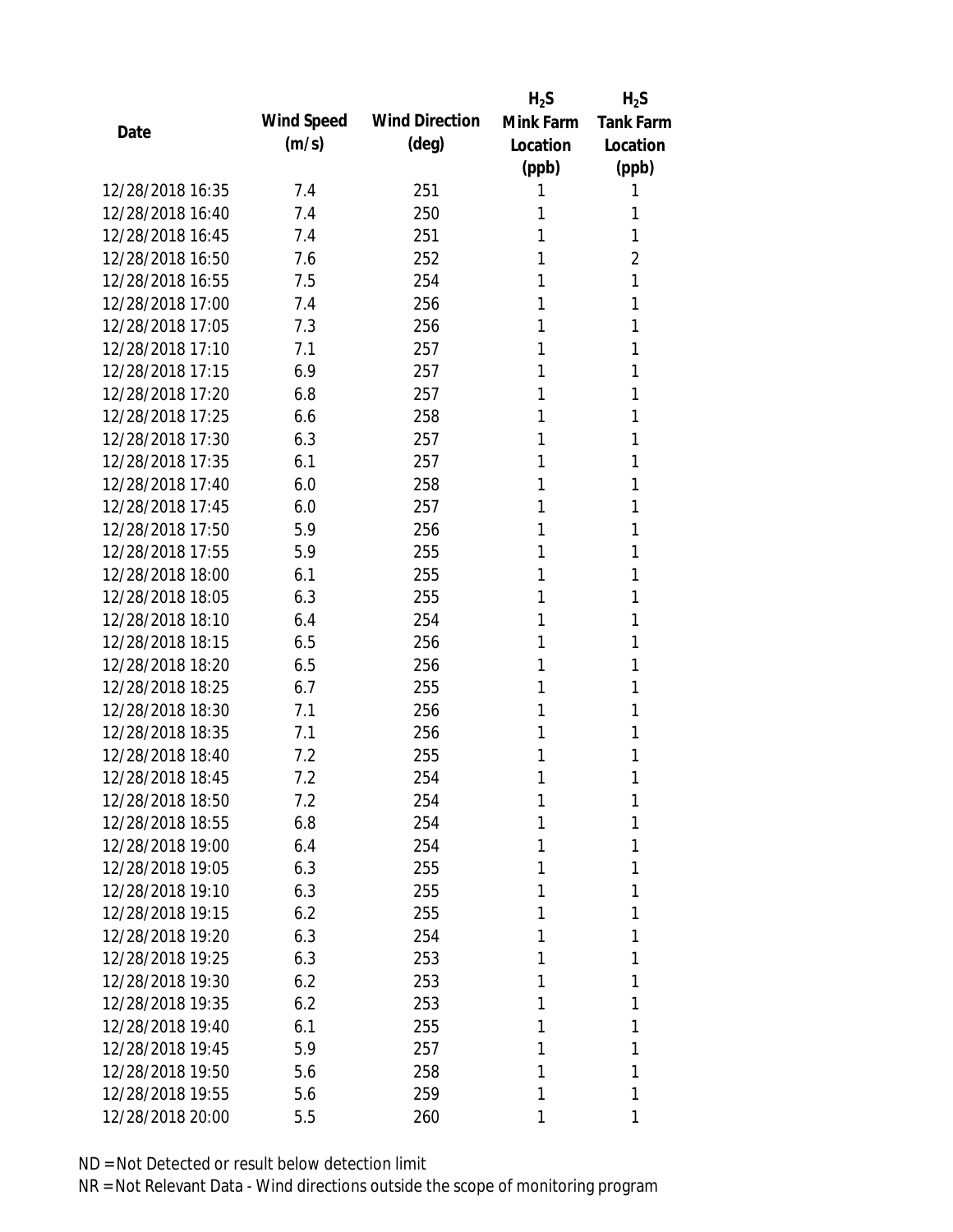|                  |            |                       | $H_2S$    | $H_2S$           |
|------------------|------------|-----------------------|-----------|------------------|
|                  | Wind Speed | <b>Wind Direction</b> | Mink Farm | <b>Tank Farm</b> |
| Date             | (m/s)      | $(\text{deg})$        | Location  | Location         |
|                  |            |                       | (ppb)     | (ppb)            |
| 12/28/2018 20:05 | 5.5        | 261                   | 1         | 1                |
| 12/28/2018 20:10 | 5.3        | 260                   | 1         | 1                |
| 12/28/2018 20:15 | 5.4        | 258                   | 1         | 1                |
| 12/28/2018 20:20 | 5.5        | 259                   | 1         | 1                |
| 12/28/2018 20:25 | 5.5        | 259                   | 1         | 1                |
| 12/28/2018 20:30 | 5.5        | 259                   | 1         | 1                |
| 12/28/2018 20:35 | 5.6        | 258                   | 1         | 1                |
| 12/28/2018 20:40 | 5.7        | 259                   | 1         | 1                |
| 12/28/2018 20:45 | 5.6        | 258                   | 1         | 1                |
| 12/28/2018 20:50 | 5.4        | 259                   | 1         | 1                |
| 12/28/2018 20:55 | 5.4        | 261                   | 1         | 1                |
| 12/28/2018 21:00 | 5.3        | 261                   | 1         | 1                |
| 12/28/2018 21:05 | 4.9        | 261                   | 1         | 1                |
| 12/28/2018 21:10 | 4.9        | 260                   | 1         | 1                |
| 12/28/2018 21:15 | 4.8        | 260                   | 1         | 1                |
| 12/28/2018 21:20 | 4.7        | 260                   | 1         | 1                |
| 12/28/2018 21:25 | 4.7        | 258                   | 1         | 1                |
| 12/28/2018 21:30 | 4.8        | 257                   | <b>ND</b> | 1                |
| 12/28/2018 21:35 | 4.8        | 259                   | <b>ND</b> | 1                |
| 12/28/2018 21:40 | 4.9        | 259                   | 1         | 1                |
| 12/28/2018 21:45 | 5.0        | 258                   | 1         | 1                |
| 12/28/2018 21:50 | 4.9        | 257                   | 1         | 1                |
| 12/28/2018 21:55 | 5.0        | 257                   | 1         | 1                |
| 12/28/2018 22:00 | 5.0        | 258                   | 1         | 1                |
| 12/28/2018 22:05 | 4.9        | 257                   | 1         | 1                |
| 12/28/2018 22:10 | 4.8        | 256                   | 1         | 1                |
| 12/28/2018 22:15 | 4.7        | 257                   | 1         | 1                |
| 12/28/2018 22:20 | 4.8        | 257                   | 1         | 1                |
| 12/28/2018 22:25 | 4.6        | 256                   | 1         | 1                |
| 12/28/2018 22:30 | 4.9        | 255                   | 1         | 1                |
| 12/28/2018 22:35 | 5.1        | 256                   | 1         | 2                |
| 12/28/2018 22:40 | 5.2        | 256                   | 1         | $\overline{2}$   |
| 12/28/2018 22:45 | 5.1        | 256                   | 1         | $\overline{2}$   |
| 12/28/2018 22:50 | 5.1        | 255                   | 1         | $\overline{2}$   |
| 12/28/2018 22:55 | 5.1        | 255                   | 1         | 1                |
| 12/28/2018 23:00 | 4.9        | 255                   | 1         | 2                |
| 12/28/2018 23:05 | 4.6        | 255                   | 1         | 2                |
| 12/28/2018 23:10 | 4.4        | 256                   | 1         | 2                |
| 12/28/2018 23:15 | 4.3        | 257                   | 1         | $\overline{2}$   |
| 12/28/2018 23:20 | 4.1        | 258                   | 1         | 1                |
| 12/28/2018 23:25 | 4.0        | 259                   | 1         | 1                |
| 12/28/2018 23:30 | 3.8        | 261                   | 1         | 1                |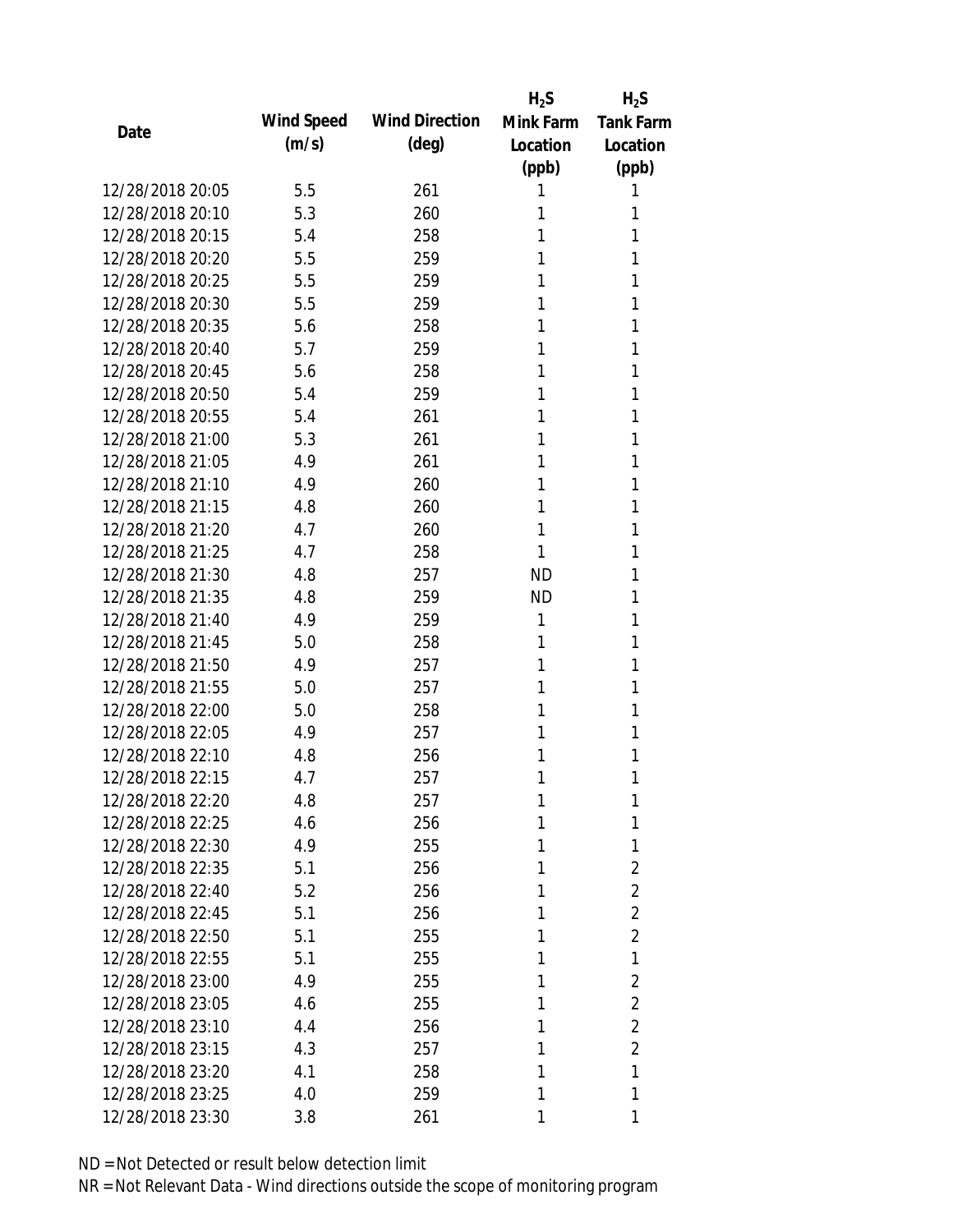|                  |            |                       | $H_2S$    | $H_2S$           |
|------------------|------------|-----------------------|-----------|------------------|
| Date             | Wind Speed | <b>Wind Direction</b> | Mink Farm | <b>Tank Farm</b> |
|                  | (m/s)      | $(\text{deg})$        | Location  | Location         |
|                  |            |                       | (ppb)     | (ppb)            |
| 12/28/2018 23:35 | 3.9        | 261                   | 1         | 1                |
| 12/28/2018 23:40 | 3.8        | 261                   | 1         | 1                |
| 12/28/2018 23:45 | 3.8        | 259                   | 1         | 1                |
| 12/28/2018 23:50 | 3.9        | 257                   | 1         | 1                |
| 12/28/2018 23:55 | 3.9        | 257                   | 1         | 1                |
| 12/28/2018 24:00 | 3.9        | 255                   | 1         | 1                |
| 12/29/2018 00:05 | 4.0        | 253                   | 1         | 1                |
| 12/29/2018 00:10 | 4.1        | 251                   | 1         | 1                |
| 12/29/2018 00:15 | 4.3        | 252                   | 1         | 1                |
| 12/29/2018 00:20 | 4.4        | 252                   | 1         | 1                |
| 12/29/2018 00:25 | 4.5        | 250                   | 1         | 1                |
| 12/29/2018 00:30 | 4.7        | 249                   | 1         | 1                |
| 12/29/2018 00:35 | 4.7        | 249                   | 1         | 1                |
| 12/29/2018 00:40 | 4.7        | 249                   | 1         | 1                |
| 12/29/2018 00:45 | 4.7        | 248                   | 1         | 1                |
| 12/29/2018 00:50 | 4.7        | 249                   | 1         | 1                |
| 12/29/2018 00:55 | 4.6        | 250                   | 1         | 1                |
| 12/29/2018 01:00 | 4.4        | 251                   | 1         | 1                |
| 12/29/2018 01:05 | 4.3        | 253                   | 1         | 1                |
| 12/29/2018 01:10 | 4.1        | 252                   | 1         | 1                |
| 12/29/2018 01:15 | 3.9        | 255                   | 1         | 1                |
| 12/29/2018 01:20 | 3.7        | 257                   | 1         | 1                |
| 12/29/2018 01:25 | 3.6        | 259                   | 1         | 1                |
| 12/29/2018 01:30 | 3.7        | 261                   | 1         | 1                |
| 12/29/2018 01:35 | 3.7        | 261                   | 1         | 1                |
| 12/29/2018 01:40 | 3.7        | 263                   | 1         | 1                |
| 12/29/2018 01:45 | 3.8        | 262                   | 1         | 1                |
| 12/29/2018 01:50 | 3.8        | 263                   | 1         | 1                |
| 12/29/2018 01:55 | 3.7        | 263                   | 1         | $\overline{2}$   |
| 12/29/2018 02:00 | 3.7        | 262                   | 1         | $\overline{2}$   |
| 12/29/2018 02:05 | 3.7        | 262                   | 1         | 1                |
| 12/29/2018 02:10 | 3.7        | 260                   | 1         | 1                |
| 12/29/2018 02:15 | 3.7        | 260                   | 1         | 1                |
| 12/29/2018 02:20 | 3.7        | 259                   | 1         | 1                |
| 12/29/2018 02:25 | 3.8        | 259                   | 1         | 1                |
| 12/29/2018 02:30 | 3.7        | 261                   | <b>ND</b> | 1                |
| 12/29/2018 02:35 | 3.5        | 262                   | 1         | 1                |
| 12/29/2018 02:40 | 3.5        | 265                   | 1         | 1                |
| 12/29/2018 02:45 | 3.3        | 266                   | 1         | 1                |
| 12/29/2018 02:50 | 3.2        | 267                   | 1         | 1                |
| 12/29/2018 02:55 | 3.2        | 266                   | 1         | 1                |
| 12/29/2018 03:00 | 3.1        | 266                   | 1         | 1                |
|                  |            |                       |           |                  |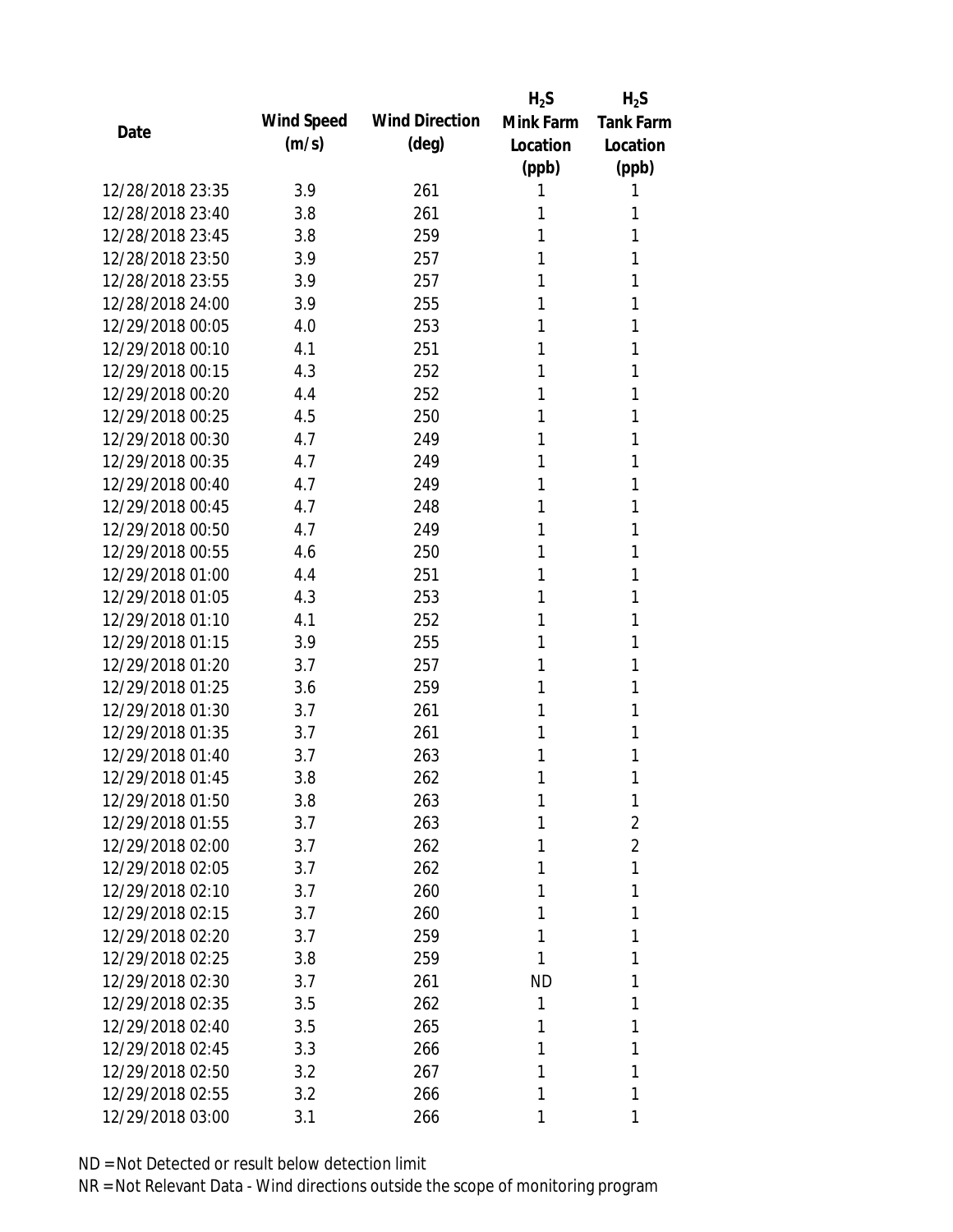|                  |            |                       | $H_2S$    | $H_2S$           |
|------------------|------------|-----------------------|-----------|------------------|
|                  | Wind Speed | <b>Wind Direction</b> | Mink Farm | <b>Tank Farm</b> |
| Date             | (m/s)      | $(\text{deg})$        | Location  | Location         |
|                  |            |                       | (ppb)     | (ppb)            |
| 12/29/2018 03:05 | 3.2        | 266                   | 1         | 1                |
| 12/29/2018 03:10 | 3.1        | 265                   | 1         | 1                |
| 12/29/2018 03:15 | 3.2        | 264                   | 1         | 1                |
| 12/29/2018 03:20 | 3.3        | 265                   | 1         | 1                |
| 12/29/2018 03:25 | 3.3        | 264                   | 1         | 1                |
| 12/29/2018 03:30 | 3.4        | 263                   | 1         | 1                |
| 12/29/2018 03:35 | 3.4        | 263                   | 1         | 1                |
| 12/29/2018 03:40 | 3.3        | 264                   | 1         | 1                |
| 12/29/2018 03:45 | 3.3        | 267                   | 1         | 1                |
| 12/29/2018 03:50 | 3.2        | 269                   | 1         | 1                |
| 12/29/2018 03:55 | 3.2        | 273                   | 1         | 1                |
| 12/29/2018 04:00 | 3.0        | 276                   | 1         | <b>NR</b>        |
| 12/29/2018 04:05 | 2.9        | 280                   | 1         | <b>NR</b>        |
| 12/29/2018 04:10 | 2.9        | 282                   | 1         | <b>NR</b>        |
| 12/29/2018 04:15 | 2.7        | 282                   | 1         | <b>NR</b>        |
| 12/29/2018 04:20 | 2.7        | 288                   | 1         | <b>NR</b>        |
| 12/29/2018 04:25 | 2.4        | 289                   | 1         | <b>NR</b>        |
| 12/29/2018 04:30 | 2.3        | 289                   | 1         | <b>NR</b>        |
| 12/29/2018 04:35 | 2.3        | 287                   | 1         | <b>NR</b>        |
| 12/29/2018 04:40 | 2.2        | 284                   | 1         | <b>NR</b>        |
| 12/29/2018 04:45 | 2.3        | 279                   | 1         | <b>NR</b>        |
| 12/29/2018 04:50 | 2.4        | 271                   | 1         | 1                |
| 12/29/2018 04:55 | 2.4        | 268                   | 1         | 1                |
| 12/29/2018 05:00 | 2.5        | 264                   | 1         | 1                |
| 12/29/2018 05:05 | 2.7        | 262                   | 1         | 1                |
| 12/29/2018 05:10 | 2.7        | 262                   | 1         | 1                |
| 12/29/2018 05:15 | 2.6        | 262                   | 1         | 1                |
| 12/29/2018 05:20 | 2.6        | 263                   | 1         | 1                |
| 12/29/2018 05:25 | 2.6        | 262                   | 1         | <b>ND</b>        |
| 12/29/2018 05:30 | 2.6        | 263                   | 1         | 1                |
| 12/29/2018 05:35 | 2.3        | 266                   | 1         | 1                |
| 12/29/2018 05:40 | 2.2        | 269                   | 1         | 1                |
| 12/29/2018 05:45 | 2.1        | 268                   | 1         | 1                |
| 12/29/2018 05:50 | 2.0        | 267                   | 1         | 1                |
| 12/29/2018 05:55 | 2.0        | 267                   | 1         | 1                |
| 12/29/2018 06:00 | 1.9        | 266                   | 1         | 1                |
| 12/29/2018 06:05 | 1.7        | 263                   | 1         | 1                |
| 12/29/2018 06:10 | 1.5        | 262                   | 1         | 1                |
| 12/29/2018 06:15 | 1.3        | 268                   | 1         | 1                |
| 12/29/2018 06:20 | 1.1        | 279                   | 1         | <b>NR</b>        |
| 12/29/2018 06:25 | 0.7        | 287                   | 1         | <b>NR</b>        |
| 12/29/2018 06:30 | 0.6        | 301                   | 1         | <b>NR</b>        |
|                  |            |                       |           |                  |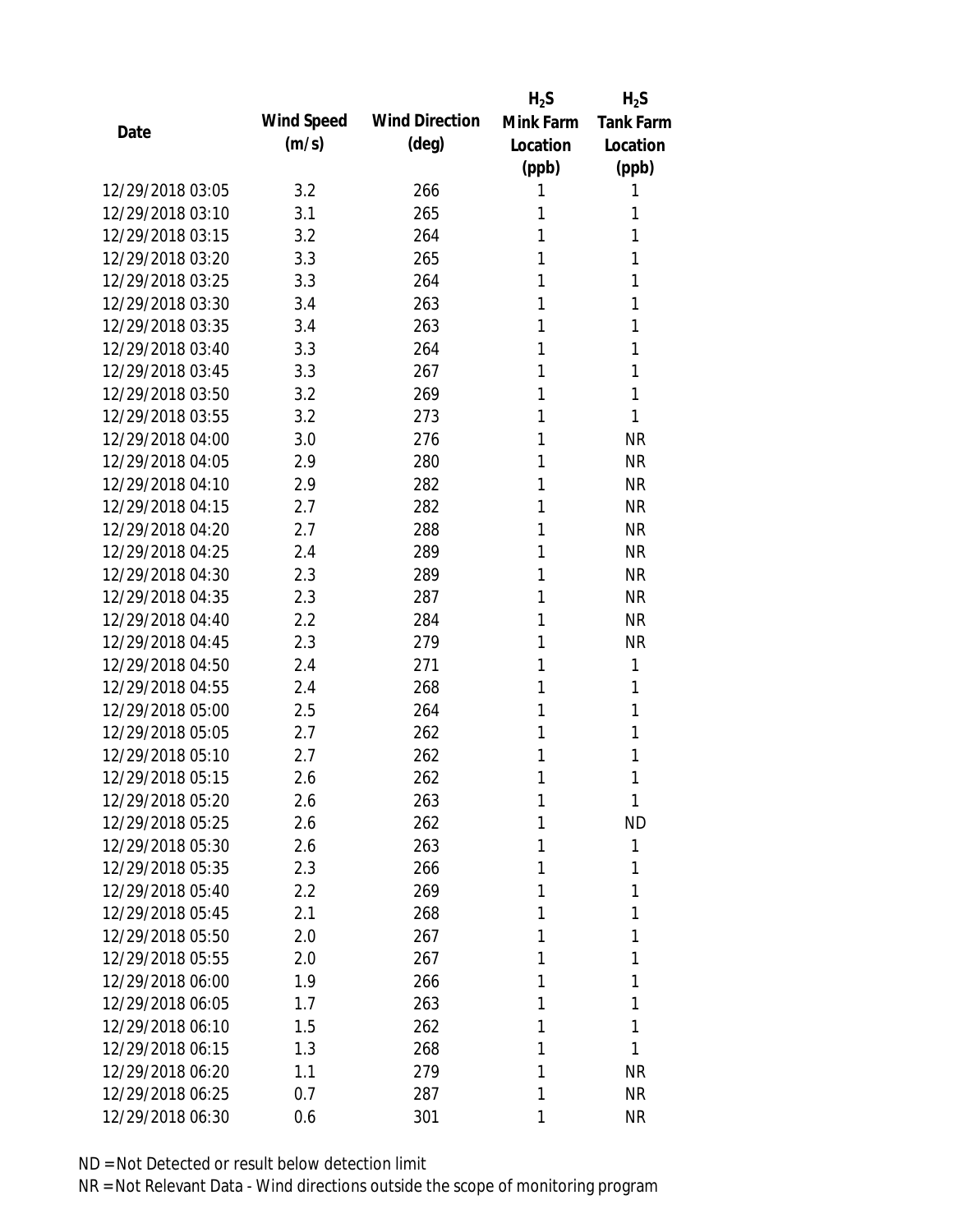|                  |            |                       | $H_2S$    | $H_2S$           |
|------------------|------------|-----------------------|-----------|------------------|
| Date             | Wind Speed | <b>Wind Direction</b> | Mink Farm | <b>Tank Farm</b> |
|                  | (m/s)      | $(\text{deg})$        | Location  | Location         |
|                  |            |                       | (ppb)     | (ppb)            |
| 12/29/2018 06:35 | 0.7        | 313                   | 1         | <b>NR</b>        |
| 12/29/2018 06:40 | 0.9        | 303                   | 1         | <b>NR</b>        |
| 12/29/2018 06:45 | 0.9        | 297                   | 1         | <b>NR</b>        |
| 12/29/2018 06:50 | 1.1        | 283                   | 1         | <b>NR</b>        |
| 12/29/2018 06:55 | 1.3        | 279                   | 1         | <b>NR</b>        |
| 12/29/2018 07:00 | 1.3        | 275                   | 1         | 1                |
| 12/29/2018 07:05 | 1.5        | 268                   | 1         | 1                |
| 12/29/2018 07:10 | 1.5        | 268                   | 1         | 1                |
| 12/29/2018 07:15 | 1.7        | 262                   | 1         | 1                |
| 12/29/2018 07:20 | 1.8        | 261                   | 1         | 1                |
| 12/29/2018 07:25 | 2.1        | 261                   | 1         | 1                |
| 12/29/2018 07:30 | 2.3        | 259                   | 1         | 1                |
| 12/29/2018 07:35 | 2.5        | 258                   | 1         | 1                |
| 12/29/2018 07:40 | 2.6        | 260                   | 1         | 1                |
| 12/29/2018 07:45 | 2.7        | 262                   | 1         | 1                |
| 12/29/2018 07:50 | 2.7        | 262                   | 1         | 1                |
| 12/29/2018 07:55 | 2.6        | 261                   | 1         | 1                |
| 12/29/2018 08:00 | 2.6        | 260                   | 1         | 1                |
| 12/29/2018 08:05 | 2.5        | 261                   | 1         | 1                |
| 12/29/2018 08:10 | 2.4        | 260                   | 1         | 1                |
| 12/29/2018 08:15 | 2.3        | 259                   | 1         | 1                |
| 12/29/2018 08:20 | 2.3        | 260                   | 1         | 1                |
| 12/29/2018 08:25 | 2.4        | 263                   | 1         | 1                |
| 12/29/2018 08:30 | 2.4        | 265                   | 1         | 1                |
| 12/29/2018 08:35 | 2.4        | 263                   | 1         | 1                |
| 12/29/2018 08:40 | 2.5        | 261                   | 1         | 1                |
| 12/29/2018 08:45 | 2.6        | 259                   | 1         | 1                |
| 12/29/2018 08:50 | 2.6        | 258                   | 1         | 1                |
| 12/29/2018 08:55 | 2.7        | 255                   | 1         | 1                |
| 12/29/2018 09:00 | 2.7        | 254                   | 1         | 1                |
| 12/29/2018 09:05 | 2.7        | 255                   | 1         | 1                |
| 12/29/2018 09:10 | 2.8        | 256                   | 1         | 1                |
| 12/29/2018 09:15 | 2.8        | 258                   | 1         | 1                |
| 12/29/2018 09:20 | 2.8        | 260                   | 1         | 1                |
| 12/29/2018 09:25 | 2.8        | 261                   | 1         | 1                |
| 12/29/2018 09:30 | 2.6        | 261                   | 1         | 1                |
| 12/29/2018 09:35 | 2.7        | 259                   | 1         | 1                |
| 12/29/2018 09:40 | 2.6        | 261                   | 1         | 1                |
| 12/29/2018 09:45 | 2.5        | 261                   | 1         | 1                |
| 12/29/2018 09:50 | 2.7        | 258                   | 1         | 1                |
| 12/29/2018 09:55 | 2.7        | 255                   | 1         | 1                |
| 12/29/2018 10:00 | 2.8        | 253                   | 1         | 1                |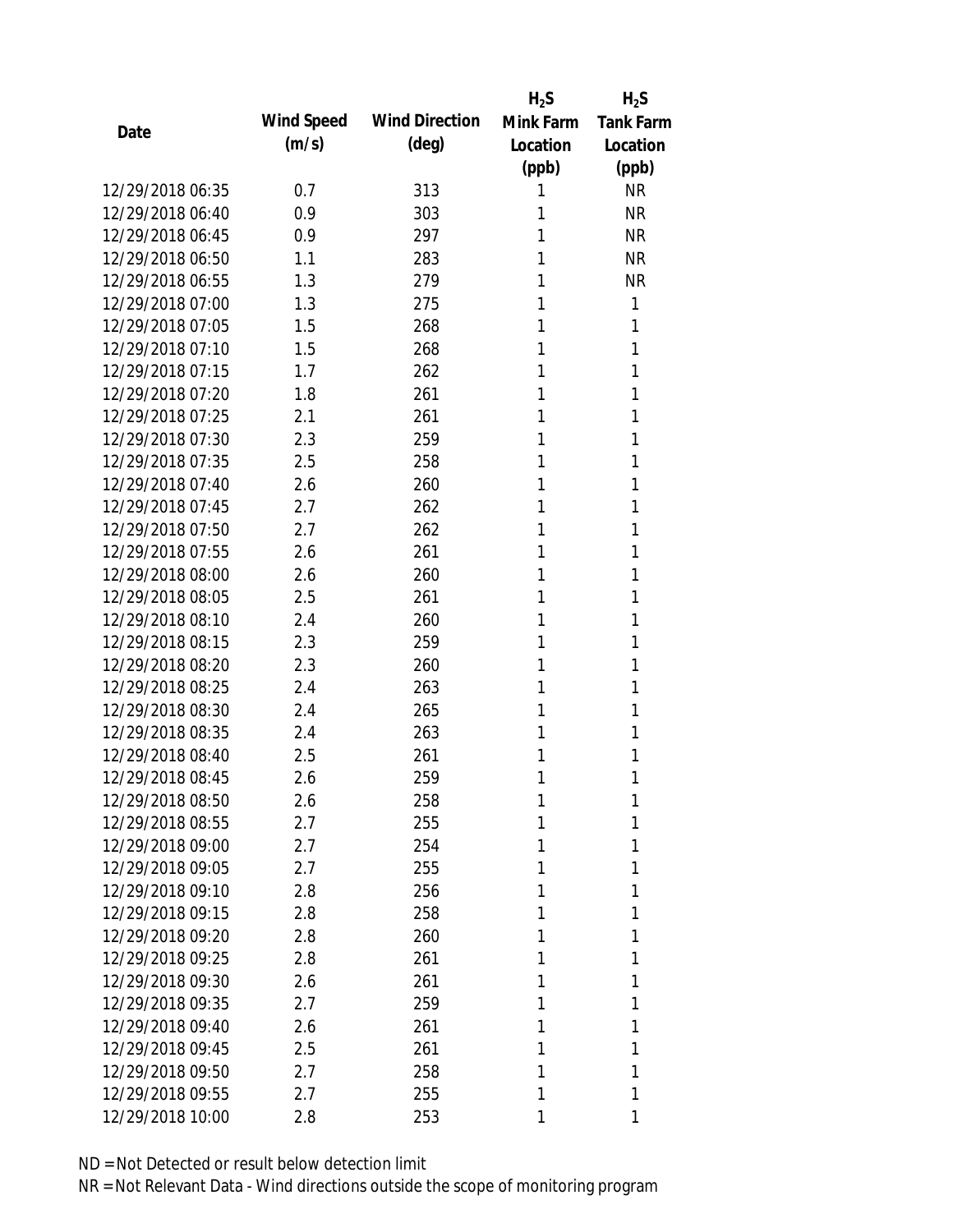|                  |            |                       | $H_2S$    | $H_2S$           |
|------------------|------------|-----------------------|-----------|------------------|
|                  | Wind Speed | <b>Wind Direction</b> | Mink Farm | <b>Tank Farm</b> |
| Date             | (m/s)      | $(\text{deg})$        | Location  | Location         |
|                  |            |                       | (ppb)     | (ppb)            |
| 12/29/2018 10:05 | 2.8        | 252                   | 1         | 2                |
| 12/29/2018 10:10 | 2.8        | 249                   | 1         | $\overline{2}$   |
| 12/29/2018 10:15 | 2.7        | 248                   | 1         | $\overline{2}$   |
| 12/29/2018 10:20 | 2.5        | 245                   | 1         | $\overline{2}$   |
| 12/29/2018 10:25 | 2.3        | 242                   | 1         | 2                |
| 12/29/2018 10:30 | 2.3        | 241                   | 1         | $\overline{2}$   |
| 12/29/2018 10:35 | 2.2        | 238                   | 1         | $\overline{2}$   |
| 12/29/2018 10:40 | 2.2        | 237                   | 1         | $\overline{2}$   |
| 12/29/2018 10:45 | 2.2        | 237                   | 1         | $\overline{2}$   |
| 12/29/2018 10:50 | 2.2        | 240                   | <b>ND</b> | 1                |
| 12/29/2018 10:55 | 2.3        | 245                   | ND.       | 1                |
| 12/29/2018 11:00 | $2.2\,$    | 247                   | <b>ND</b> | 1                |
| 12/29/2018 11:05 | 2.2        | 249                   | <b>ND</b> | 1                |
| 12/29/2018 11:10 | 2.1        | 253                   | 1         | 1                |
| 12/29/2018 11:15 | 1.7        | 254                   | 1         | 1                |
| 12/29/2018 11:20 | 1.3        | 254                   | 1         | 1                |
| 12/29/2018 11:25 | 1.2        | 250                   | 1         | 1                |
| 12/29/2018 11:30 | 1.2        | 248                   | 1         | 1                |
| 12/29/2018 11:35 | 1.3        | 249                   | 1         | 1                |
| 12/29/2018 11:40 | 1.4        | 246                   | 1         | 1                |
| 12/29/2018 11:45 | 1.7        | 245                   | 1         | 1                |
| 12/29/2018 11:50 | 2.0        | 246                   | 1         | 1                |
| 12/29/2018 11:55 | 2.1        | 249                   | 1         | 1                |
| 12/29/2018 12:00 | 2.1        | 250                   | 1         | 1                |
| 12/29/2018 12:05 | 2.1        | 252                   | 1         | 1                |
| 12/29/2018 12:10 | 1.9        | 254                   | 1         | 1                |
| 12/29/2018 12:15 | 1.9        | 258                   | 1         | 1                |
| 12/29/2018 12:20 | 1.8        | 257                   | 1         | 1                |
| 12/29/2018 12:25 | 1.8        | 252                   | 1         | 1                |
| 12/29/2018 12:30 | 1.8        | 247                   | 1         | 1                |
| 12/29/2018 12:35 | 1.8        | 246                   | 1         | 1                |
| 12/29/2018 12:40 | 1.8        | 246                   | 1         | 1                |
| 12/29/2018 12:45 | 1.8        | 245                   | 1         | 2                |
| 12/29/2018 12:50 | 1.8        | 245                   | 1         | 1                |
| 12/29/2018 12:55 | 1.9        | 248                   | 1         | 1                |
| 12/29/2018 13:00 | 1.8        | 253                   | 1         | 1                |
| 12/29/2018 13:05 | 1.8        | 248                   | 1         | 1                |
| 12/29/2018 13:10 | 1.8        | 243                   | 1         | 1                |
| 12/29/2018 13:15 | 1.8        | 240                   | 1         | 1                |
| 12/29/2018 13:20 | 1.9        | 239                   | 1         | 1                |
| 12/29/2018 13:25 | 2.0        | 237                   | 1         | 1                |
| 12/29/2018 13:30 | 2.2        | 236                   | 1         | 1                |
|                  |            |                       |           |                  |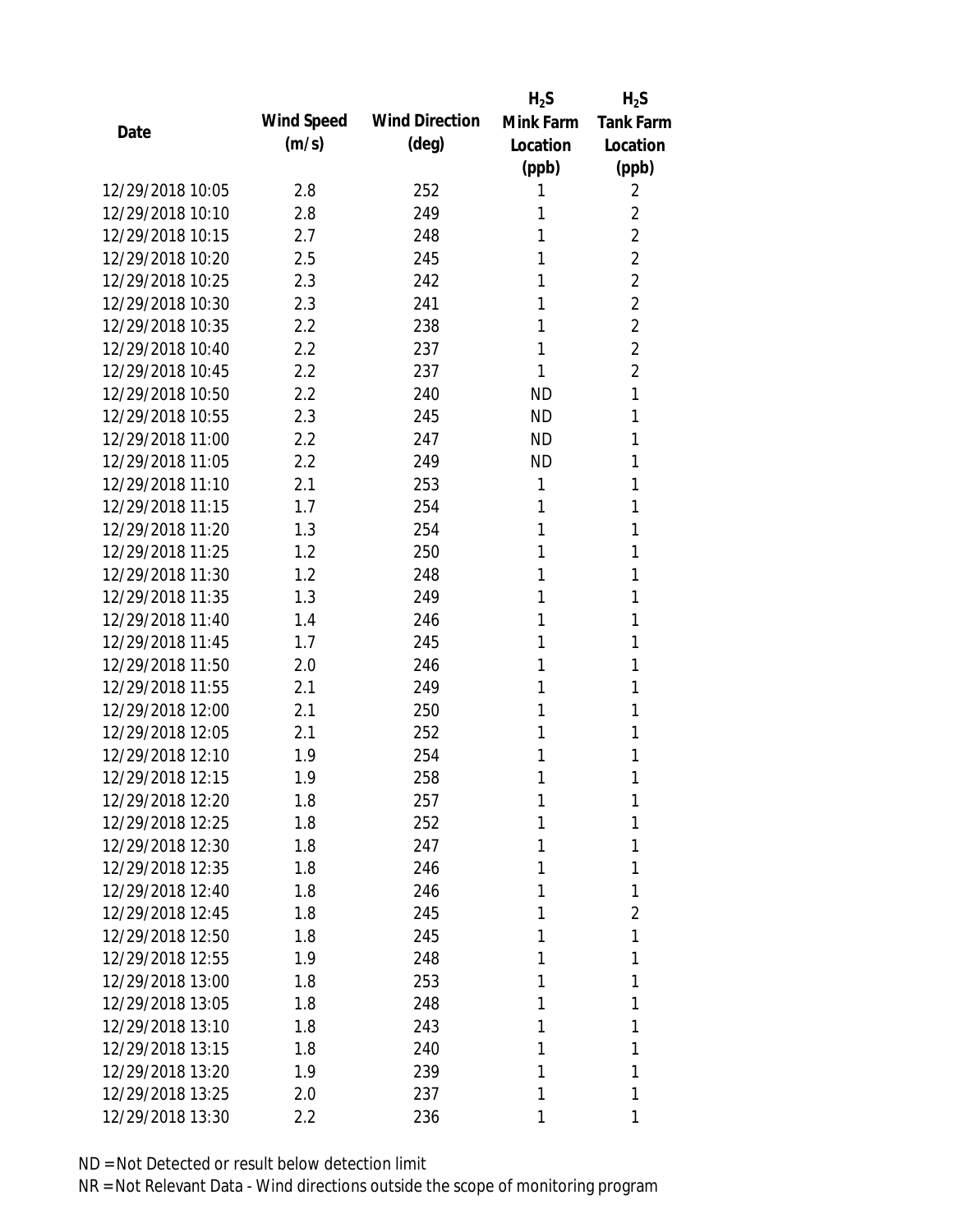|                  |            |                       | $H_2S$    | $H_2S$           |
|------------------|------------|-----------------------|-----------|------------------|
| Date             | Wind Speed | <b>Wind Direction</b> | Mink Farm | <b>Tank Farm</b> |
|                  | (m/s)      | $(\text{deg})$        | Location  | Location         |
|                  |            |                       | (ppb)     | (ppb)            |
| 12/29/2018 13:35 | 2.3        | 239                   | 1         | 1                |
| 12/29/2018 13:40 | 2.5        | 239                   | 1         | 1                |
| 12/29/2018 13:45 | 2.5        | 239                   | 1         | 1                |
| 12/29/2018 13:50 | 2.7        | 237                   | <b>ND</b> | 1                |
| 12/29/2018 13:55 | 2.7        | 238                   | 1         | 1                |
| 12/29/2018 14:00 | 2.8        | 238                   | 1         | 1                |
| 12/29/2018 14:05 | 2.8        | 237                   | <b>ND</b> | 1                |
| 12/29/2018 14:10 | 2.7        | 235                   | <b>ND</b> | 1                |
| 12/29/2018 14:15 | 2.7        | 234                   | 1         | 1                |
| 12/29/2018 14:20 | 2.5        | 235                   | 1         | 1                |
| 12/29/2018 14:25 | 2.5        | 235                   | 1         | 1                |
| 12/29/2018 14:30 | 2.4        | 235                   | 1         | 1                |
| 12/29/2018 14:35 | 2.4        | 234                   | 1         | 1                |
| 12/29/2018 14:40 | 2.4        | 237                   | 1         | 1                |
| 12/29/2018 14:45 | 2.5        | 237                   | 1         | 1                |
| 12/29/2018 14:50 | 2.6        | 239                   | 1         | 1                |
| 12/29/2018 14:55 | 2.5        | 237                   | 1         | 1                |
| 12/29/2018 15:00 | 2.6        | 236                   | 1         | 1                |
| 12/29/2018 15:05 | 2.6        | 240                   | 1         | 1                |
| 12/29/2018 15:10 | 2.5        | 239                   | 1         | 1                |
| 12/29/2018 15:15 | 2.4        | 240                   | 1         | 1                |
| 12/29/2018 15:20 | 2.2        | 240                   | 1         | 1                |
| 12/29/2018 15:25 | 2.3        | 244                   | 1         | 1                |
| 12/29/2018 15:30 | 2.3        | 244                   | 1         | 1                |
| 12/29/2018 15:35 | 2.3        | 239                   | 1         | 1                |
| 12/29/2018 15:40 | 2.3        | 235                   | 1         | 1                |
| 12/29/2018 15:45 | 2.4        | 229                   | <b>NR</b> | 1                |
| 12/29/2018 15:50 | 2.4        | 226                   | <b>NR</b> | 1                |
| 12/29/2018 15:55 | 2.5        | 224                   | <b>NR</b> | 1                |
| 12/29/2018 16:00 | 2.5        | 224                   | <b>NR</b> | 1                |
| 12/29/2018 16:05 | 2.4        | 225                   | <b>NR</b> | 1                |
| 12/29/2018 16:10 | 2.5        | 225                   | <b>NR</b> | 1                |
| 12/29/2018 16:15 | 2.6        | 225                   | <b>NR</b> | 1                |
| 12/29/2018 16:20 | 2.7        | 219                   | <b>NR</b> | 1                |
| 12/29/2018 16:25 | 2.8        | 214                   | <b>NR</b> | 1                |
| 12/29/2018 16:30 | 3.1        | 210                   | <b>NR</b> | 1                |
| 12/29/2018 16:35 | 3.3        | 208                   | <b>NR</b> | 1                |
| 12/29/2018 16:40 | 3.6        | 206                   | <b>NR</b> | 1                |
| 12/29/2018 16:45 | 3.7        | 205                   | NR        | 1                |
| 12/29/2018 16:50 | 3.8        | 205                   | <b>NR</b> | 1                |
| 12/29/2018 16:55 | 3.8        | 206                   | <b>NR</b> | 1                |
| 12/29/2018 17:00 | 3.8        | 203                   | <b>NR</b> | 1                |
|                  |            |                       |           |                  |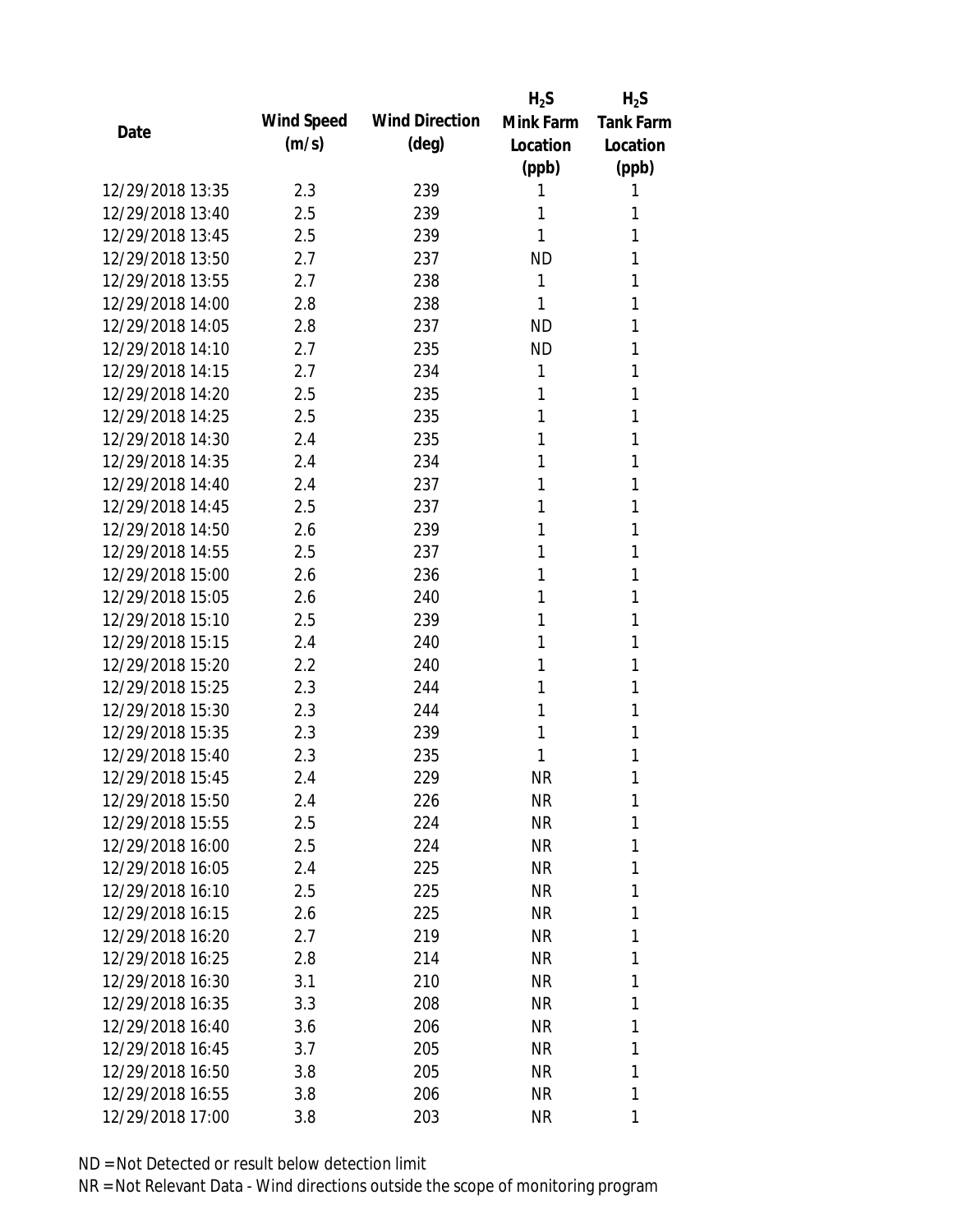|                  |            |                       | $H_2S$    | $H_2S$           |
|------------------|------------|-----------------------|-----------|------------------|
|                  | Wind Speed | <b>Wind Direction</b> | Mink Farm | <b>Tank Farm</b> |
| Date             | (m/s)      | $(\text{deg})$        | Location  | Location         |
|                  |            |                       | (ppb)     | (ppb)            |
| 12/29/2018 17:05 | 3.8        | 203                   | <b>NR</b> | 1                |
| 12/29/2018 17:10 | 3.7        | 204                   | <b>NR</b> | 1                |
| 12/29/2018 17:15 | 3.6        | 204                   | <b>NR</b> | 1                |
| 12/29/2018 17:20 | 3.4        | 206                   | <b>NR</b> | 1                |
| 12/29/2018 17:25 | 3.3        | 206                   | <b>NR</b> | 1                |
| 12/29/2018 17:30 | 3.4        | 210                   | <b>NR</b> | 1                |
| 12/29/2018 17:35 | 3.4        | 211                   | <b>NR</b> | 1                |
| 12/29/2018 17:40 | 3.6        | 213                   | <b>NR</b> | 1                |
| 12/29/2018 17:45 | 3.8        | 214                   | <b>NR</b> | 1                |
| 12/29/2018 17:50 | 3.8        | 217                   | <b>NR</b> | 1                |
| 12/29/2018 17:55 | 3.9        | 222                   | <b>NR</b> | 1                |
| 12/29/2018 18:00 | 4.0        | 229                   | <b>NR</b> | <b>ND</b>        |
| 12/29/2018 18:05 | 3.9        | 235                   | 1         | 1                |
| 12/29/2018 18:10 | 3.6        | 234                   | 1         | 1                |
| 12/29/2018 18:15 | 3.5        | 232                   | 1         | 1                |
| 12/29/2018 18:20 | 3.6        | 228                   | <b>NR</b> | 1                |
| 12/29/2018 18:25 | 3.6        | 221                   | <b>NR</b> | 1                |
| 12/29/2018 18:30 | 3.6        | 212                   | <b>NR</b> | 1                |
| 12/29/2018 18:35 | 3.6        | 205                   | <b>NR</b> | 1                |
| 12/29/2018 18:40 | 3.8        | 201                   | <b>NR</b> | 1                |
| 12/29/2018 18:45 | 3.8        | 200                   | <b>NR</b> | 1                |
| 12/29/2018 18:50 | 3.7        | 199                   | <b>NR</b> | 1                |
| 12/29/2018 18:55 | 3.5        | 199                   | <b>NR</b> | 1                |
| 12/29/2018 19:00 | 3.3        | 198                   | <b>NR</b> | 1                |
| 12/29/2018 19:05 | 3.1        | 200                   | <b>NR</b> | 1                |
| 12/29/2018 19:10 | 3.0        | 209                   | <b>NR</b> | 1                |
| 12/29/2018 19:15 | 2.9        | 218                   | <b>NR</b> | 1                |
| 12/29/2018 19:20 | 3.1        | 227                   | <b>NR</b> | 1                |
| 12/29/2018 19:25 | 3.3        | 236                   | 1         | 1                |
| 12/29/2018 19:30 | 3.5        | 246                   | 1         | 1                |
| 12/29/2018 19:35 | 3.7        | 252                   | 1         | 1                |
| 12/29/2018 19:40 | 3.8        | 255                   | 1         | 1                |
| 12/29/2018 19:45 | 3.9        | 257                   | 1         | 1                |
| 12/29/2018 19:50 | 4.1        | 258                   | 1         | 1                |
| 12/29/2018 19:55 | 4.3        | 258                   | 1         | 2                |
| 12/29/2018 20:00 | 4.5        | 256                   | 1         | 2                |
| 12/29/2018 20:05 | 4.8        | 256                   | 1         | 2                |
| 12/29/2018 20:10 | 5.0        | 256                   | 1         | 1                |
| 12/29/2018 20:15 |            |                       | 1         | 1                |
| 12/29/2018 20:20 | 5.0<br>5.0 | 256<br>256            | 1         | $\overline{2}$   |
| 12/29/2018 20:25 |            |                       | 1         | $\overline{2}$   |
|                  | 5.0        | 256                   |           |                  |
| 12/29/2018 20:30 | 5.1        | 257                   | 1         | $\overline{2}$   |